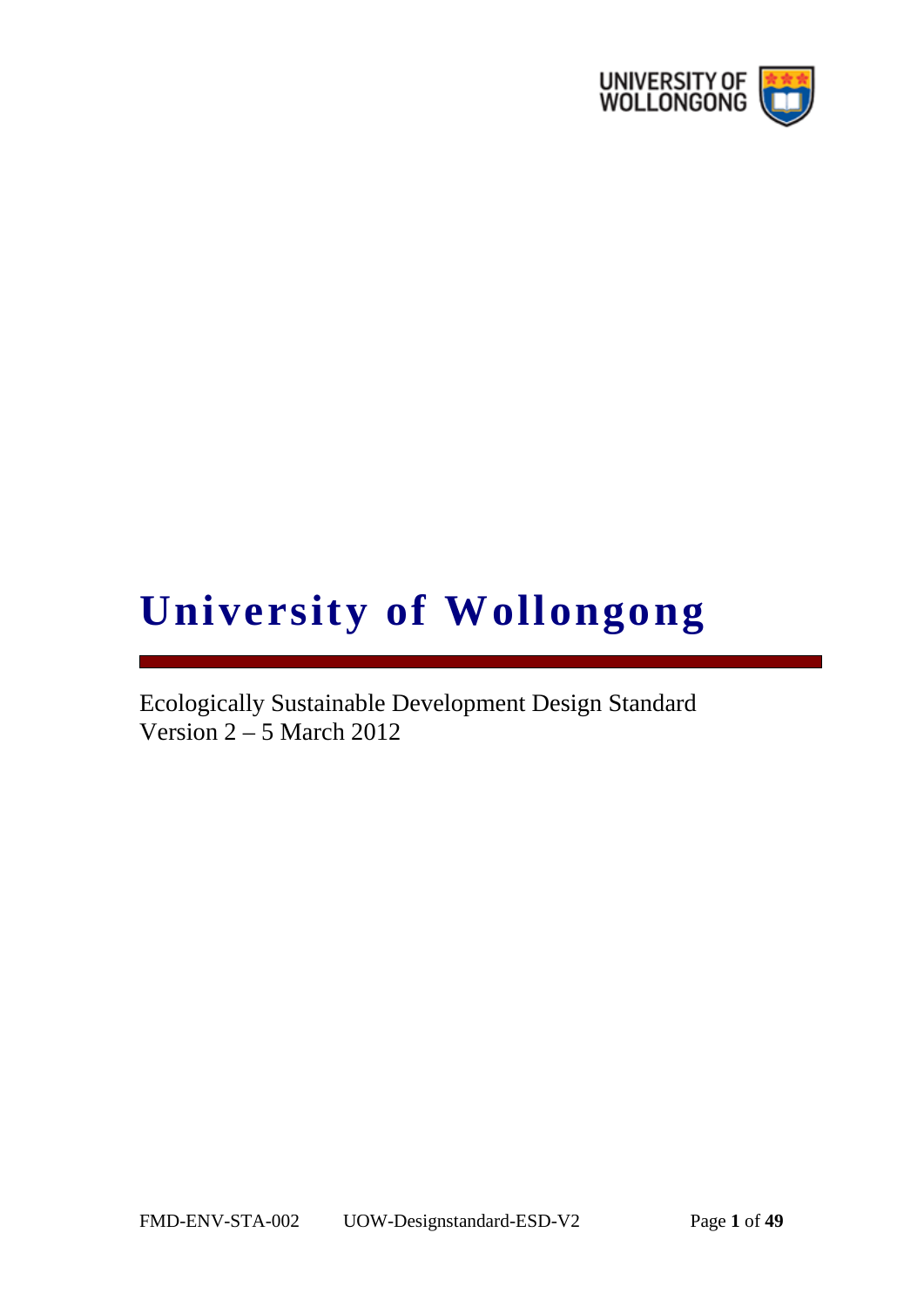UNIVERSITY OF

# **VERSION CONTROL SYSTEM**

| <b>Section Modified</b> | <b>Description of Modification</b>                                                                                                       | <b>Version</b> | Organisation               | Representative     | Date     |
|-------------------------|------------------------------------------------------------------------------------------------------------------------------------------|----------------|----------------------------|--------------------|----------|
| All                     | Draft created                                                                                                                            | D1             | Asset Technologies Pacific | Donny Yap          | 25/10/11 |
| All                     | Updated to draft 2 following review with all stakeholders                                                                                | D2             | Asset Technologies Pacific | Donny Yap          | 8/11/11  |
| All                     | Updated to version 1 following feedback from BF, PM, CH and PS                                                                           | V <sub>1</sub> | Asset Technologies Pacific | Donny Yap          | 15/12/11 |
| 9.41                    | Updated                                                                                                                                  | V1.01          | University of Wollongong   | <b>Bruce Flint</b> | 20/12/11 |
| Throughout              | Document updated to reflect name change from Buildings &<br>Grounds (B&G) to Facilities Management Division (FMD) and<br>rebranding logo | V <sub>2</sub> | University of Wollongong   | Yvonne Butcher     | 5/3/2012 |
|                         |                                                                                                                                          |                |                            |                    |          |
|                         |                                                                                                                                          |                |                            |                    |          |
|                         |                                                                                                                                          |                |                            |                    |          |
|                         |                                                                                                                                          |                |                            |                    |          |
|                         |                                                                                                                                          |                |                            |                    |          |
|                         |                                                                                                                                          |                |                            |                    |          |
|                         |                                                                                                                                          |                |                            |                    |          |
|                         |                                                                                                                                          |                |                            |                    |          |
|                         |                                                                                                                                          |                |                            |                    |          |
|                         |                                                                                                                                          |                |                            |                    |          |
|                         |                                                                                                                                          |                |                            |                    |          |
|                         |                                                                                                                                          |                |                            |                    |          |
|                         |                                                                                                                                          |                |                            |                    |          |
|                         |                                                                                                                                          |                |                            |                    |          |
|                         |                                                                                                                                          |                |                            |                    |          |
|                         |                                                                                                                                          |                |                            |                    |          |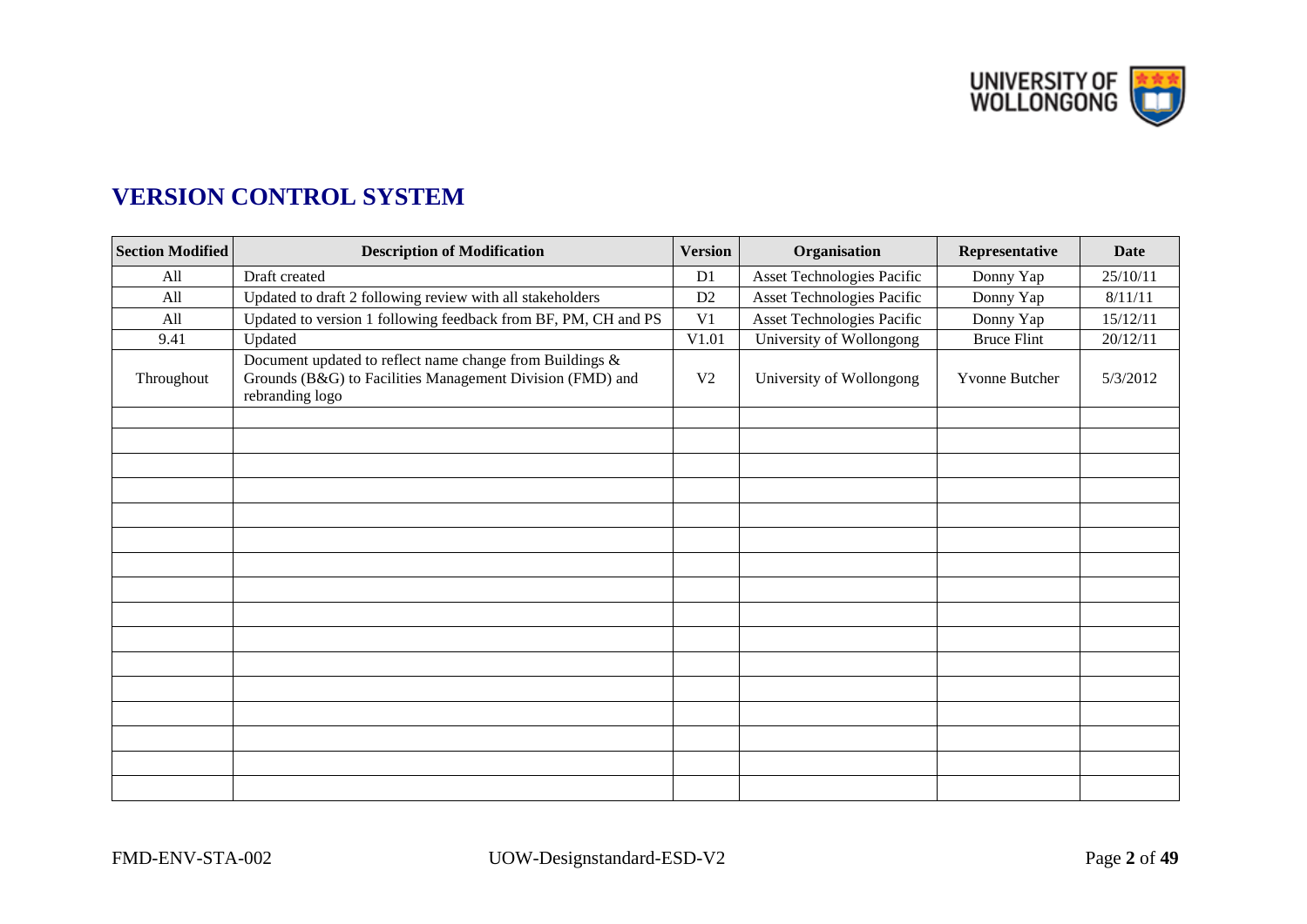

# **Contents**

| 1.    |  |
|-------|--|
| 2.    |  |
| 3.    |  |
| 3.1   |  |
| 3.2   |  |
| 3.3   |  |
| 3.4   |  |
| 3.4.1 |  |
| 3.4.2 |  |
| 3.5   |  |
| 4.    |  |
| 4.1   |  |
| 4.2   |  |
| 4.3   |  |
| 4.4   |  |
|       |  |
|       |  |
| 4.5   |  |
|       |  |
| 5.1   |  |
| 5.2   |  |
| 5.3   |  |
| 5.4   |  |
| 5.4.1 |  |
| 5.4.2 |  |
|       |  |
| 5.5   |  |
| 6.    |  |
| 6.1   |  |
| 6.2   |  |
| 6.3   |  |
| 6.4   |  |
|       |  |
| 6.4.2 |  |
| 6.4.3 |  |
|       |  |
| 6.5   |  |
| 7.    |  |
| 7.1   |  |
| 7.2   |  |
| 7.3   |  |
| 7.4   |  |
| 7.5   |  |
| 8.    |  |
| 8.1   |  |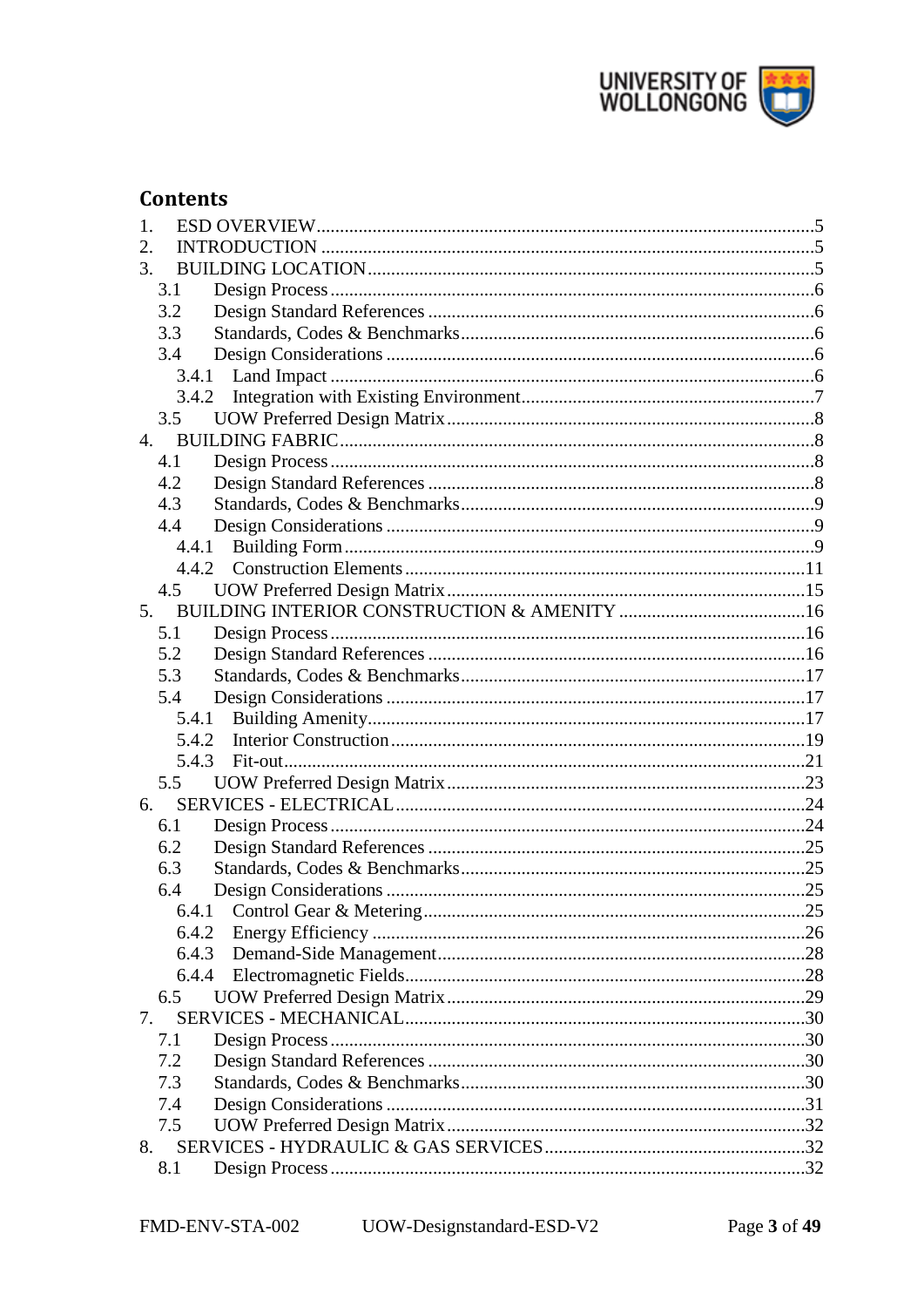

| 8.2             | .32 |
|-----------------|-----|
| 8.3             |     |
| 8.4             |     |
| 8.5             |     |
| 9.              |     |
| 9.1             |     |
| 9.2             |     |
| 9.3             |     |
| 9.4             |     |
| 9.4.1           |     |
| 9.4.2           |     |
| 9.4.3           |     |
| 9.5             |     |
| 10.             |     |
| 10.1            |     |
| 10.2            |     |
| 11              |     |
| 11.1            |     |
| 11.2            |     |
| 11.3            |     |
| 12 <sup>7</sup> |     |
|                 |     |
|                 |     |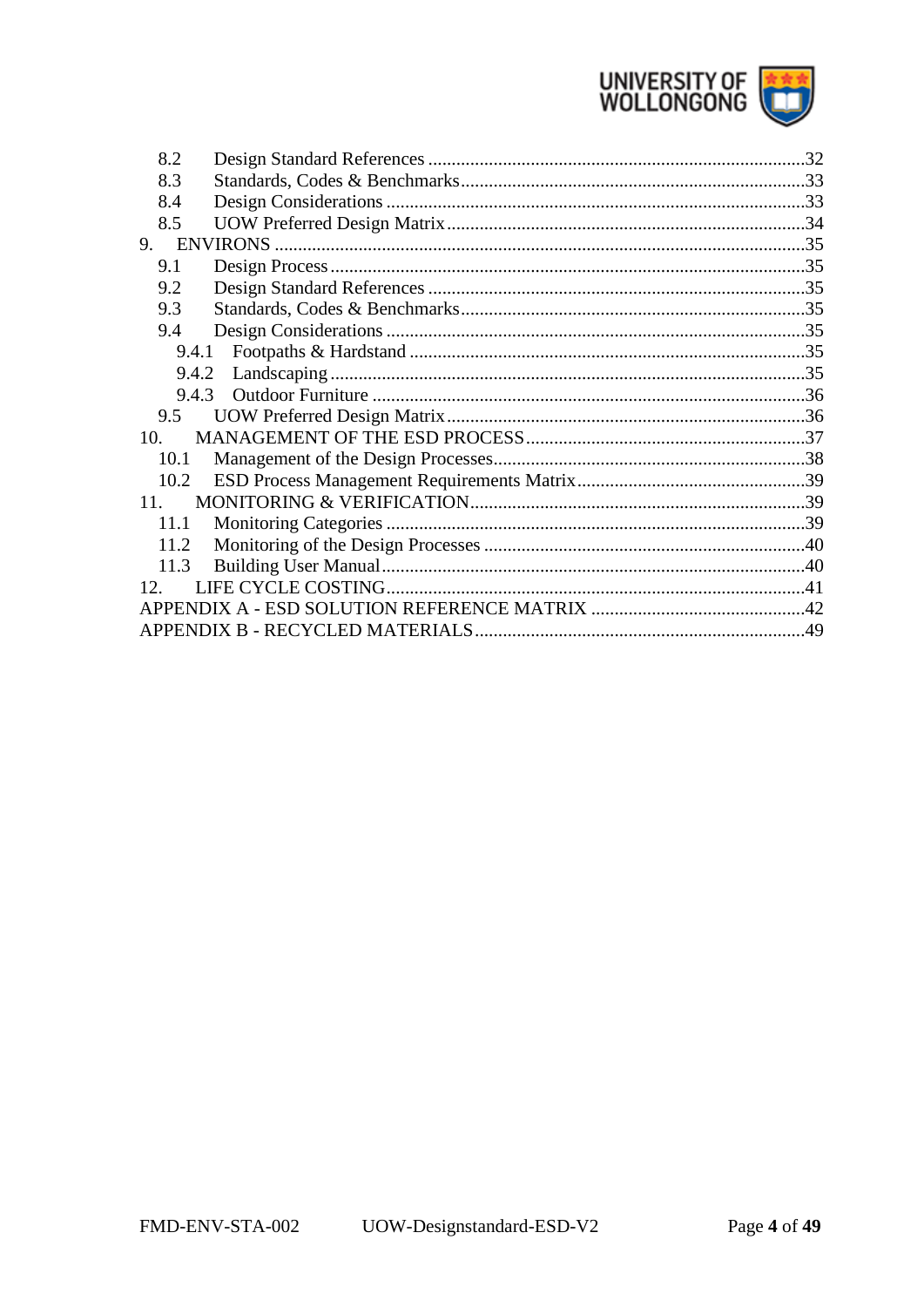

# <span id="page-4-0"></span>**1. ESD OVERVIEW**

Ecologically sustainable development (ESD) is the efficient expenditure of resources to ensure that future generations have access to a comparable standard of environment to that which we enjoy today. The University of Wollongong (UOW) has adopted ESD principles and established this ESD standard, which identifies the minimum design characteristics that should be applied to all new construction and refurbishment works.

This ESD standard focuses on the design phase. The objective is to nominate sustainable design characteristics and technology to ensure a minimum standard outcome. Assessment of the ESD outcome for the new development will be performed utilising the Green Star rating suite, with ongoing monitoring performed using the National Australian Built Environment Rating Scheme (NABERS) tools.

## <span id="page-4-1"></span>**2. INTRODUCTION**

This standard provides guidance to the designer on the design characteristics and/or technology to be utilised in the development to achieve a minimum standard outcome. The minimum standard outcome may be specified at a higher level, dependent upon the project.

Where the designer specifies electrical, mechanical, hydraulic or other building elements covered by a separate UOW design standard, then the designer should also refer to the related design standard to ensure that all performance requirements are satisfied.

For each project it is incumbent upon the designer to ensure that the design satisfies site specific operational, logistical and performance requirements incorporating enduser requirements, and that there is not a significant functional or performance trade off (eg. A light fitting may offer lower energy consumption, but may not satisfy minimum illumination requirements for security surveillance or general work requirements).

In determining the most appropriate design for a development, the designer should consider the long-term implications on operations and maintenance. Cost benefit analyses should be performed with consideration of the life cycle cost over the life of the building (typically 40 years), not just initial capital cost.

# <span id="page-4-2"></span>**3. BUILDING LOCATION**

The Building Location design considerations include the location of the new building, changes to the land that are made to accommodate the building, orientation of the building and design of the building with regard to the surrounding environment and adjacent structures.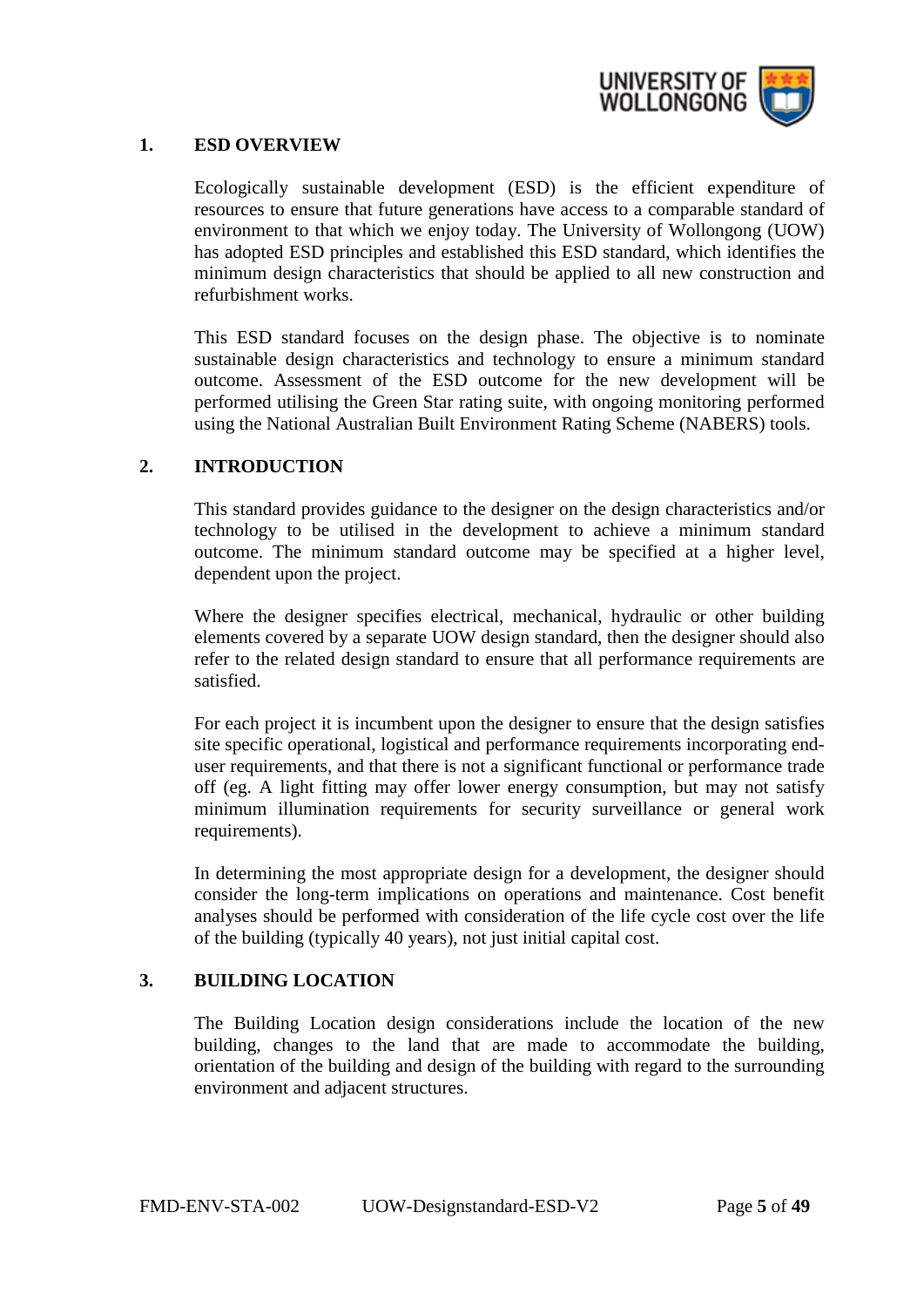

# <span id="page-5-0"></span>**3.1 Design Process**

UOW will identify the location(s) and size of the new building. The designer should assess the Building Location design considerations in accordance with this design standard, and submit the findings to UOW for evaluation in conjunction with the functional and cost requirements for the project.

#### <span id="page-5-1"></span>**3.2 Design Standard References**

The Building Location design considerations should be read in conjunction with the following UOW Design Standards:

- a. FMD-MAI-STA-011 Building Elements Design Standard; and
- b. FMD-MAI-STA-020 Landscaping Design Standard.

## <span id="page-5-2"></span>**3.3 Standards, Codes & Benchmarks**

Table 3.3-1 contains a list of standards, codes and benchmarks relating to the Building Location design considerations.

| <b>Item</b> | <b>Standard / Code / Benchmark</b> | <b>Publisher</b>                                    | Date / Version |
|-------------|------------------------------------|-----------------------------------------------------|----------------|
|             | Green Star - Education             | Green Building<br>Council Australia                 | Current        |
|             | Green Star - Office                | Green Building<br>Council Australia                 | Current        |
|             | Building Code of Australia         | Australian<br><b>Building Codes</b><br><b>Board</b> | Current        |

*Table 3.3-1 - Standards, Codes & Benchmarks*

#### <span id="page-5-3"></span>**3.4 Design Considerations**

The Building Location design considerations have been categorised in accordance with the following:

- a. Land Impact; and
- b. Integration with Existing Environment.

# <span id="page-5-4"></span>**3.4.1 Land Impact**

Where options exist for the location of a new building (within the constraints of UOW's geographical, functional and cost requirements), then preference should be given to constructing the building in a location that improves the existing condition of the land. Should this option not be available, then the next preference is to minimise impact on the environment by reusing existing developed land for construction.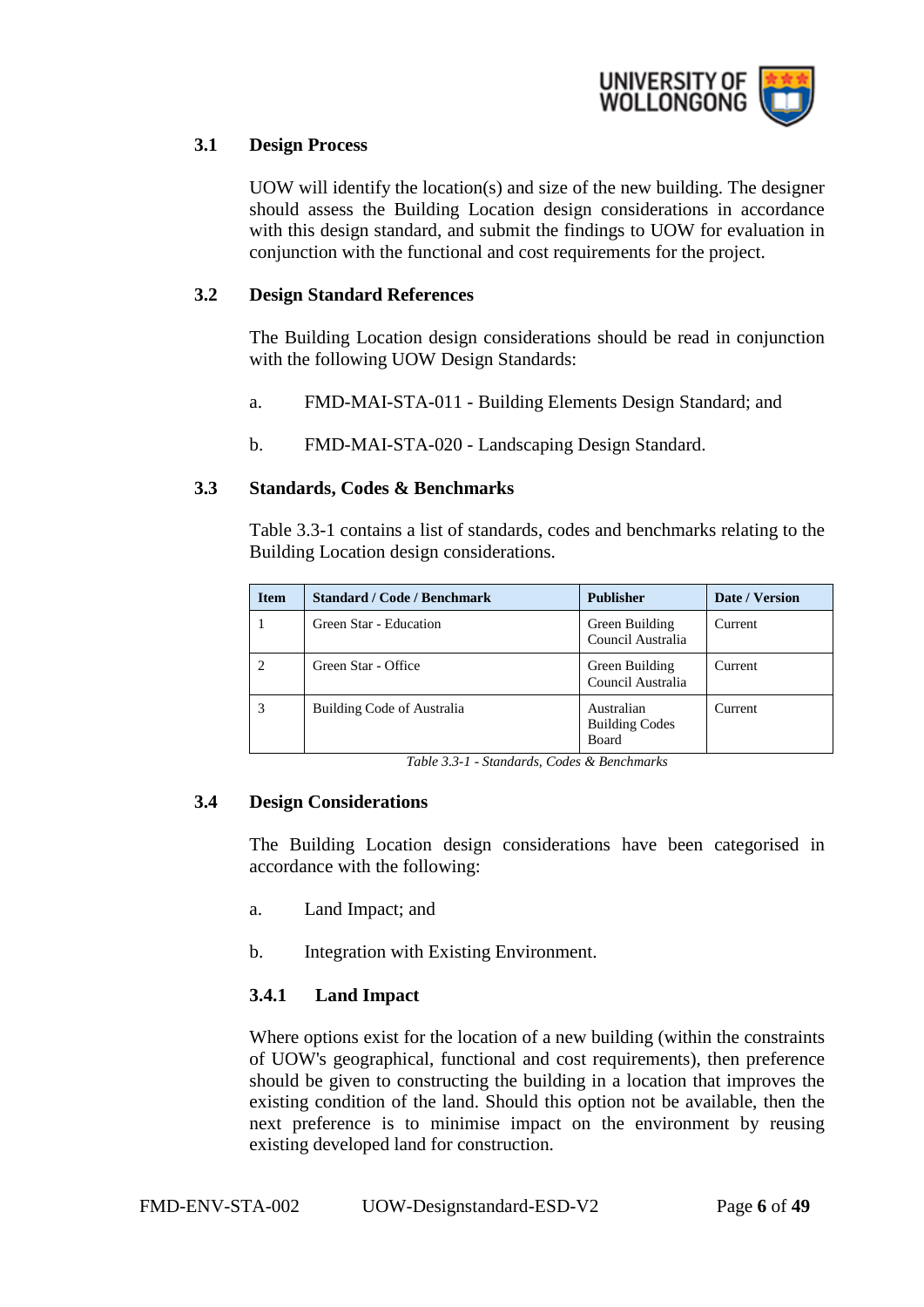

Following is the recommended decision hierarchy for the land impact design consideration:



In all three situations (ie. Use of remediated land, re-use of existing developed land or use of new land), UOW should aim to improve the ecological value of the site. In the context of UOW's existing campuses, this would involve the provision of native gardens and minimisation of the impermeable hardstand areas around the building.

Where topsoil is excavated for a project, it should be retained on site with the aim of retaining 95% by volume.

# <span id="page-6-0"></span>**3.4.2 Integration with Existing Environment**

The building should be positioned to minimise obstruction of the existing views and daylight of adjacent buildings, ensure that the new building has ample views of open space and daylight and to minimise passive solar heat gain.

Where buildings are adjacent and resulting in shadowing, the preference should be to position the buildings in an east-west orientation, such that northerly sun is not obstructed, however low-angle eastern or western sunlight will be minimised. Consideration should also be given to minimising heat radiated to/from adjacent buildings.

A route should be provided for pedestrians to travel to and from the building and integrated with the existing pedestrian routes. The pedestrian route will be developed in conjunction with a site specific transport assessment and sustainable transport initiatives.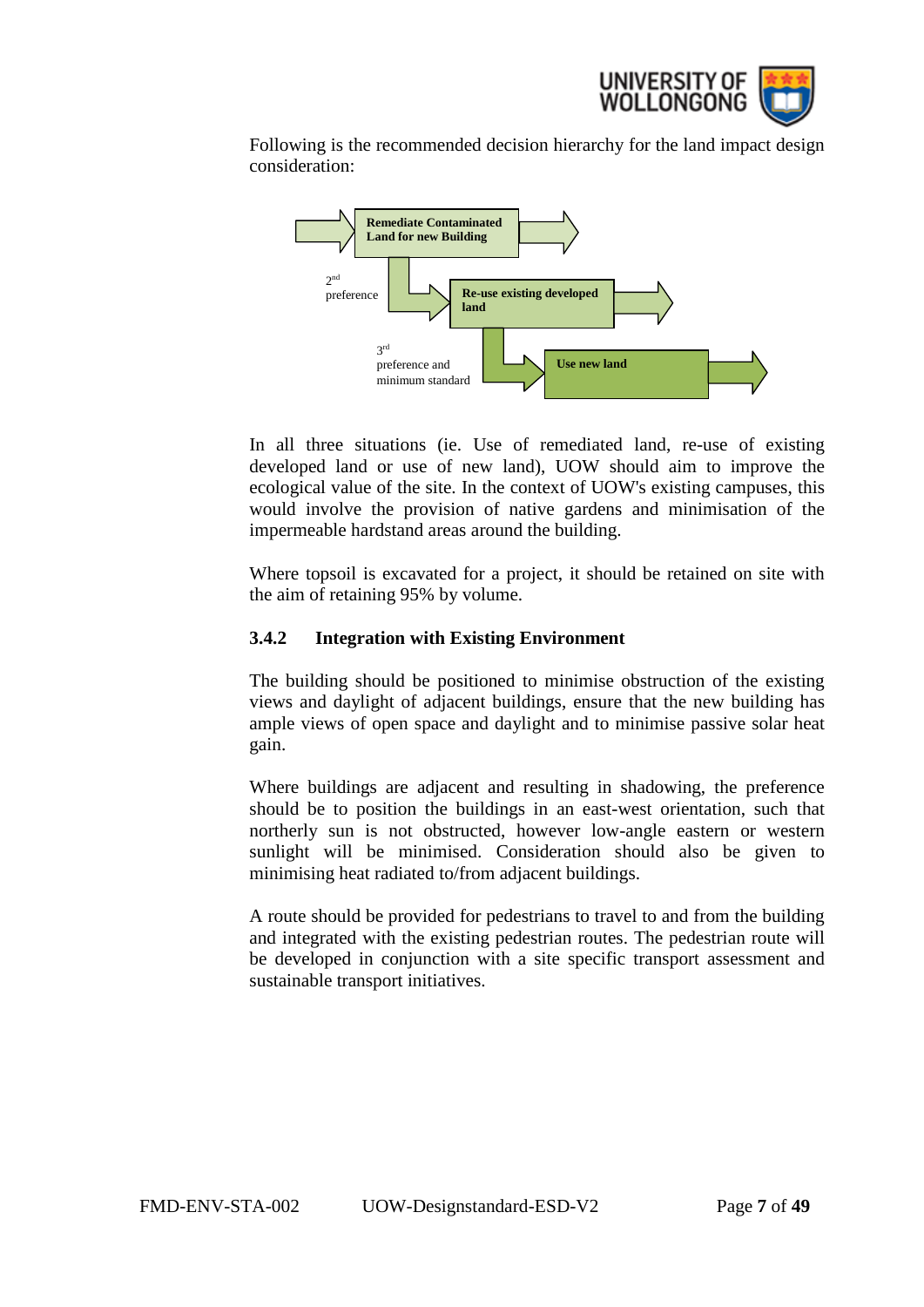

Following is the design hierarchy for the building obstruction design considerations:



# <span id="page-7-0"></span>**3.5 UOW Preferred Design Matrix**

Table 3.5-1 contains a design matrix with UOW's preferred design decisions.

| <b>Item</b>    | Category                                 | 1 <sup>st</sup> Preference                                        | $2nd$ Preference                               | 3 <sup>rd</sup> Preference |
|----------------|------------------------------------------|-------------------------------------------------------------------|------------------------------------------------|----------------------------|
|                | <b>Building Location</b>                 |                                                                   |                                                |                            |
| 1              | Land Impact                              | Remediate<br>Contaminated Land for<br>new Building                | Re-use existing<br>developed land              | Use new land               |
| $\mathfrak{D}$ | Land Impact                              | Provide native garden<br>$($ >40% of site area)                   | Provide native garden                          |                            |
| $\mathcal{R}$  | Land Impact                              | Retain topsoil on site                                            | Utilise topsoil for<br>other UOW sites         |                            |
| $\overline{4}$ | Integration with Existing<br>Environment | <b>Mandatory:</b> Provide a pedestrian route to/from the building |                                                |                            |
| 5              | Integration with Existing<br>Environment | Avoid obstruction of<br>other buildings                           | Position buildings in<br>east-west orientation |                            |

*Table 3.5-1 - UOW Preferred Design Matrix*

# <span id="page-7-2"></span><span id="page-7-1"></span>**4. BUILDING FABRIC**

#### **4.1 Design Process**

The Building Fabric design considerations should be utilised by the designer during the design of the building floor layout, structure and shell elements. As the choice of materials will be influenced by availability and cost, it is recommended that these items be confirmed as part of the process to ensure that options presented to UOW are viable.

# <span id="page-7-3"></span>**4.2 Design Standard References**

The Building Fabric design considerations should be read in conjunction with the following UOW Design Standard:

a. FMD-MAI-STA-011 - Building Elements Design Standard.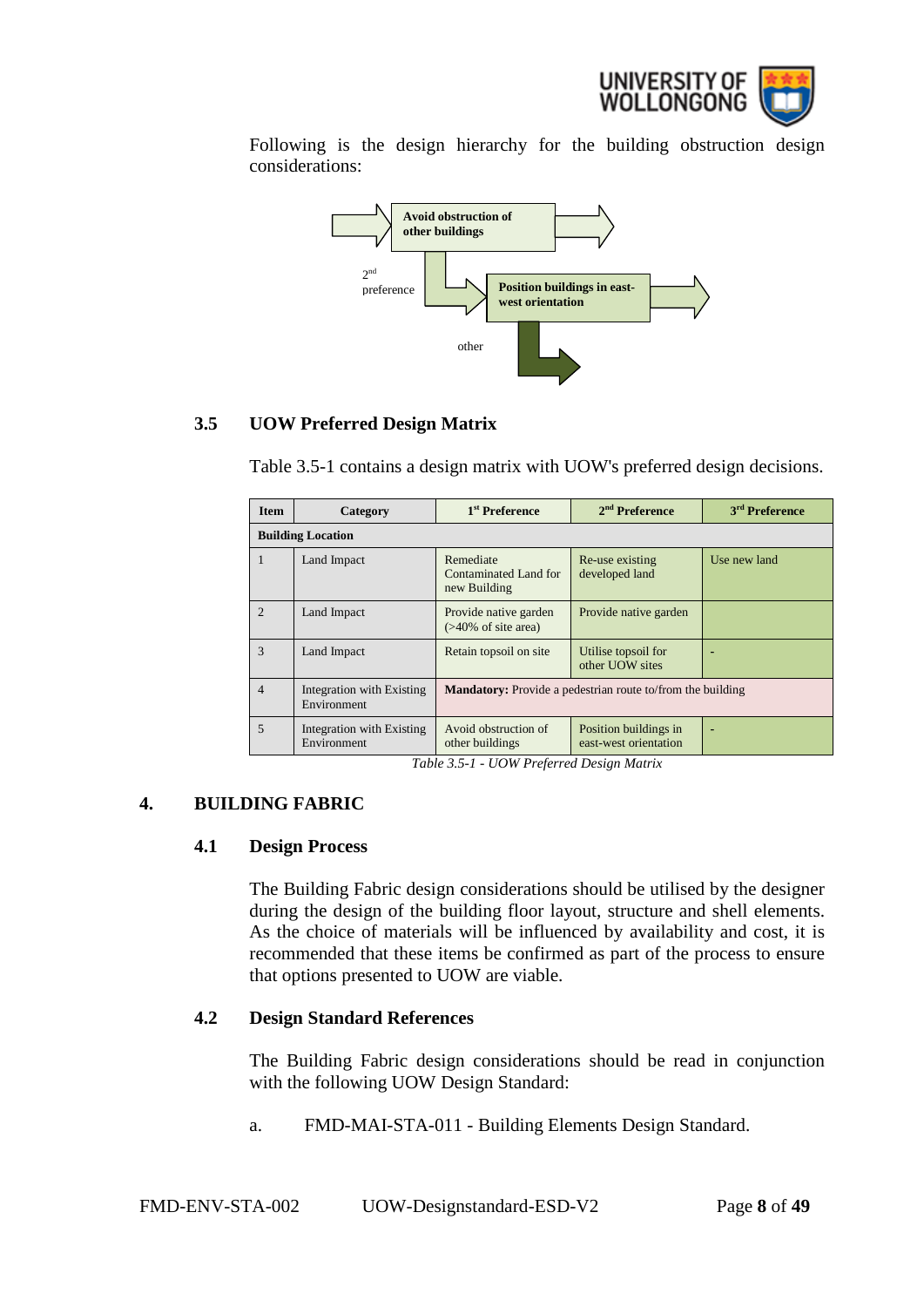

# <span id="page-8-0"></span>**4.3 Standards, Codes & Benchmarks**

Table 4.3-1 contains a list of standards, codes and benchmarks relating to the Building Fabric design considerations.

| <b>Item</b>                 | <b>Standard / Code / Benchmark</b>                                   | <b>Publisher</b>                                    | Date / Version |
|-----------------------------|----------------------------------------------------------------------|-----------------------------------------------------|----------------|
|                             | Green Star - Education                                               | Green Building<br>Council Australia                 | Current        |
| $\mathcal{D}_{\mathcal{L}}$ | Green Star - Office                                                  | Green Building<br>Council Australia                 | Current        |
| 3                           | Building Code of Australia                                           | Australian<br><b>Building Codes</b><br><b>Board</b> | Current        |
| $\overline{4}$              | AS/NZS 4859.1 - Materials for the Thermal<br>Insulation of Buildings | Standards Australia                                 | Current        |

*Table 4.3-1 - Standards, Codes & Benchmarks*

## <span id="page-8-1"></span>**4.4 Design Considerations**

The Building Fabric design considerations have been categorised as follows:

- a. Building Form; and
- b. Construction Elements.

# <span id="page-8-2"></span>**4.4.1 Building Form**

The size and shape of the building significantly influence the functionality, aesthetics and cost of the building. The designer must provide a design that balances each of the influencing factors within the constraints of the design requirements.

Increases to the height of a building significantly increase cost, as additional building services are required (eg. the need for sprinklers and stair pressurisation are related to the height and number of floors in a building). Increases to the floor plate of a building, however, will increase the site area required, may increase the difficulty in providing services throughout the building and may decrease the views and natural light on each floor.

Generally, at this stage of the project, the designer will have been presented with the following constraints:

- a. Budget;
- b. Location;
- c. Purpose of the Building; and
- d. Usable floor area.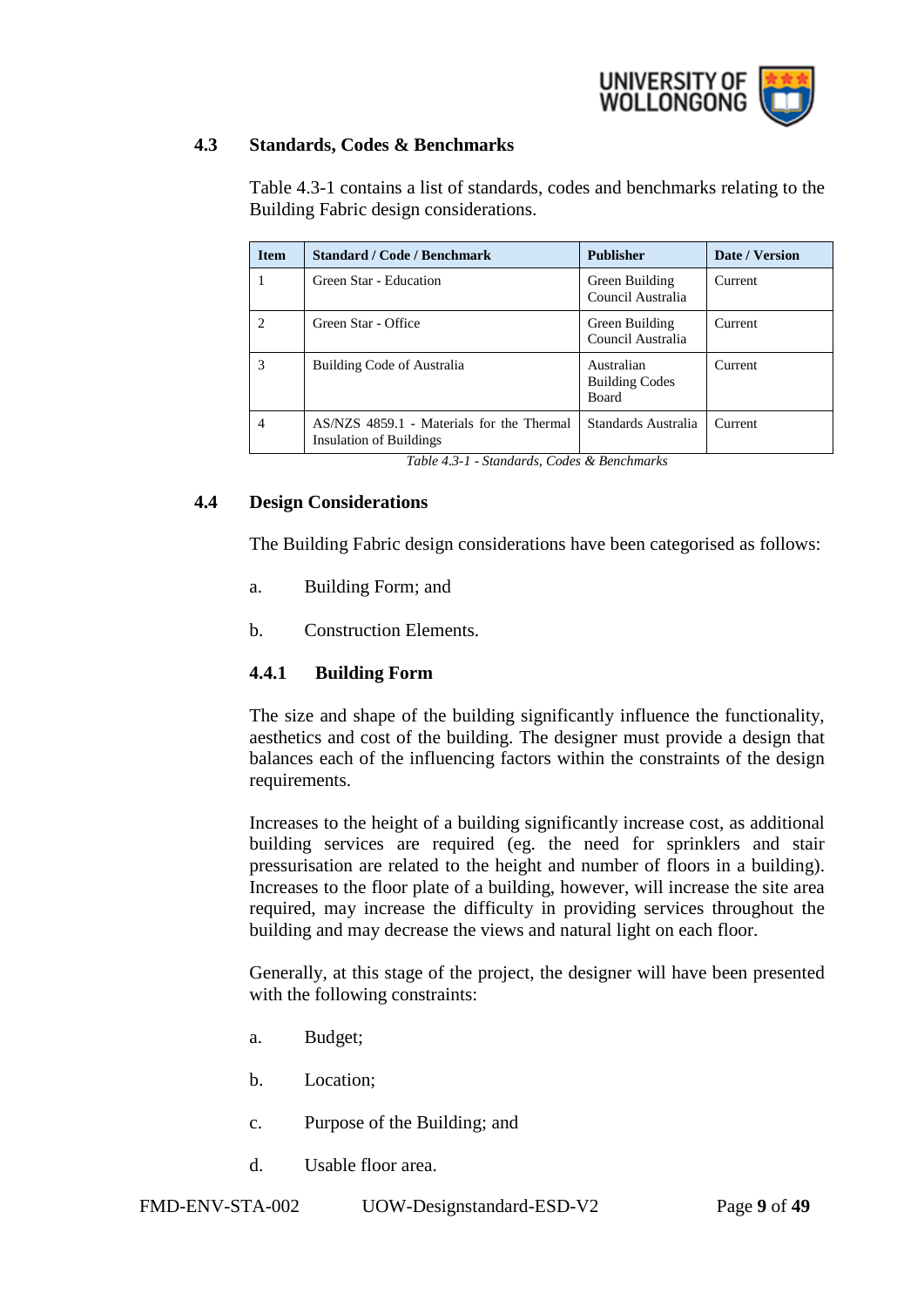

From these constraints, the designer should then determine the site area allocation for building footprint, roads and hardstand and native landscaped areas. The height of the building will correspondingly be determined by the site area allocation and the number of floors necessary to achieve UOW's targeted usable floor area.

The height determined should be compared against local planning requirements and a cost estimate for a building of this size compared against UOW's budget. Where the height exceeds regulatory or cost constraints, then the designer may reduce the site area allocated to native gardens.

Following determination of the floor plate size, the shape of the floors should then be designed. The shape will determine the length of the perimeter of the building, which correspondingly affects the building cost and availability of natural lighting and external views. The designer should aim to have a minimum of 60% of the floor area within 8m of a window.

Figure 4.4-1 provides an example  $1,000m^2$  floor plate that will comply with the minimum 60% requirement:



*Figure 4.4-1 - Example floor plate dimensions*

Figure 4.4-2 provides an example  $3,000m^2$  floor plate that will comply with the minimum 60% requirement:



*Figure 4.4-2 - Example floor plate dimensions*

Should the 60% target for area within 8m of a window not be achievable due to constraints on the size, shape and/or height of the building, then consideration may be given to the inclusion of a naturally illuminated atrium as a secondary preference.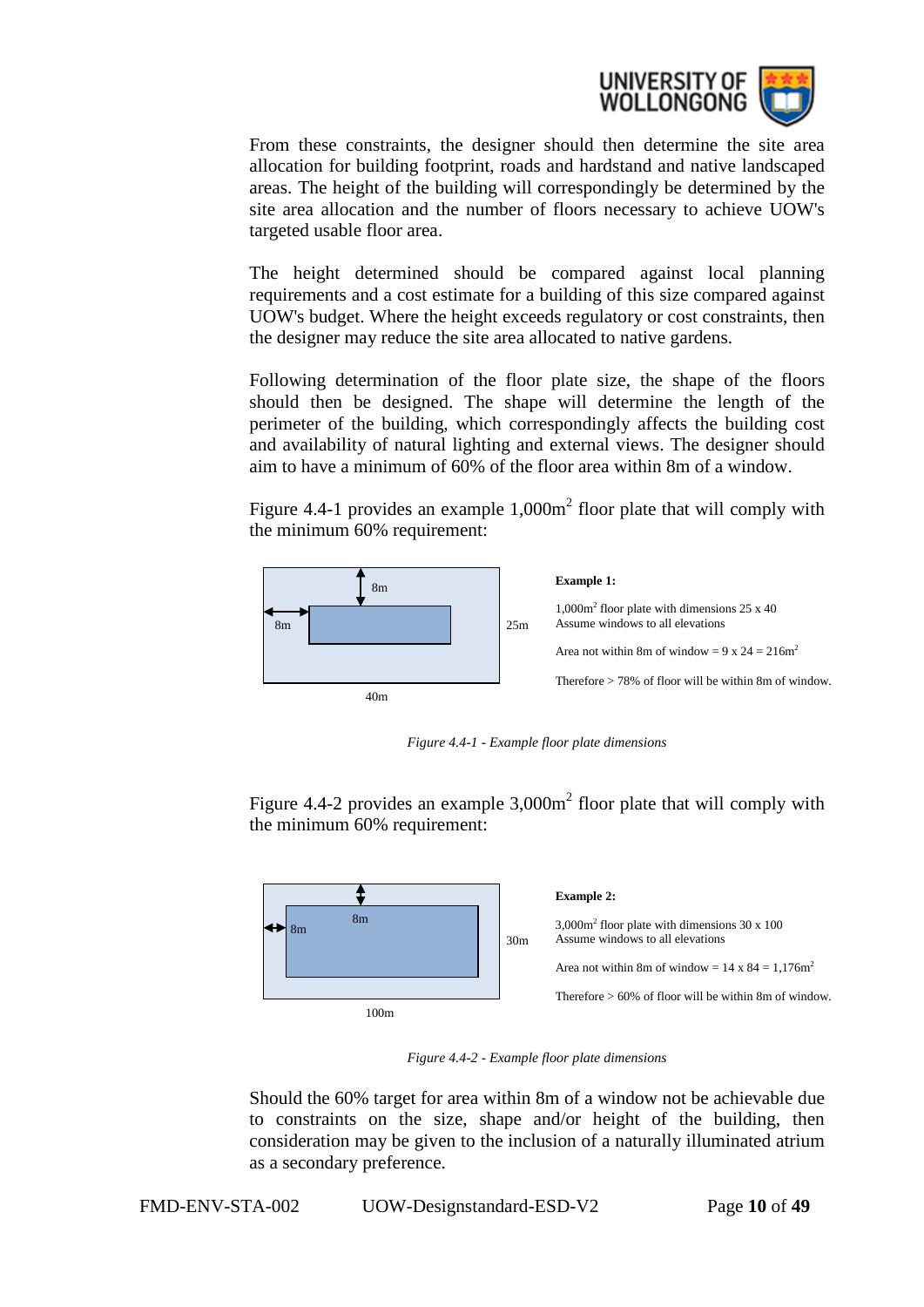

The disadvantages of including the atrium include cost, a reduction in usable floor area and a possible increase in the services requirement (eg. For smoke hazard management)

Following is the design hierarchy for the building shape design considerations:



## <span id="page-10-0"></span>**4.4.2 Construction Elements**

#### **Re-use of Structure & Shell**

The re-use of materials during refurbishments is essential to minimising the consumption of new resources and diverting waste product from landfill. Where the opportunity exists to re-use the existing structure and shell, then the designer should target 60% re-use of the existing structure by volume.

# **Recycled Content of Concrete & Steel**

Where new concrete and steel is used, then the designer should specify that the concrete and steel contain minimum quantities of recycled material.

Following is the design hierarchy for the recycled material in concrete design consideration:



FMD-ENV-STA-002 UOW-Designstandard-ESD-V2 Page **11** of **49**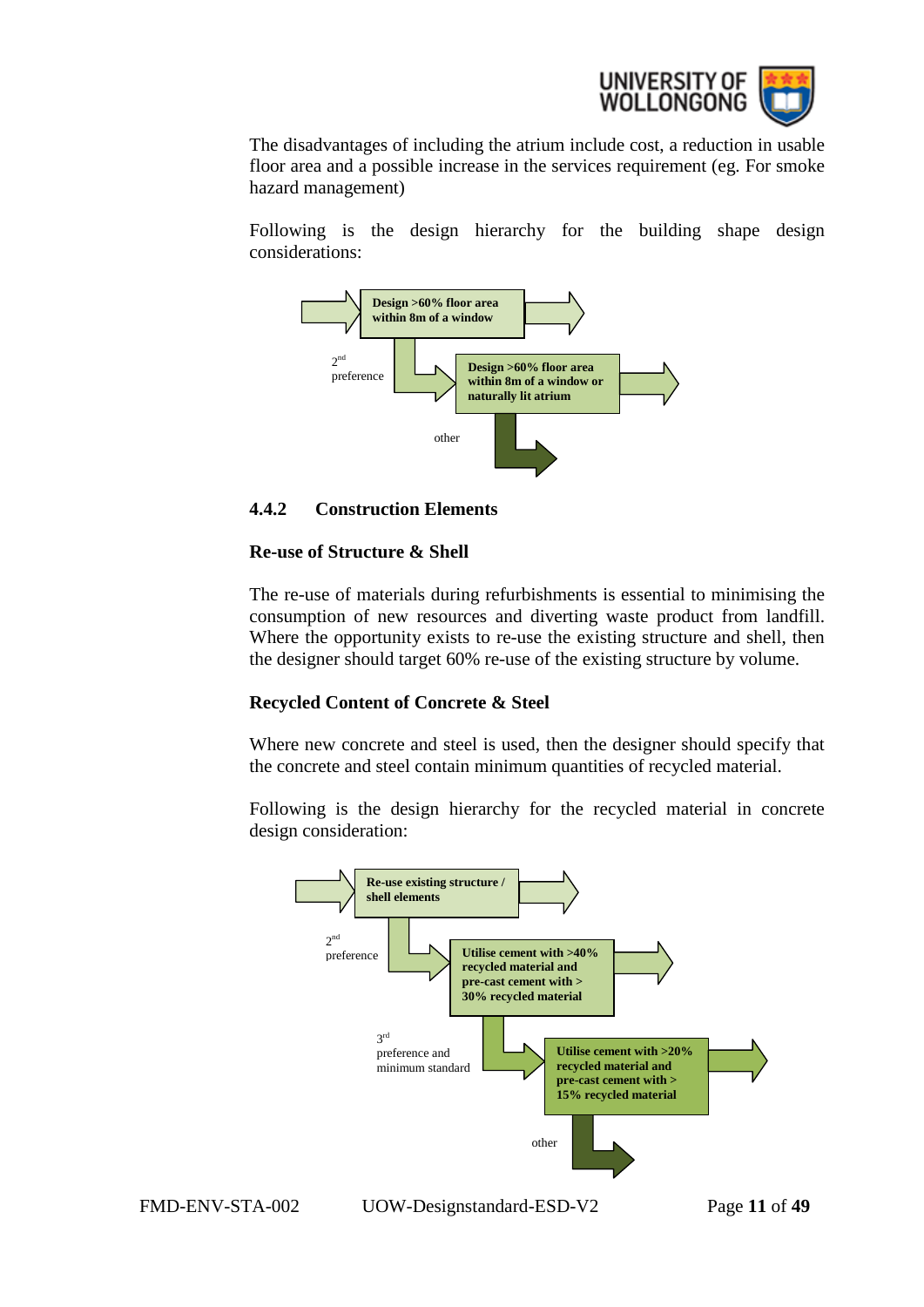

Following is the design hierarchy for the recycled material in steel design consideration:



Steel should meet or exceed its required strength grade, and be permanently marked with this grade. A minimum of 60% of the steel used should be sourced from a contractor accredited by the Environmental Sustainability Charter of the Australian Steel Institute.

Where a new structure and shell is provided, the designer should aim for 95% (by area) of the structure and shell to be designed for disassembly. This will minimise the energy required for demolition at the end of the life cycle of the building,



#### **Insulation**

Glasswool insulation, containing minimum 70% recycled content, should be installed within the walls and roof void to minimise thermal transferral in all buildings. The insulation should be installed such that it maintains its position and thickness, other than where it is compressed between cladding or by building services.

Wollongong is classified by the Bureau of Meteorology as a climate zone 5 location. The first preference for the designer should be to achieve a minimum total R-Value of 4.0 in ceilings and 3.2 in walls. Should this not be achievable for cost or design reasons, then the second preference is to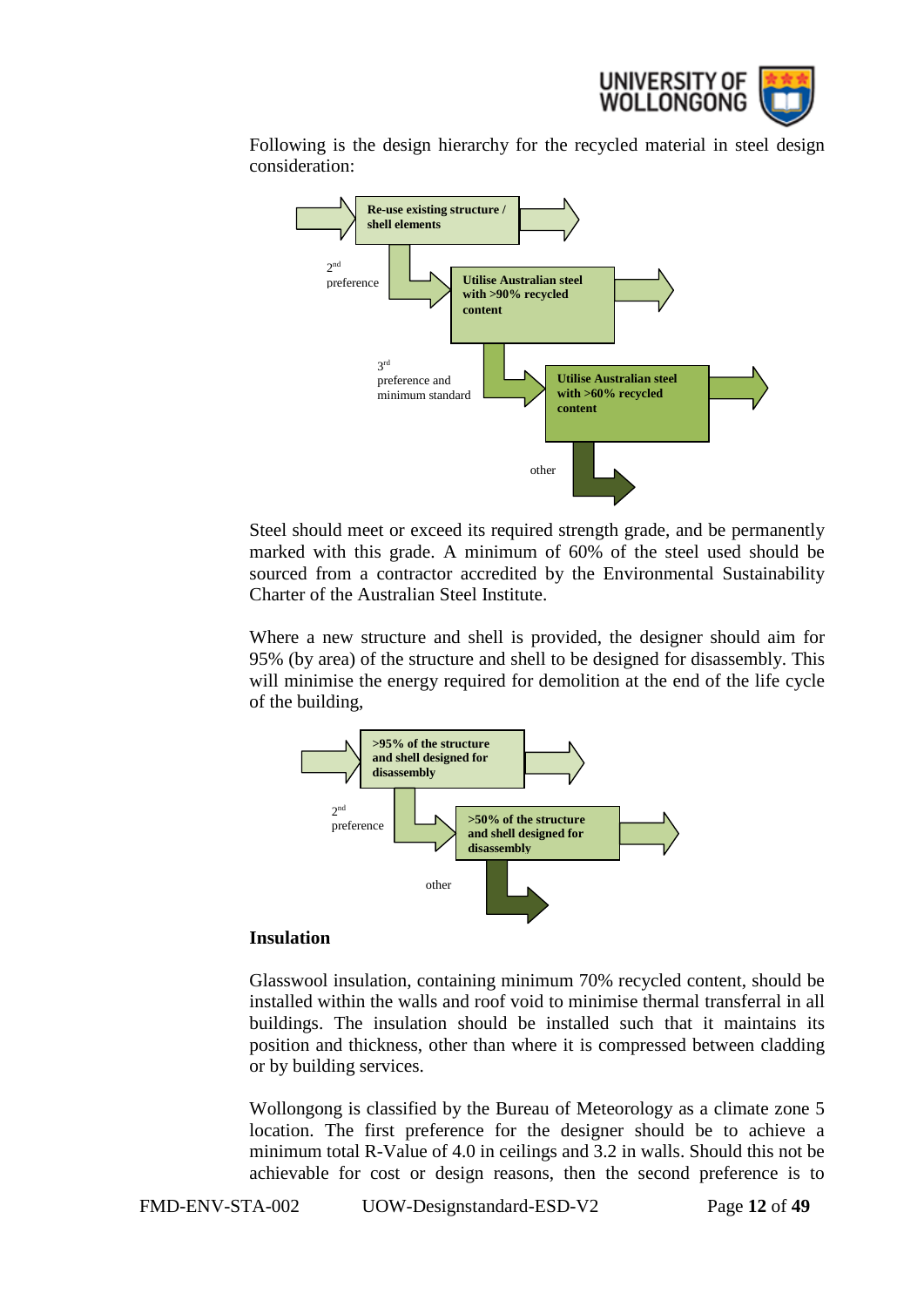

achieve a minimum total R-Value of 3.2 in ceilings and 2.8 in walls, which is the minimum permitted for climate zone 5 under the BCA.

The composition and manufacture of insulation material should be free of ozone depleting substances, and satisfy BCA fire indices.



#### **Roof Construction**

Where metal roofing is utilised, the roofing should be of steel construction with concealed fixing mechanism that prevents water penetration. The roofing should be pre-fabricated with bonded colour coating with high reflectivity (to minimise solar heat gain) and high emissivity (to facilitate the transmission of heat from within the building to atmosphere).

Roof skylights and light wells may assist the designer to increase the level of natural light throughout the building, however are discouraged due to the increased risk of water penetration, loss of thermal insulation and limited application in multi-storey buildings. The preference should be for a building design that provides natural lighting and views through the windows.

Following is the design hierarchy for the use of roof skylights:



#### **Roof Plant Layout**

The layout of roof plant areas (eg. condensing units or cooling towers) should be centralised as much as possible. This will enable the equipment to utilise common service ducts, minimise roof penetrations and maximise the space available for the installation of solar thermal and/or solar photovoltaic systems.

FMD-ENV-STA-002 UOW-Designstandard-ESD-V2 Page **13** of **49**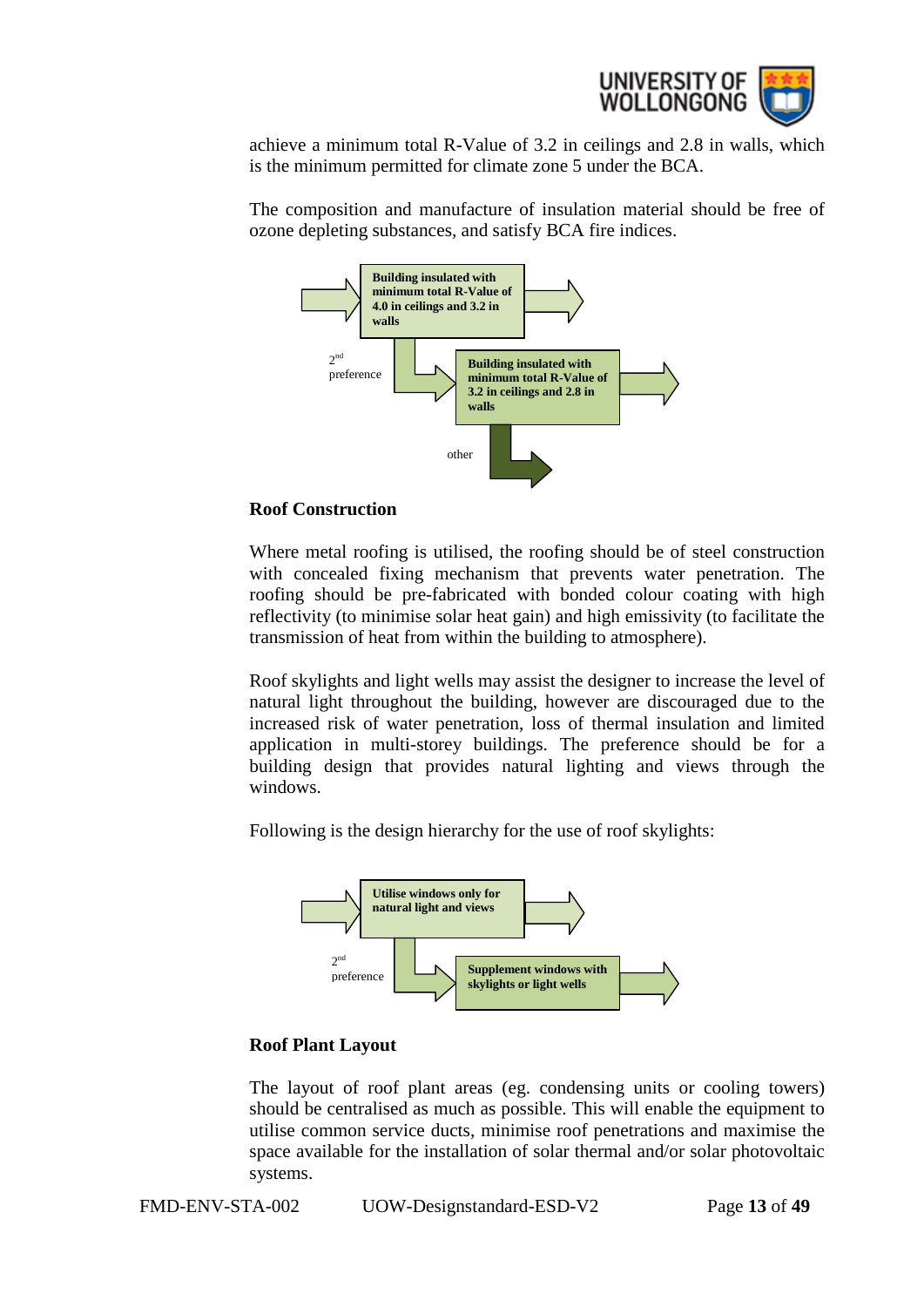

# **External Shading**

External louvres should be installed to minimise the impact of glare on the building occupants. Louvres should be installed on the eastern, western and northern elevations of the building, and provide shade within the building at a distance of approximately 1.5m from the glazing.

Consideration should be given to the method of cleaning of the louvres. The preference is for louvres to be cleaned from ground level, with minimal access equipment.

The designer is discouraged from utilising motorised external louvres. Whilst these systems provide improved glare control, the capital and maintenance costs are considerably higher, and when closed the benefits of natural lighting and external views are lost.

## **Building Sealing**

Perimeter doors and operable windows should be fitted with draft protection devices to minimise infiltration and/or spill air. Testing of the building seals shall be performed to verify that minimal spill air results.

The main entrances to buildings with an air-conditioned foyer should have an airlock comprising two sets of automatic sliding doors.

#### **External Noise**

The designer should consider the location of the building in assessing whether any supplementary acoustic insulation is required. Options for minimising the internal noise level due to external sources include the use of double glazing and installation of acoustic wall panels.

#### **Facade & Glazing**

Windows should utilise performance glazing to minimise heat, glare, construction materials and project costs. Where required to address specific issues, such as high external noise levels, double glazing may be considered. The glazing should comply with grade-A safety glass, and offer low reflectivity to minimise reflections affecting adjacent buildings.

Heat transfer through the facade should be assessed by the designer and not be reliant on tenancy fit-out items for performance. For example, whilst reflective blinds could assist in minimising heat transfer, the facade and glazing shall be designed to satisfy the design criteria on its own.

#### **Hazardous Materials**

Where the project involves refurbishment of an existing structure, the designer should specify the removal of all asbestos, replacement of devices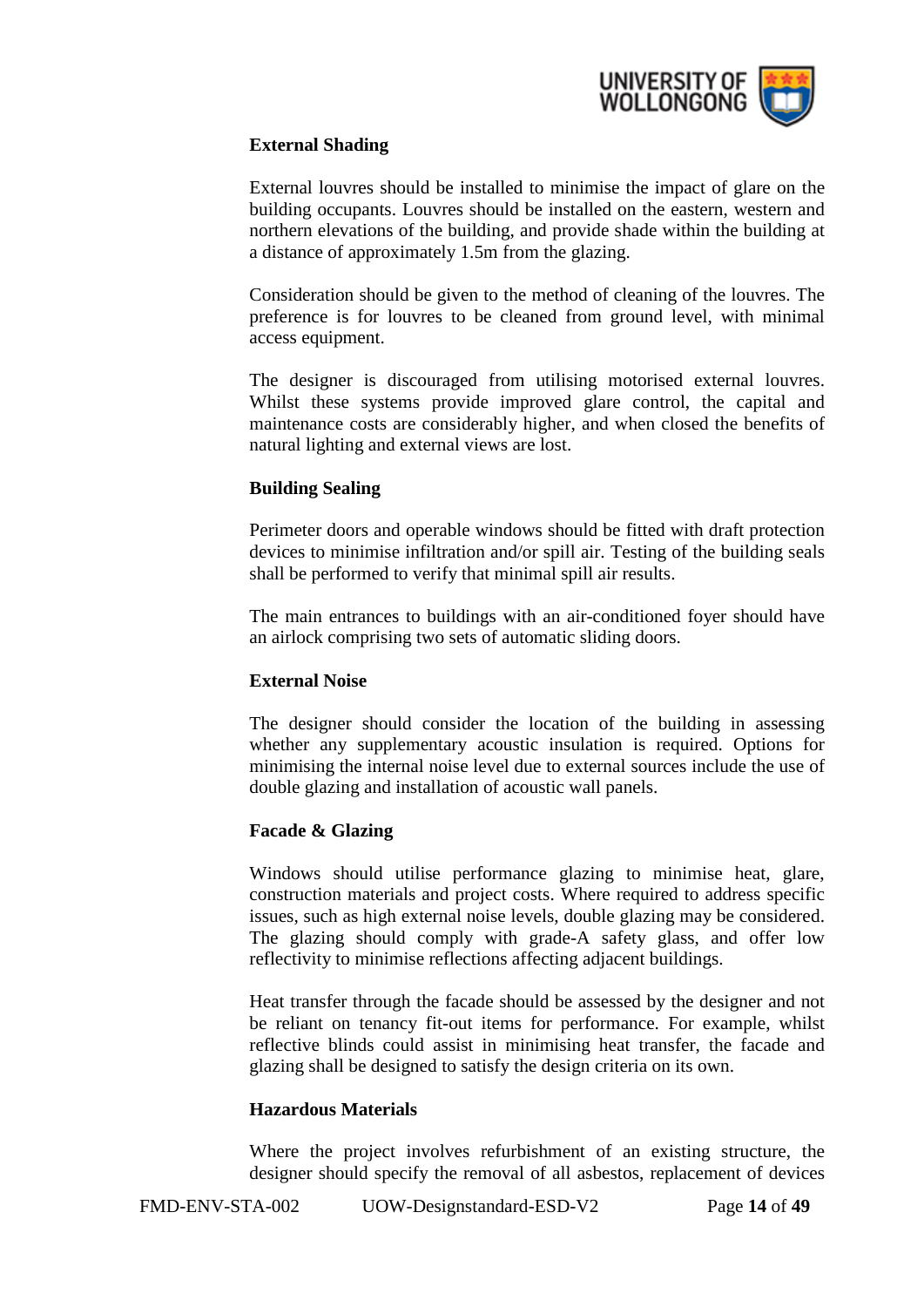

containing poly-chlorinated biphenyls and stripping and reapplication of finishes containing lead.

Where hazardous materials are not able to be completely removed as part of a refurbishment, then the hazardous materials shall be encapsulated.



Existing timber treated with formaldehyde should be reduced, where possible. All new timber should be free of formaldehyde.

A survey of all hazardous materials must be performed on the project site.

## <span id="page-14-0"></span>**4.5 UOW Preferred Design Matrix**

Table 4.5-1 contains a design matrix with UOW's preferred design decisions.

| <b>Item</b>    | Category                     | 1 <sup>st</sup> Preference                                                                                                                               | $2nd$ Preference                                                                                                                                                         | 3 <sup>rd</sup> Preference                                                                                                                                               |  |
|----------------|------------------------------|----------------------------------------------------------------------------------------------------------------------------------------------------------|--------------------------------------------------------------------------------------------------------------------------------------------------------------------------|--------------------------------------------------------------------------------------------------------------------------------------------------------------------------|--|
|                | <b>Building Fabric</b>       |                                                                                                                                                          |                                                                                                                                                                          |                                                                                                                                                                          |  |
| $\mathbf{1}$   | <b>Building Form</b>         |                                                                                                                                                          | Mandatory: Building must be within local height constraints                                                                                                              |                                                                                                                                                                          |  |
| $\overline{c}$ | <b>Building Form</b>         | Design floor plate to be<br>$< 50\%$ of site area                                                                                                        |                                                                                                                                                                          |                                                                                                                                                                          |  |
| 3              | <b>Building Form</b>         | Design $>60\%$ floor<br>area within 8m of a<br>window                                                                                                    | Design $>60\%$ floor<br>area within 8m of a<br>window or naturally lit<br>atrium                                                                                         |                                                                                                                                                                          |  |
| $\overline{4}$ | <b>Construction Elements</b> | Incorporate $> 60\%$ of<br>existing structure in<br>refurbishment                                                                                        |                                                                                                                                                                          |                                                                                                                                                                          |  |
| $\overline{5}$ | <b>Construction Elements</b> | Re-use existing<br>structure / shell                                                                                                                     | Utilise concrete with<br>>60% recycled<br>material; pre-cast<br>concrete with $> 40\%$<br>recycled material and<br>stressed concrete with<br>$>30\%$ recycle<br>material | Utilise concrete with<br>>30% recycled<br>material; pre-cast<br>concrete with $> 20\%$<br>recycled material and<br>stressed concrete with<br>$>15\%$ recycle<br>material |  |
| 6              | <b>Construction Elements</b> | Re-use existing<br>structure / shell                                                                                                                     | Utilise Australian steel<br>with >90% recycled<br>content                                                                                                                | Utilise Australian steel<br>with $>60\%$ recycled<br>content                                                                                                             |  |
| $\overline{7}$ | <b>Construction Elements</b> | Steel should be<br>permanently marked<br>with its strength grade.<br>A minimum of 60% of<br>steel used should be<br>sourced from<br>accredited provider. |                                                                                                                                                                          |                                                                                                                                                                          |  |
| 8              | <b>Construction Elements</b> | 95% of the building<br>structure and shell to<br>be designed for<br>disassembly                                                                          | 50% of the building<br>structure and shell to<br>be designed for<br>disassembly                                                                                          |                                                                                                                                                                          |  |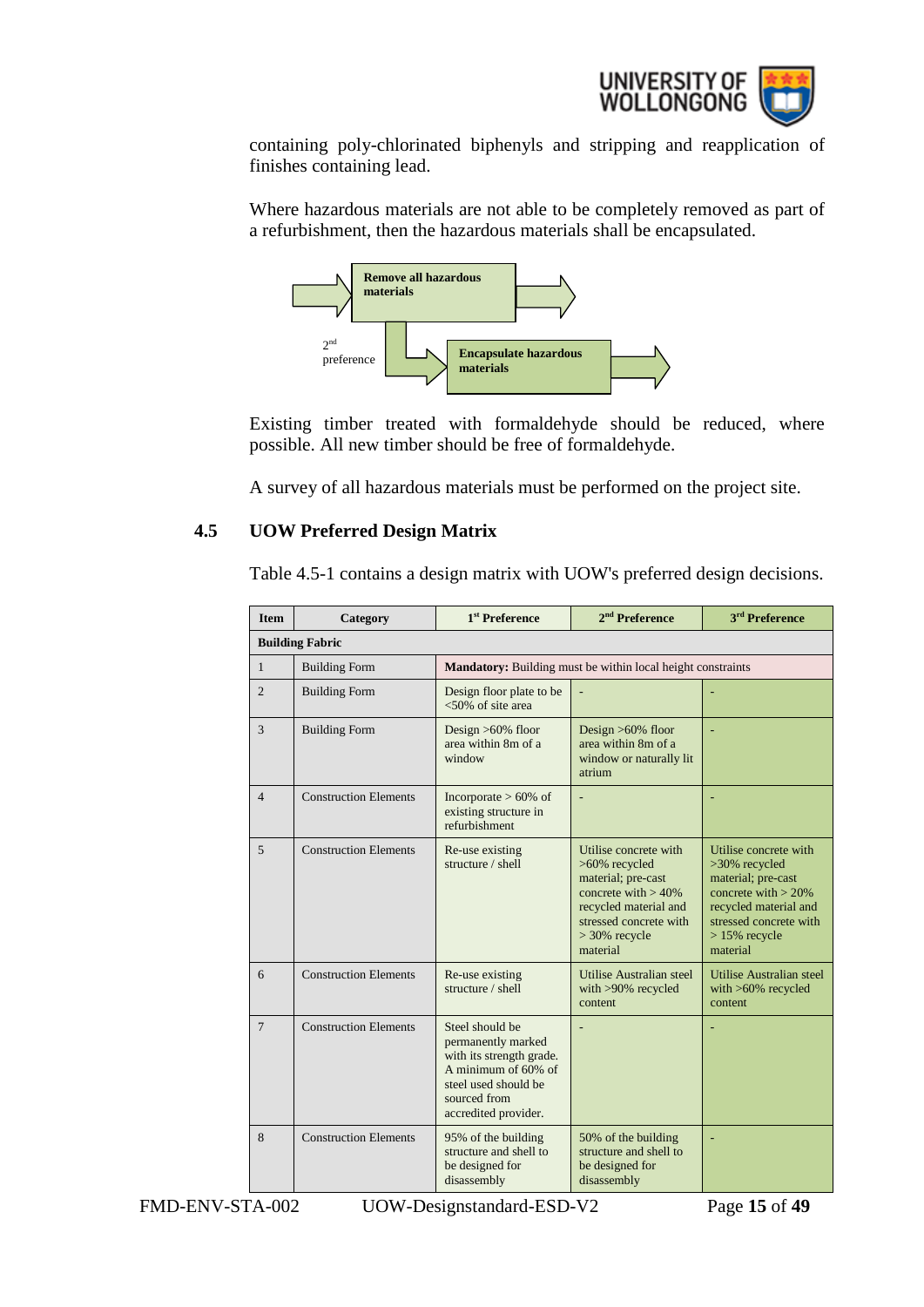

| <b>Item</b> | Category                     | 1 <sup>st</sup> Preference                                                                               | $2nd$ Preference                                                                                          | <sup>3rd</sup> Preference |
|-------------|------------------------------|----------------------------------------------------------------------------------------------------------|-----------------------------------------------------------------------------------------------------------|---------------------------|
| 9           | <b>Construction Elements</b> | Air-conditioned fully<br>insulated with<br>minimum total R-value<br>of 4.0 for roof and 3.2<br>for walls | Air-conditioned fully<br>insulated with<br>minimum total R-<br>value of 3.2 for roof<br>and 2.8 for walls |                           |
| 10          | <b>Construction Elements</b> | Utilise concealed<br>fixing roofing with<br>high reflectivity, high<br>emissivity coating                |                                                                                                           |                           |
| 11          | <b>Construction Elements</b> | Centralise roof plant to<br>maximise space for<br>solar system                                           |                                                                                                           |                           |
| 12          | <b>Construction Elements</b> | Utilise windows to<br>provide natural light<br>and views and avoid<br>skylights                          | Supplement windows<br>with skylights or light<br>wells                                                    |                           |
| 13          | <b>Construction Elements</b> |                                                                                                          | Mandatory: Provide fixed external louvres to control glare                                                |                           |
| 14          | <b>Construction Elements</b> | Provide windows with<br>safety rated<br>performance glazing                                              |                                                                                                           |                           |
| 15          | <b>Construction Elements</b> | Remove all existing<br>asbestos, PCBs and<br>lead-based paint                                            | Encapsulate hazardous<br>materials that are not<br>able to be removed.                                    |                           |
| 16          | <b>Construction Elements</b> | Existing formaldehyde-<br>treated timber to be<br>reduced. New timber<br>should be<br>formaldehyde free  | ä,                                                                                                        |                           |

*Table 4.5-1 - UOW Preferred Design Matrix*

# <span id="page-15-1"></span><span id="page-15-0"></span>**5. BUILDING INTERIOR CONSTRUCTION & AMENITY**

#### **5.1 Design Process**

The Building Interior Construction and Amenity design considerations should be utilised by the designer during the design of the internal floor layout and specifications of wall, floor and ceiling construction types.

Finishes, fixtures and fitments are covered separately in Section 10 - Fit-Out of this Design Standard.

#### <span id="page-15-2"></span>**5.2 Design Standard References**

The Building Interior Construction and Amenity design considerations should be read in conjunction with the following UOW Design Standards:

- a. FMD-MAI-STA-011 Building Elements Design Standard; and
- b. FMD-MAI-STA-019 Joinery / Space Allocation.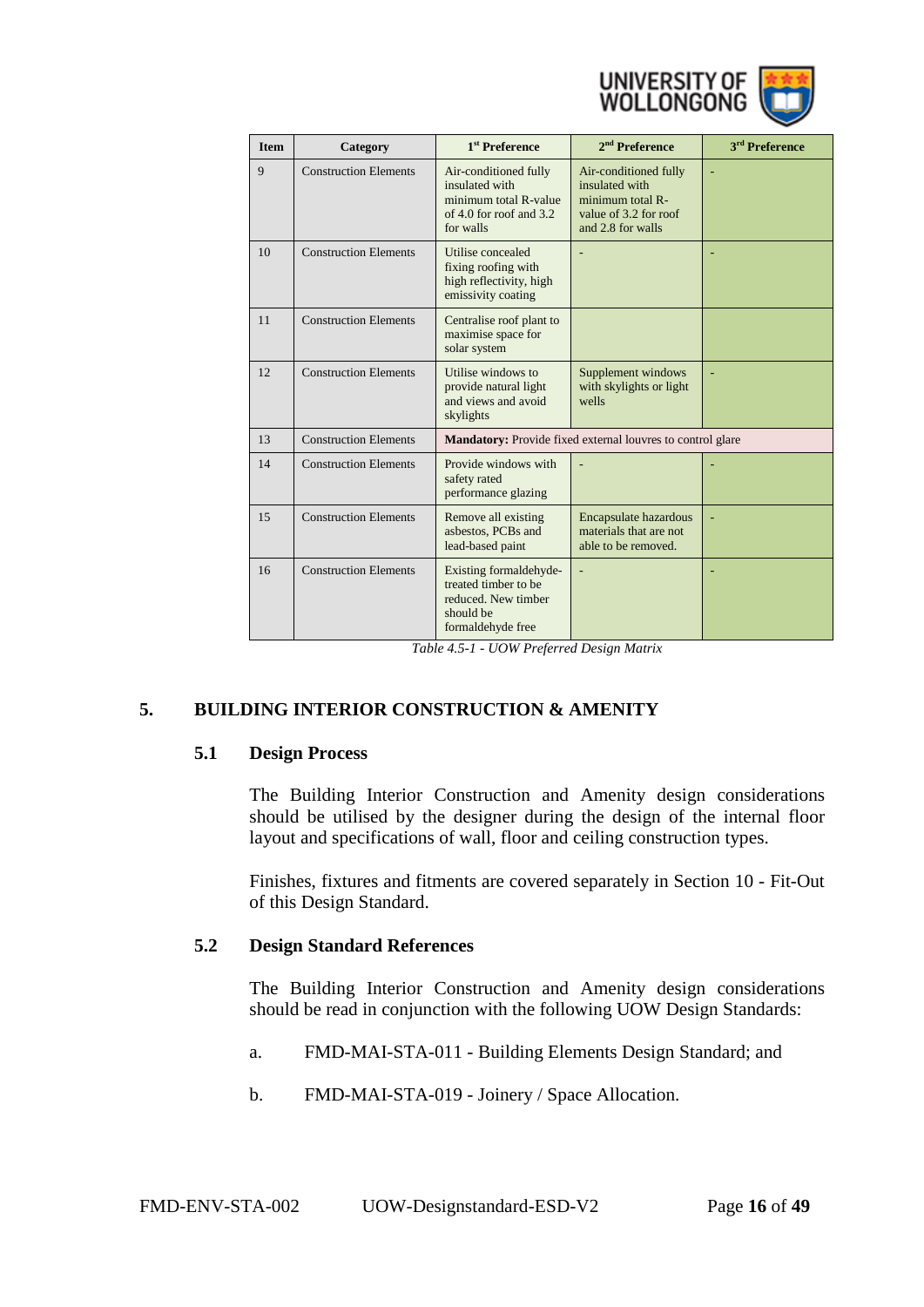

# <span id="page-16-0"></span>**5.3 Standards, Codes & Benchmarks**

| <b>Item</b> | <b>Standard / Code / Benchmark</b> | <b>Publisher</b>                                    | Date / Version |
|-------------|------------------------------------|-----------------------------------------------------|----------------|
|             | Green Star - Education             | Green Building<br>Council Australia                 | Current        |
| 2           | Green Star - Office                | Green Building<br>Council Australia                 | Current        |
| 3           | Building Code of Australia         | Australian<br><b>Building Codes</b><br><b>Board</b> | Current        |
| 4           | AS/NZS2107 Acoustics               | Standards Australia                                 | Current        |

*Table 5.3-1 - Standards, Codes & Benchmarks*

## <span id="page-16-2"></span><span id="page-16-1"></span>**5.4 Design Considerations**

#### **5.4.1 Building Amenity**

#### **Recycled Waste Storeroom**

UOW utilises shared external waste areas. The designer should establish the estimated waste quantity from the new building and identify whether an existing shared waste area is able to accommodate the additional waste disposal requirement.

Where an existing shared waste area is not available, or is of insufficient capacity, then the designer should allocate a new shared external waste location.

The designer should consider the following bin types:

- a. Office paper waste for secure destruction;
- b. Comingled paper and cardboard waste;
- c. Comingled recyclables;
- d. Organic and paper towel waste; and
- e. Separate glass, plastics and metals recycling bins.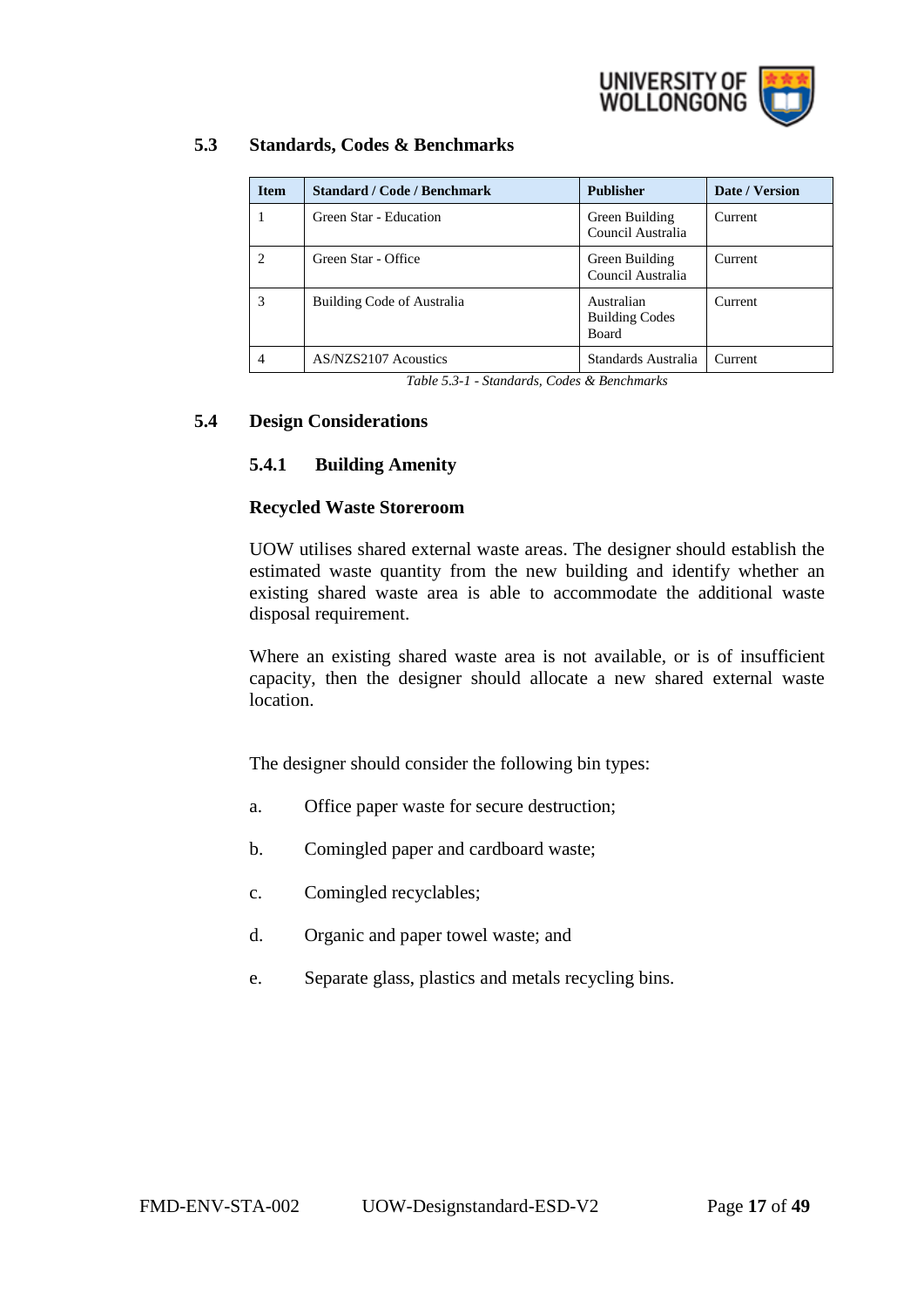

The shared waste area should be accessible by the waste management provider's vehicles and be accessible by cleaning staff travelling to/from the building.



## **Car Parking**

The requirement for car parking will be determined by UOW, depending upon the intended usage of the building. Where car parking is required, the designer should recommend that a minimum 25% of car spaces be dedicated small car spaces, thereby maximising the usage of the space available and encouraging the use of fuel efficient cars.

10% of the car parking spaces closest to the building entrance (with the exception of accessible spaces, as required under the BCA) should be marked as preferential spaces for car pool participants, hybrid or alternative fuel vehicles. The designer is also encouraged to allocate motorcycle spaces at a ratio of 3 motorcycle space per 1 car space.



The need for recharge facilities for electric vehicles should also be assessed.

# **Cyclist Facilities**

Secure bicycle storage should be accommodated in the building design to accommodate a minimum 10% of the peak number of students (given 75% occupancy) and 10% of building staff.

Should this quantity not be achievable, the designer's second preference should be to aim for 5% of the peak number of students and 10% of building staff.

Should this quantity not be achievable, the designer's third preference should be to aim for 5% of the peak number of students and 5% of building staff.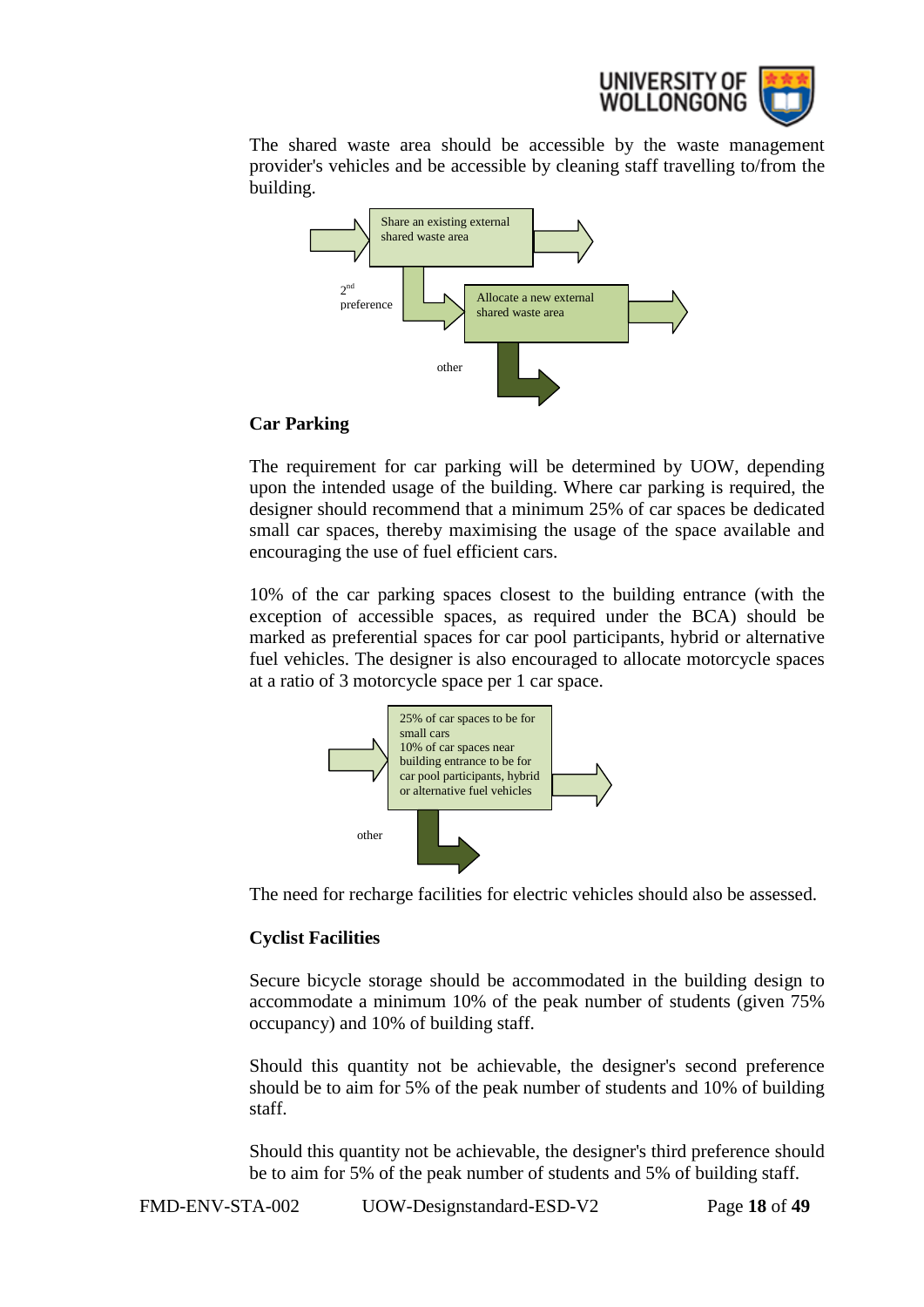

Male and female shower and change facilities with a communal locker facility should also be provided on the ground floor.



#### **Drinking Fountains**

Filtered drinking fountains with carafe fillers should be installed to provide students and staff with convenient access to water, and encourage the reuse of plastic water bottles. The designer should include the provision of drinking water fountains with carafe fillers (at full height and an accessible height) in the ground floor foyer area.



<span id="page-18-0"></span>**5.4.2 Interior Construction**

#### **Internal Noise**

Internal partitioning should be designed to achieve a minimum sound reduction index (Rw) of 45 between functional spaces.

Plant rooms and services risers should be acoustically insulated to minimise noise from the building services. Sound levels from plant rooms must satisfy the requirements of AS/NZS2107:2000.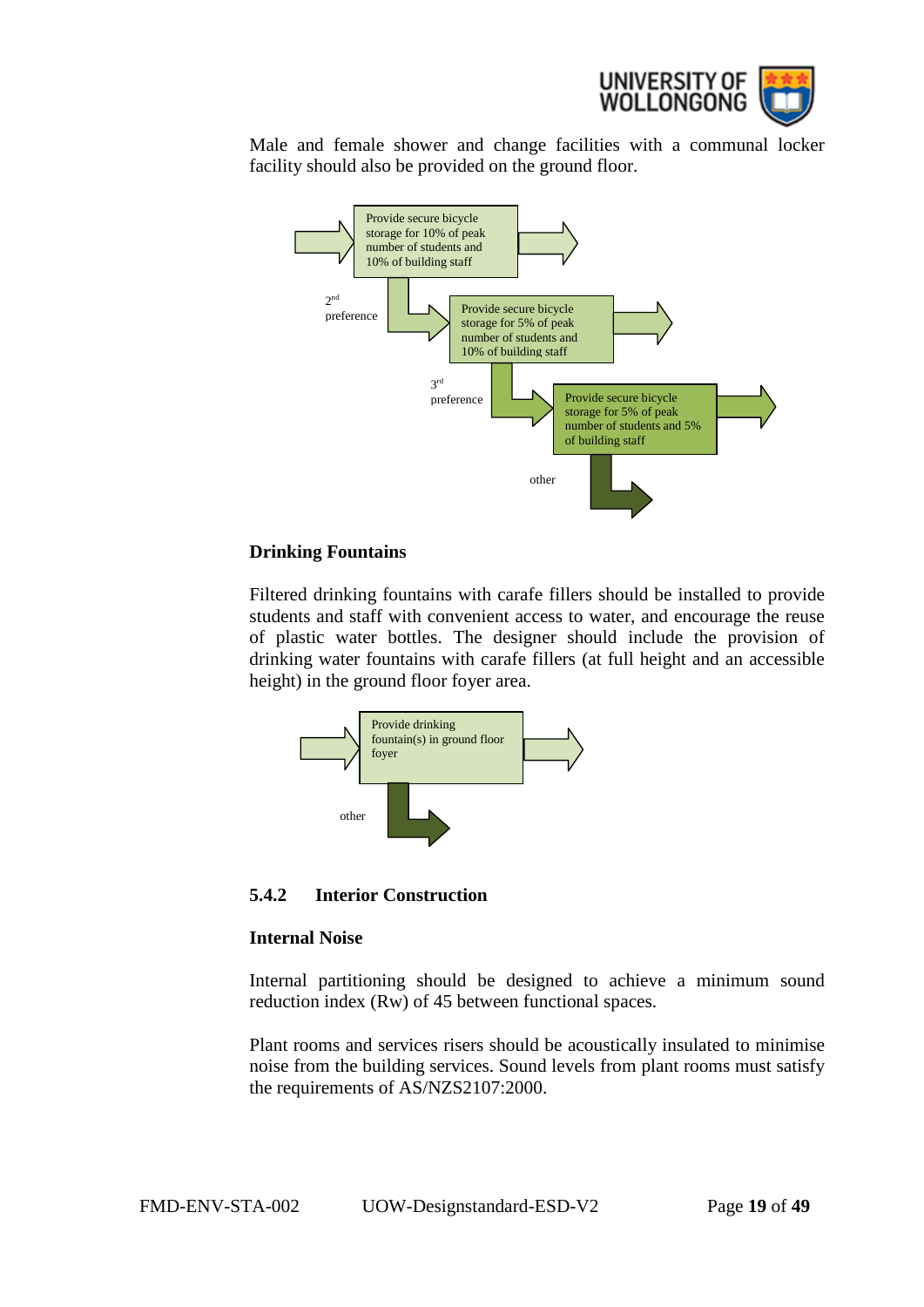



## **Hazardous Materials**

Where the project involves refurbishment of an existing structure, the designer should specify the removal of all asbestos, replacement of devices containing poly-chlorinated biphenyls and stripping and reapplication of finishes containing lead.

Where hazardous materials are not able to be completely removed as part of a refurbishment, then the hazardous materials shall be encapsulated.

The designer shall minimise materials and compounds with high volatile organic compound (VOC) content. New timber construction should be free of formaldehyde. Where existing timber is re-used and contains formaldehyde, the designer will minimise its usage in rooms with continuous occupancy (eg. offices). The designer shall also ensure that any post-formed laminate (eg. Formica or Arborite) only contains water-based poly-vinyl acetate and are low in VOCs.

A survey of all hazardous materials must be performed on the project site.

#### **Access to Equipment**

Access must be available to all plant, equipment and field devices requiring ongoing inspection, maintenance and/or testing. This involves:

- a. Where equipment is located in a plant room, ensuring that there is adequate space around the perimeter of the equipment such that maintenance can be comfortably and safely performed from all sides;
- b. Where equipment covers or access panels open or are removed, space is available such that the access panel opens fully or can be removed and placed in a safe location without undue hindrance;
- c. Where equipment is located within concealed ceiling space, access is available by lifting of ceiling tiles, or via access panels located to the sides of the equipment. The designer should ensure that maintenance personnel are able to safely reach the parts of the equipment to be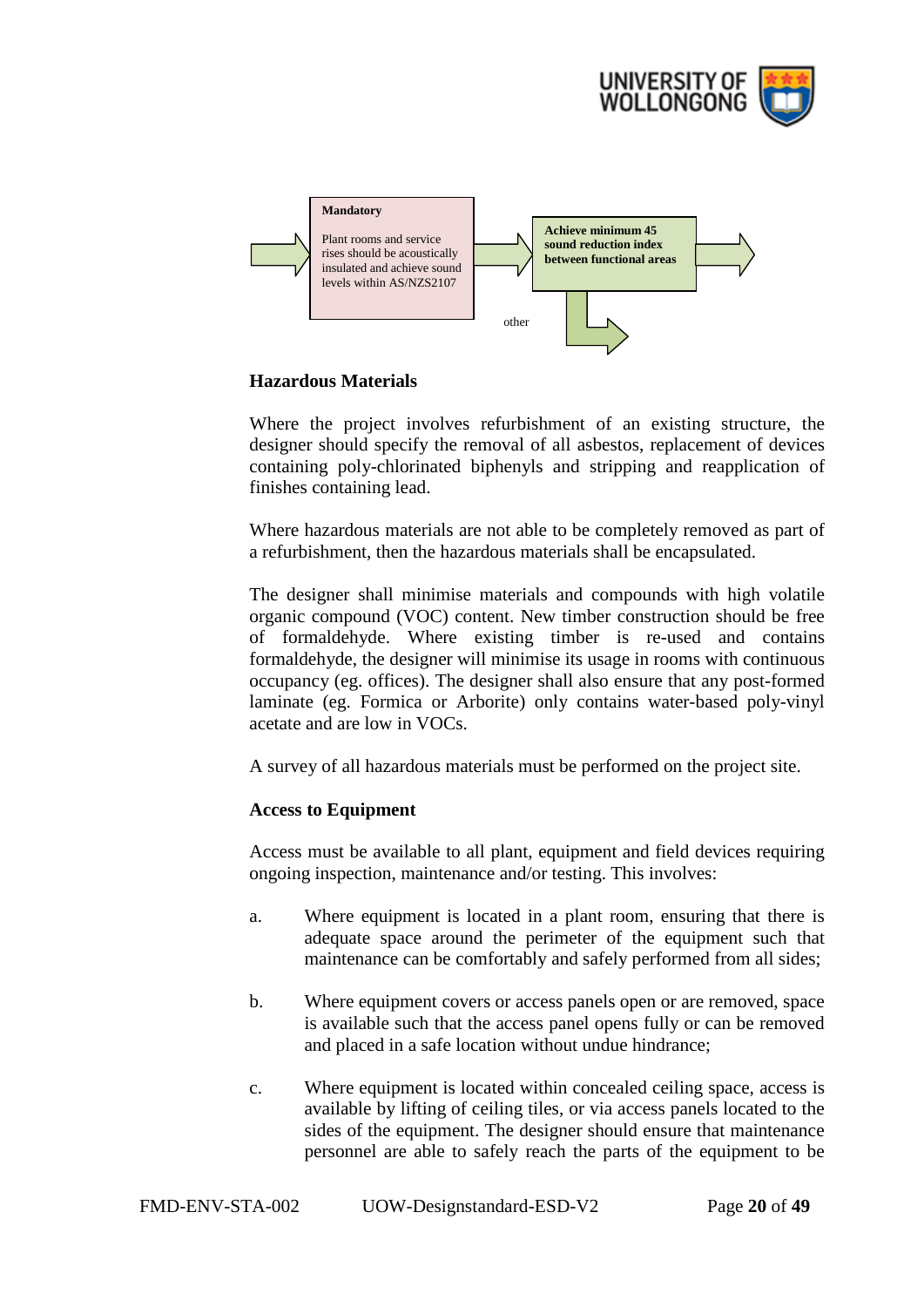

maintained from the access panel location (ie. the access panel must be on the correct side(s) of the equipment).

Examples of the types of equipment that the designer must be careful to ensure access to include fire dampers, fan coil units, concealed space fire detectors and concealed cisterns etc.



## <span id="page-20-0"></span>**5.4.3 Fit-out**

#### **Joinery**

Where existing joinery cannot be reused, the designer should specify new joinery with a reduced environmental impact. All joinery shall be designed with ergonomics and functionality taken into consideration. The preference is for the joinery to satisfy the following minimum criteria:

- a. Modular design, based on standard design dimensions, such that the joinery can be reused in alternate configurations; and
- b. A minimum 50% of the joinery (by mass) has been designed for disassembly, such that it can easily be removed and reused.

As an alternative, the designer may specify the following:

- a. Joinery with a minimum 20% certified "Eco-Preferred Content" (ie. certified by the Green Building Council of Australia) by mass; and
- b. A minimum 50% of the joinery (by mass) has been designed for disassembly, such that it can easily be removed and reused.

Modular joinery is considered to be of greater value to UOW compared to joinery simply containing Eco-Preferred Content, as the modular joinery has a greater likelihood of being reused.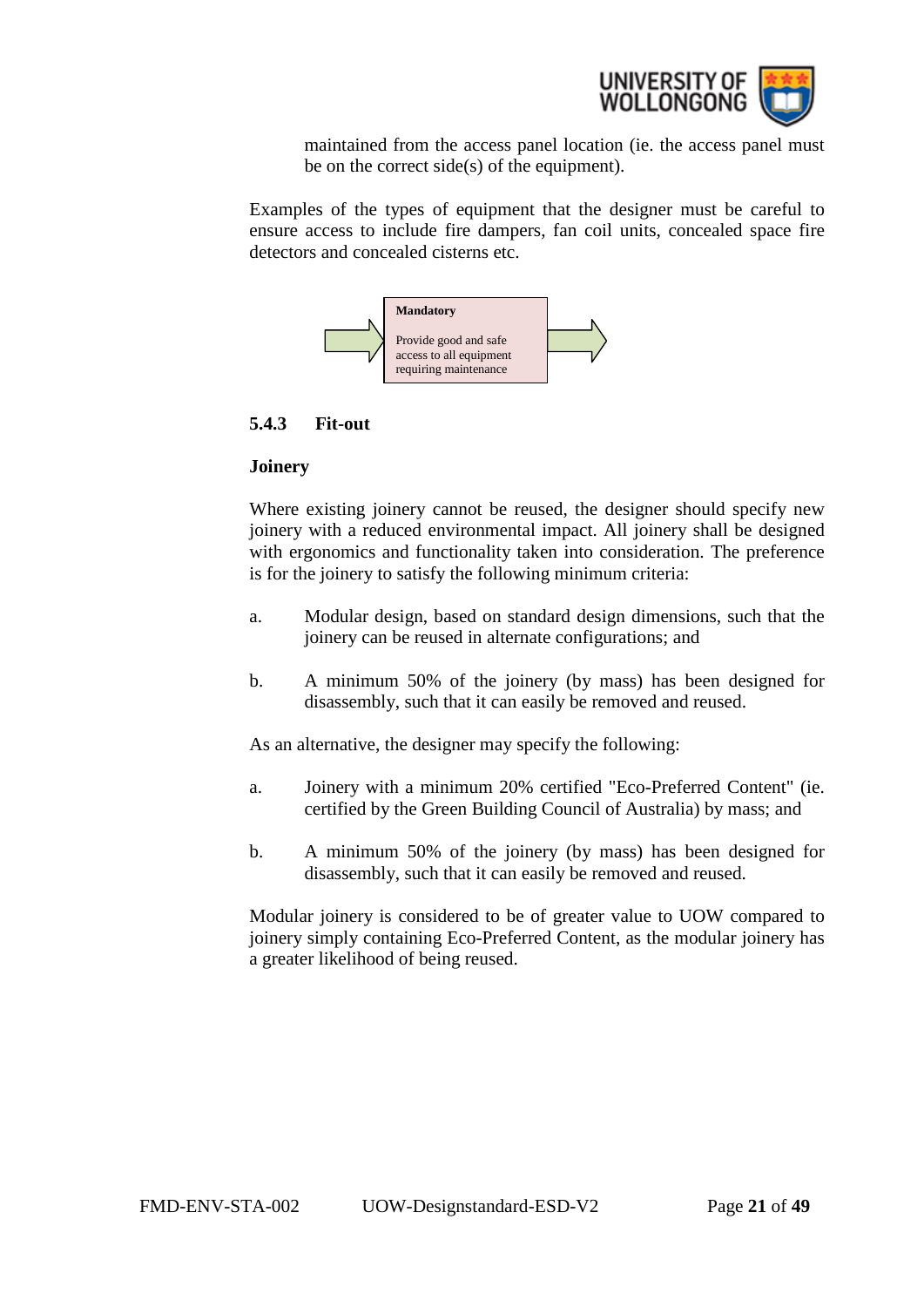

The following hierarchy depicts the preference for specification of joinery types.



#### **Loose Furniture**

Where furniture is not available for reuse, the designer should specify new furniture that satisfies the following minimum criteria:

- a. A minimum 50% (by mass) of the furniture must be designed for disassembly;
- b. The manufacturer must have an environmental management system accredited to ISO14001 covering waste minimisation, energy, emissions, materials minimisation; and
- c. The manufacturer must agree to take back the furniture at the end of its usable life for reuse, recycling or reprocessing.

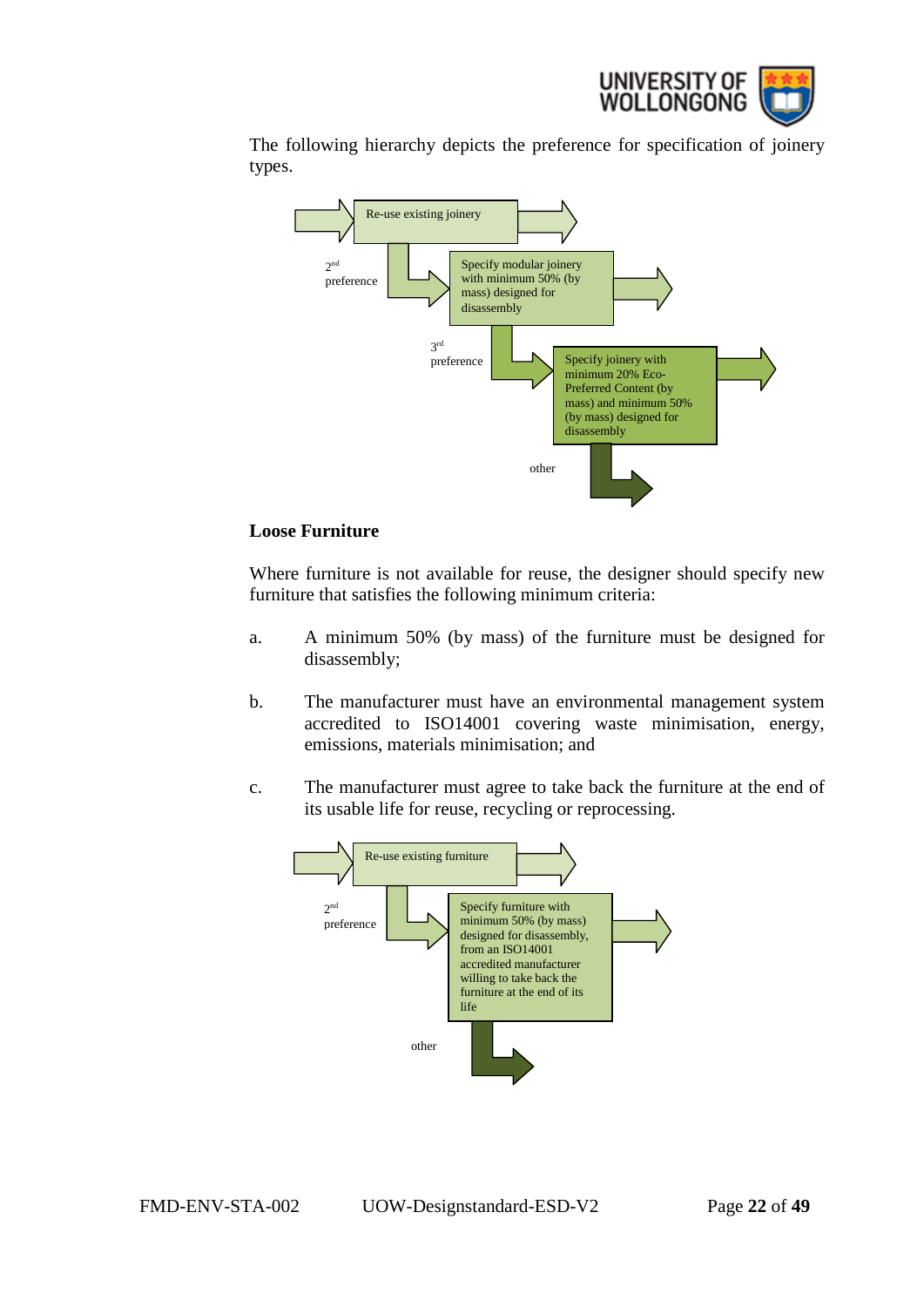

# **PVC**

The designer should reduce the usage of polyvinyl chloride (PVC) by 60% (by cost) of the common uses of PVC. Typical substitutions of material that should be made include:

- a. PVC blinds should be substituted with polyester blinds;
- b. PVC conduit should be substituted with high density polyethylene (HDPE) conduit; and
- c. PVC insulated electrical cables should be substituted with polyethylene insulated electrical cables.



# **Timber**

All new timber should be Forest Stewardship Council (FSC) certified.



# <span id="page-22-0"></span>**5.5 UOW Preferred Design Matrix**

| <b>Item</b>                 | Category                                            | 1 <sup>st</sup> Preference                                                                                                                                                 | $2nd$ Preference                                                                                       | 3 <sup>rd</sup> Preference                                                                            |
|-----------------------------|-----------------------------------------------------|----------------------------------------------------------------------------------------------------------------------------------------------------------------------------|--------------------------------------------------------------------------------------------------------|-------------------------------------------------------------------------------------------------------|
|                             | <b>Building Interior Construction &amp; Amenity</b> |                                                                                                                                                                            |                                                                                                        |                                                                                                       |
| $\mathbf{1}$                | <b>Building Amenity</b>                             | Share an existing<br>external shared waste<br>area                                                                                                                         | Allocate a new<br>external shared waste<br>area                                                        |                                                                                                       |
| $\mathcal{D}_{\mathcal{L}}$ | <b>Building Amenity</b>                             | 25% of car spaces to be<br>for small cars<br>10% of car spaces near<br>building entrance to be.<br>for car pool<br>participants, hybrid or<br>alternative fuel<br>vehicles | ۰                                                                                                      |                                                                                                       |
| 3                           | <b>Building Amenity</b>                             | Provide secure bicycle<br>storage for 10% of<br>peak number of<br>students and 10% of<br>building staff                                                                    | Provide secure bicycle<br>storage for 5% of peak<br>number of students<br>and 10% of building<br>staff | Provide secure bicycle<br>storage for 5% of peak<br>number of students<br>and 5% of building<br>staff |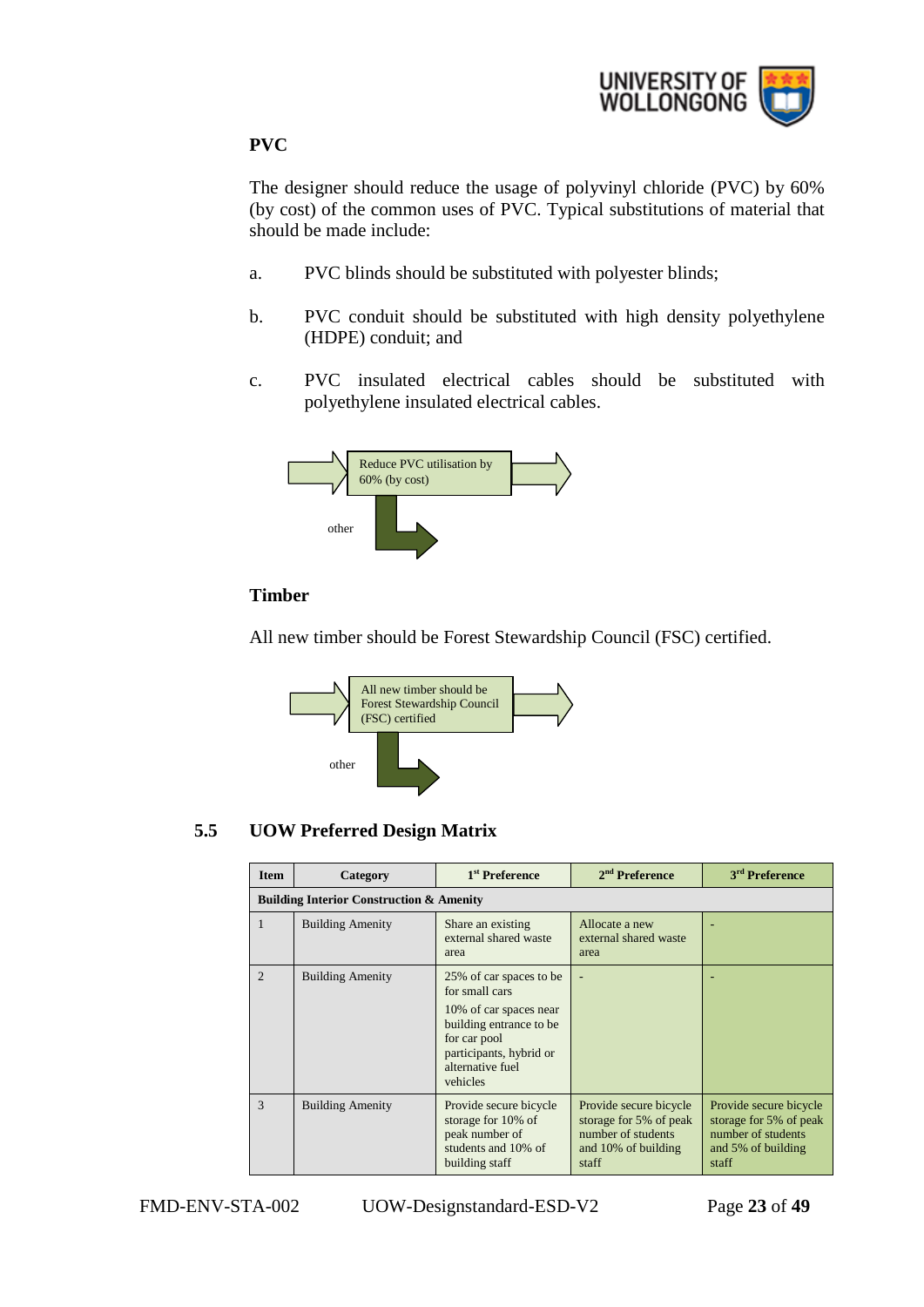

| <b>Item</b>    | Category                     | 1 <sup>st</sup> Preference                                                                              | 2 <sup>nd</sup> Preference                                                                                                                                                                        | 3 <sup>rd</sup> Preference                                                                                                             |
|----------------|------------------------------|---------------------------------------------------------------------------------------------------------|---------------------------------------------------------------------------------------------------------------------------------------------------------------------------------------------------|----------------------------------------------------------------------------------------------------------------------------------------|
| $\overline{4}$ | <b>Building Amenity</b>      | Provide drinking water<br>fountains in ground<br>floor foyer                                            |                                                                                                                                                                                                   |                                                                                                                                        |
| 5              | <b>Interior Construction</b> | and achieve sound levels within AS/NZS2107                                                              | Mandatory: Plant rooms and service rises should be acoustically insulated                                                                                                                         |                                                                                                                                        |
| 6              | <b>Interior Construction</b> | Achieve minimum 45<br>sound reduction index<br>between functional<br>areas                              |                                                                                                                                                                                                   |                                                                                                                                        |
| $\overline{7}$ | <b>Interior Construction</b> | Remove all existing<br>asbestos, PCBs and<br>lead-based paint                                           | Encapsulate hazardous<br>materials that are not<br>able to be removed.                                                                                                                            |                                                                                                                                        |
| 8              | <b>Interior Construction</b> | Existing formaldehyde-<br>treated timber to be<br>reduced. New timber<br>should be<br>formaldehyde free |                                                                                                                                                                                                   |                                                                                                                                        |
| 9              | <b>Interior Construction</b> | maintenance                                                                                             | <b>Mandatory:</b> Safe access must be available to all equipment requiring                                                                                                                        |                                                                                                                                        |
| 10             | Fit-out                      | Re-use existing joinery                                                                                 | Specify modular<br>joinery with minimum<br>50% (by mass)<br>designed for<br>disassembly                                                                                                           | Specify joinery with<br>minimum 20% Eco-<br>Preferred Content (by<br>mass) and minimum<br>50% (by mass)<br>designed for<br>disassembly |
| 11             | Fit-out                      | Re-use existing<br>furniture                                                                            | Specify furniture with<br>minimum 50% (by<br>mass) designed for<br>disassembly, from an<br>ISO14001 accredited<br>manufacturer willing<br>to take back the<br>furniture at the end of<br>its life |                                                                                                                                        |
| 12             | Fit-out                      | <b>Reduce PVC utilisation</b><br>by $60\%$ (by cost)                                                    | ä,                                                                                                                                                                                                |                                                                                                                                        |
| 13             | Fit-out                      | All new timber should<br>be Forest Stewardship<br>Council (FSC) certified                               | ÷,                                                                                                                                                                                                |                                                                                                                                        |

*Table 5.5-1 - UOW Preferred Design Matrix*

# <span id="page-23-1"></span><span id="page-23-0"></span>**6. SERVICES - ELECTRICAL**

#### **6.1 Design Process**

The Services - Electrical design considerations should be utilised by the designer to guide the design of the electrical power supply and distribution throughout the building. The designer should take into consideration the energy efficiency of the electrical services, as well as investigate opportunities to apply demand-side management principles to limit the peak demand.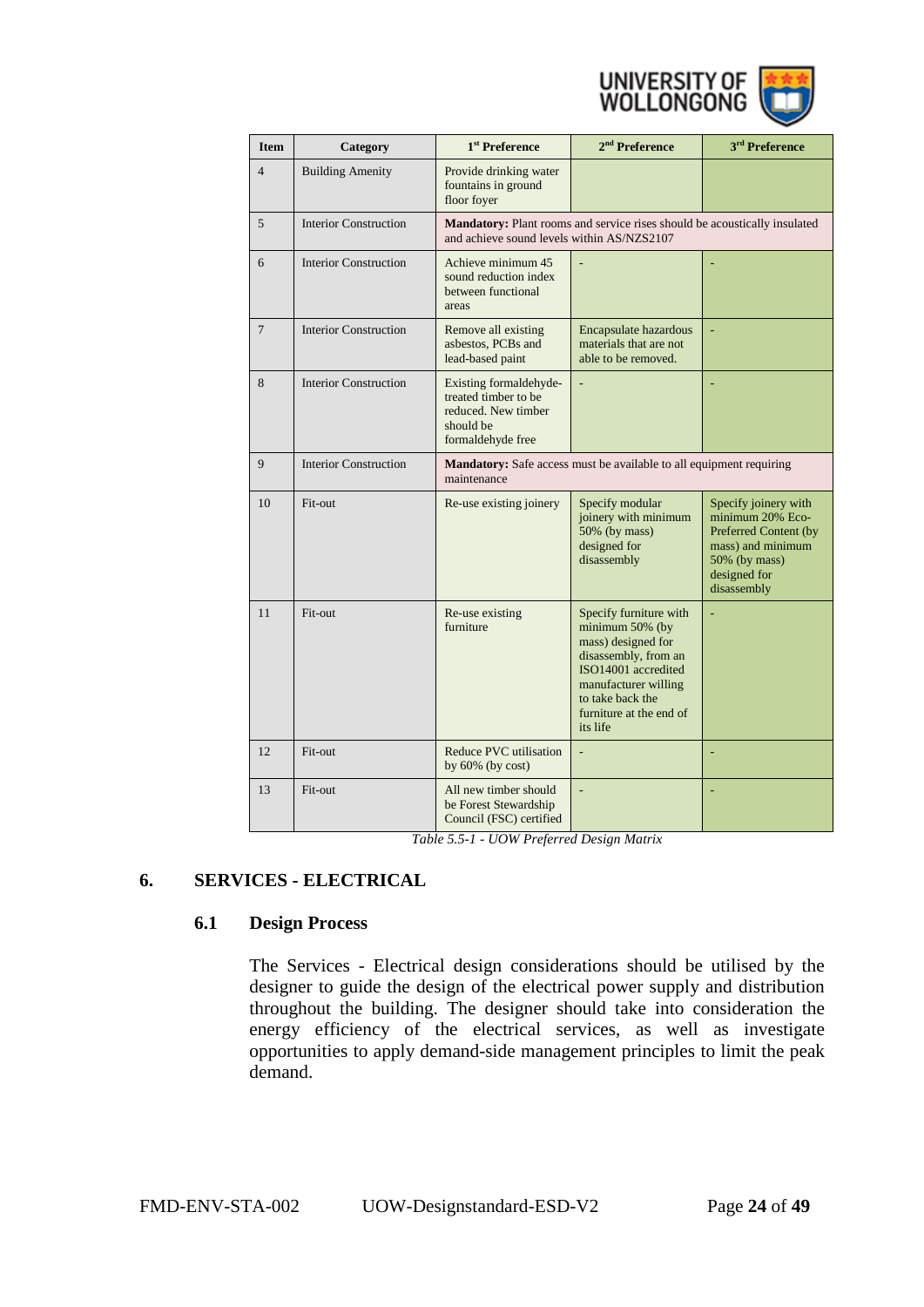

#### <span id="page-24-0"></span>**6.2 Design Standard References**

The Services - Electrical design considerations should be read in conjunction with the following UOW Design Standards:

- a. FMD-MAI-STA-014 Electrical;
- b. FMD-MAI-STA-010 BMCS; and
- c. FMD-MAI-STA-016 Energy.

#### <span id="page-24-1"></span>**6.3 Standards, Codes & Benchmarks**

| <b>Item</b>    | <b>Standard / Code / Benchmark</b>              | <b>Publisher</b>                                                       | Date / Version |
|----------------|-------------------------------------------------|------------------------------------------------------------------------|----------------|
| 1              | Green Star - Education                          | Green Building<br>Council Australia                                    | Current        |
| 2              | Green Star - Office                             | Green Building<br>Council Australia                                    | Current        |
| 3              | Building Code of Australia                      | Australian<br><b>Building Codes</b><br><b>Board</b>                    | Current        |
| $\overline{4}$ | AS/NZS3000 - Electrical Installations           | Standards Australia                                                    | Current        |
| 5              | AS/NZS1680 - Interior and Workplace<br>Lighting | Standards Australia                                                    | Current        |
| 6              | <b>UOW Energy Policy</b>                        | <b>UOW</b><br>Environmental $\&$<br>Sustainability<br>Initiatives Unit | Current        |

*Table 6.3-1 - Standards, Codes & Benchmarks*

# <span id="page-24-3"></span><span id="page-24-2"></span>**6.4 Design Considerations**

# **6.4.1 Control Gear & Metering**

#### **Substations**

Where buildings are located adjacent to each other, the designer should investigate the opportunity to share a common substation. This will minimise costs in constructing chamber or kiosk substations as well as reduce the quantity of materials expended and space used.

Consideration may also be given to co-locating the main switch rooms for both buildings, however separate switchboards and control gear must be maintained to ensure that isolations on either building can be performed independently.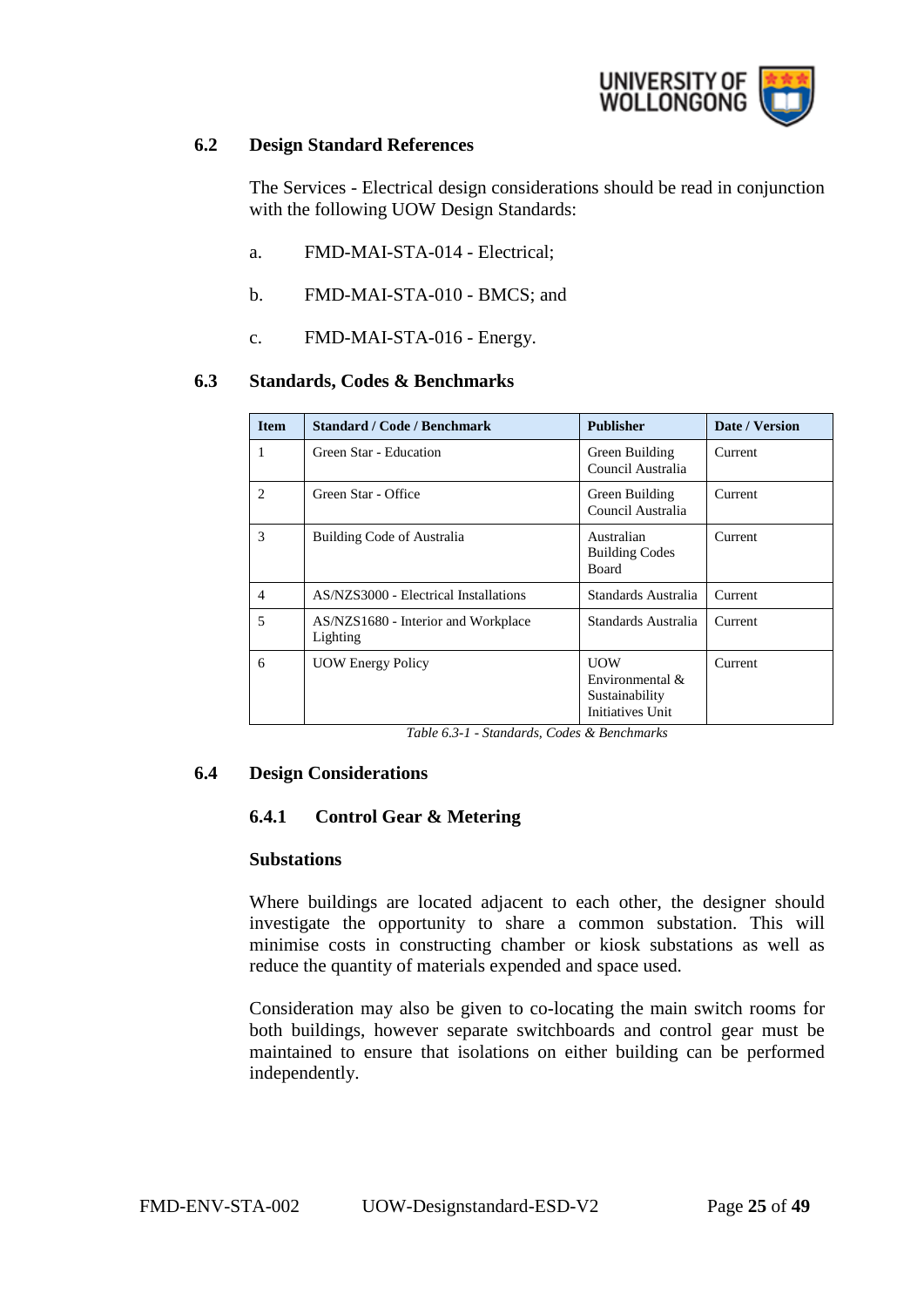

# **Sub-Metering**

Electrical sub-metering should be installed to enable monitoring of the enduse consumption by functional area. This will enable detailed analysis to be performed, thereby allowing UOW to identify areas of inefficiency or further improvement.

The following should be separately metered:

- a. General power, lighting and essential services;
- b. Central HVAC plant.

Separate sub-metering should be provided for each building zone area and/or tenanted space.

Sub-metered building zone areas should be less than  $2,000\,\text{m}^2$ . Sub-meter data (comprising kW and kVA) should be logged in 15 minute intervals by UOW's Utility Metering and Management System (UMMS), in accordance with the UOW Electrical Design Standard. Data should be exportable from the system in comma separated values (CSV) format, for further analysis.

Where solar photovoltaic systems are installed, the designer should specify a gross interval meter. Where the local distribution network offers a gross feed in tariff, then the meter shall be configured in a gross-metered arrangement (to take advantage of the higher feed in rates), otherwise the meter should be configured to operate in a net-metered arrangement.

Power generated shall be measurable at the inverters of the solar system. Consideration should be given to the provision of a data logger to enable visualisation of the solar PV generation via a web interface.

# <span id="page-25-0"></span>**6.4.2 Energy Efficiency**

#### **Lighting**

Lighting should be controlled by a BMCS with the capability to control individual lighting zones by time clock, occupancy sensor and/or daylight sensor control. Local controls should also be provided to enable users to manually switch off unused lighting zones.

Each lighting zones should be a maximum of  $100m^2$ , with switch plates clearly labelled and located in a readily accessible position (ie. Not secured within a cupboard). The position of switch plates should be at a consistent height and position throughout the building (eg. 1m high, located within the room on the wall furthest from the door hinge)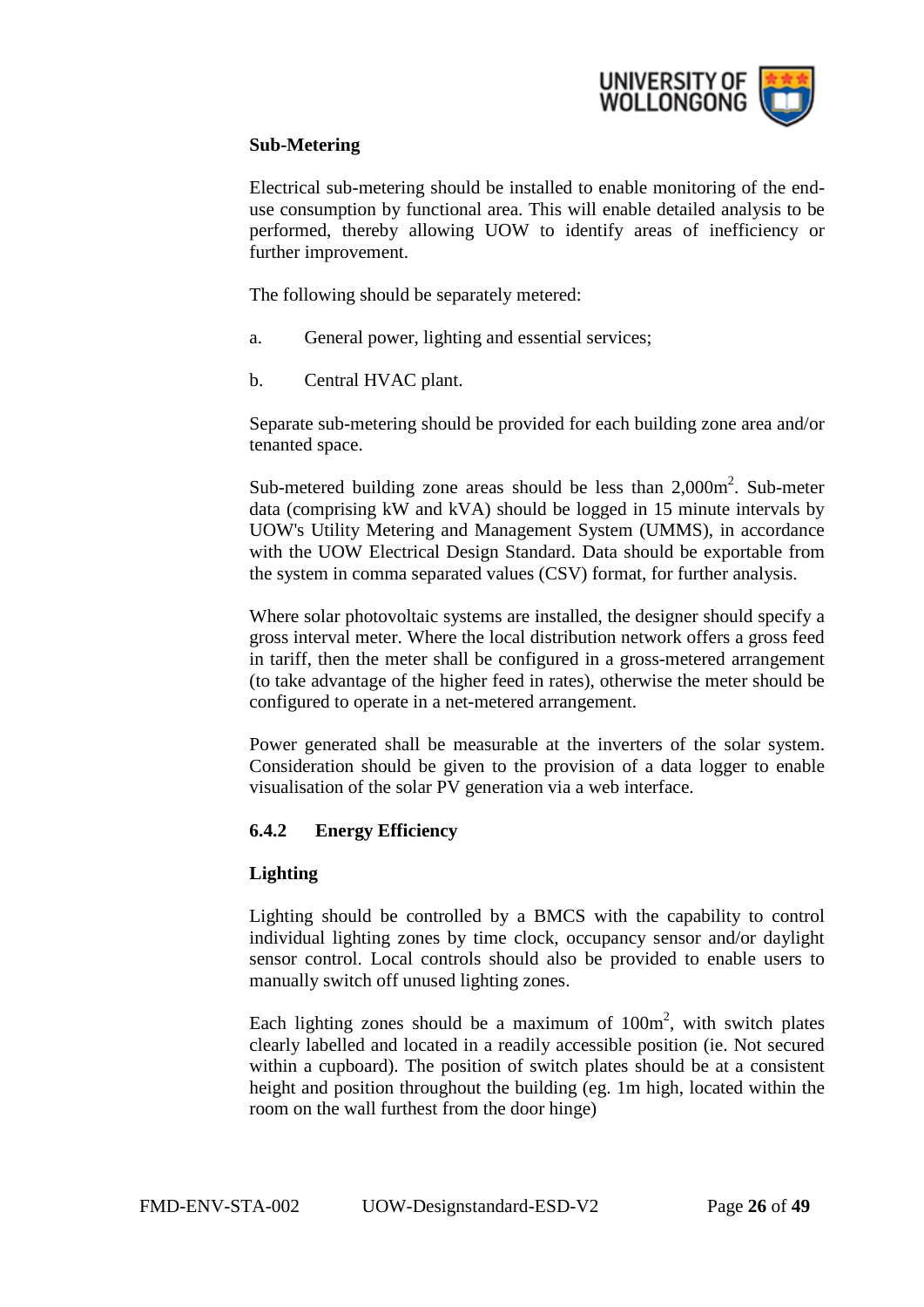

Task lighting and lighting in function rooms, meeting rooms and breakout areas shall be dimmable. Dimmers should utilise silicon-controlled rectifiers, as opposed to potentiometers, for energy efficiency.

Fluorescent light fittings should have high frequency electronic ballasts to reduce energy consumption

The designer should minimise their usage of halogen dichroic lighting. Where use of halogen dichroic lighting is justified (eg. for display lighting), then the designer should specify that lamps with an infrared coating (IRC) be provided at a lower wattage compared to regular halogen dichroic lamps.

Light emitting diode (LED) and/or compact fluorescent (CFL) downlights should be used to illuminate circulation areas in lieu of halogen dichroic downlights.



External light fittings should be of high efficiency with a minimum output of 50 lumens / watt. All external light fittings (excluding emergency lighting) should be fitting with daylight sensors and time clock control to prevent unnecessary activation. The designer shall also give consideration to the use of external security light fittings that automatically increase brightness when persons are detected within the vicinity, and dim when no persons are within the area.

The designer should minimise light pollution from external light fittings by ensuring that direct beams are not directed out of the building boundary or at the sky. Where required, a non-transparent shroud should be used to minimise light pollution from fittings.

The design should specify ultrasonic occupancy sensors in areas where there may be minimal movement of the occupants (eg. Seated in an office or meeting room). Where there is reduced likelihood of the occupancy sensor deactivating lighting incorrectly, the designer may specify passive infrared occupancy sensors to minimise cost.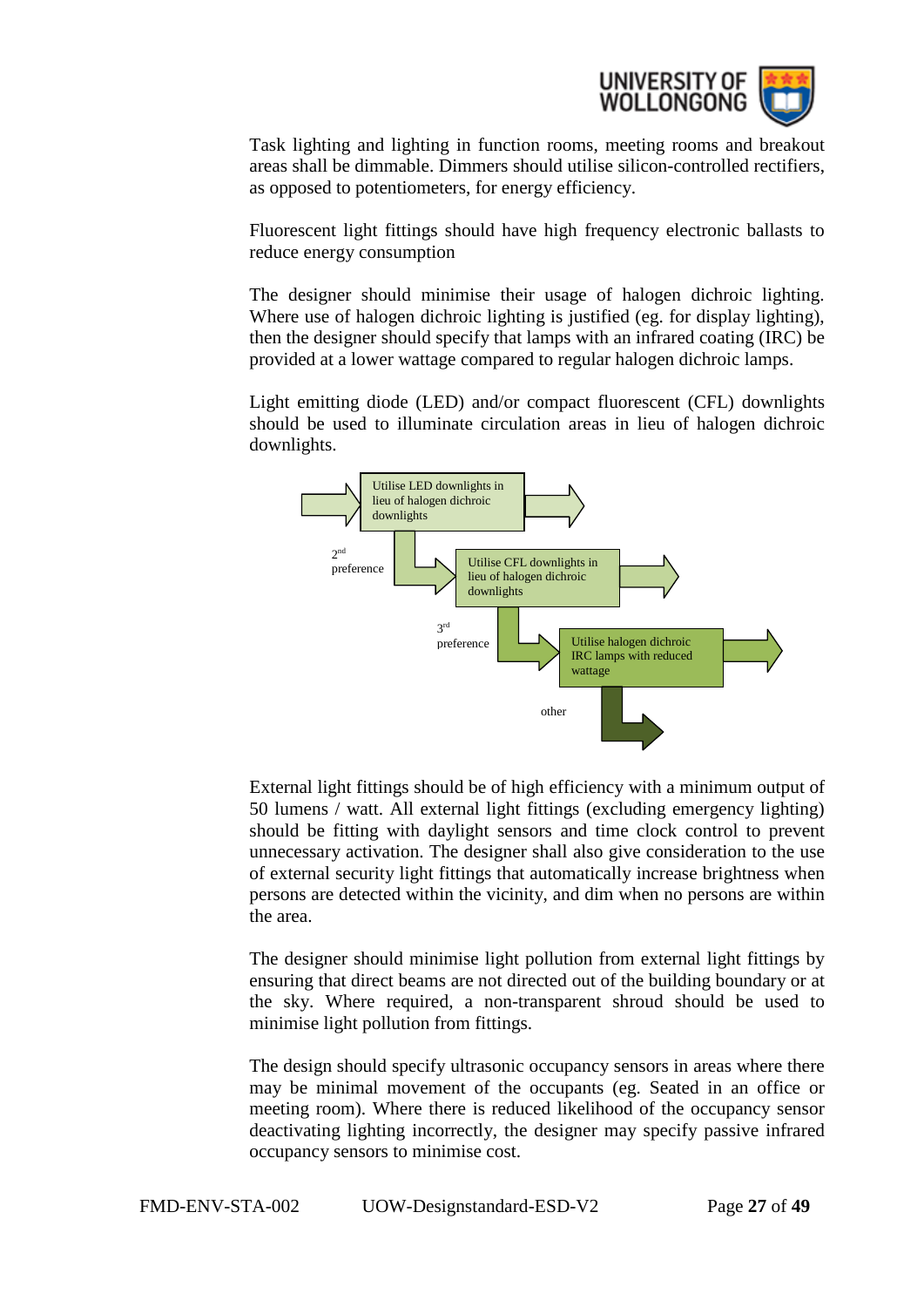

Following is the design hierarchy for the selection of occupancy sensors:



# **Illuminated Exit Signage**

Illuminated exit signage should utilise energy efficient LED lamps or cold cathode fluorescent (CCFL) in lieu of fluorescent lamps. Illuminated exit signage should be wirelessly monitored fittings, compatible with the University's existing monitoring system.

# <span id="page-27-0"></span>**6.4.3 Demand-Side Management**

Demand-side management is the smoothing of the electrical demand of the building to minimise the impact of the building on the electricity distribution network during peak demand periods. Demand-side management techniques include energy management (whereby energy is reduced overall), as well as load-shedding, scheduling of equipment operation times and the use of local generation (eg. Solar PV or diesel generator).

The designer should identify equipment that can be scheduled to operate during non-peak periods or deactivated. The following examples should be considered:

- a. Distributed air-conditioning equipment (eg. split systems) can be controlled via an optimiser, which deactivates the condensing unit; and
- b. Air-conditioning set points can be reset based on the outside air temperature to reduce the loading from the mechanical plant.

# <span id="page-27-1"></span>**6.4.4 Electromagnetic Fields**

Electromagnetic fields are created around all electrical equipment, including transformers, wiring, lighting and switchboards. UOW should seek to minimise electromagnetic fields near positions where occupants will be subject to prolonged and excessive exposure.

The designer should establish a maximum exposure limit of 100µT in all areas (in accordance with the Australian Radiation Protection and Nuclear Safety Agency Draft Radiation Protection Standard for Exposure to Electric and Magnetic Fields). A maximum exposure limit of 100nT should be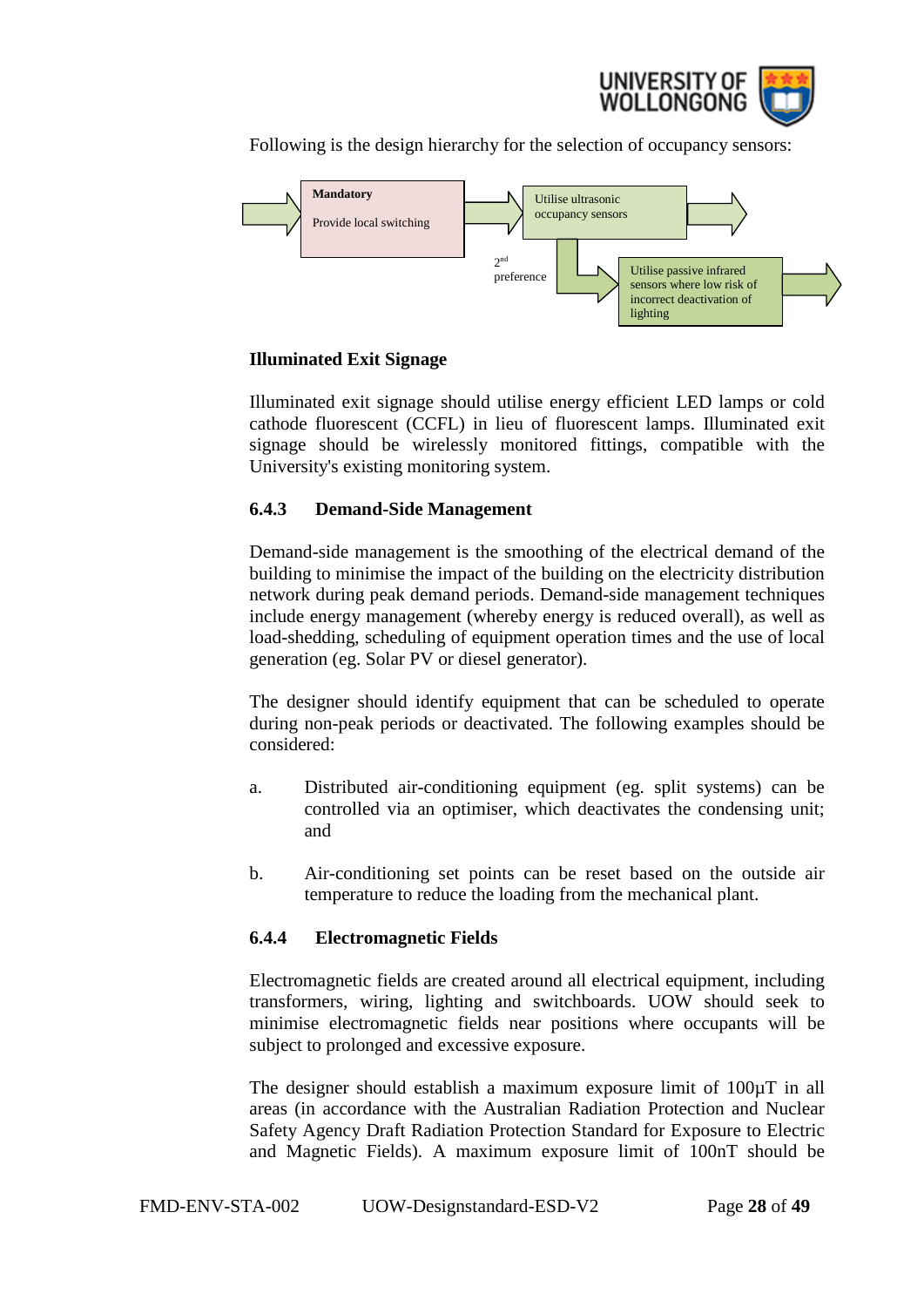

established in all areas occupied by children under the age of six (ie. childcare centres).

Switchboards and services risers in common areas should be located away from locations where any individual could be continuously exposed.

# <span id="page-28-0"></span>**6.5 UOW Preferred Design Matrix**

| <b>Item</b>    | Category                     | 1 <sup>st</sup> Preference                                                                                         | 2 <sup>nd</sup> Preference                                                                                                                               | 3 <sup>rd</sup> Preference                                    |
|----------------|------------------------------|--------------------------------------------------------------------------------------------------------------------|----------------------------------------------------------------------------------------------------------------------------------------------------------|---------------------------------------------------------------|
|                | <b>Services - Electrical</b> |                                                                                                                    |                                                                                                                                                          |                                                               |
| $\mathbf{1}$   | Control Gear &<br>Metering   |                                                                                                                    | <b>Mandatory:</b> Sub-meters to be installed and logged by smart metering                                                                                |                                                               |
| $\overline{2}$ | Control Gear &<br>Metering   | Co-locate substations<br>and/or main switch<br>rooms for adjacent<br>buildings                                     |                                                                                                                                                          |                                                               |
| 3              | Control Gear &<br>Metering   | Install gross interval<br>meter in gross-metered<br>configuration for solar<br>PV systems                          | Install gross interval<br>meter in net-metered<br>configuration for solar<br>PV systems                                                                  | Install net interval<br>meter for solar PV<br>system          |
| $\overline{4}$ | <b>Energy Efficiency</b>     |                                                                                                                    | <b>Mandatory:</b> Lighting to be controllable by local switching                                                                                         |                                                               |
| 5              | Energy Efficiency            |                                                                                                                    | <b>Mandatory:</b> External lighting should have minimum efficiency of 50<br>lumens/ watt and be controlled with daylight sensors and time clock control. |                                                               |
| 6              | <b>Energy Efficiency</b>     | <b>Utilise LED</b><br>downlights in lieu of<br>halogen dichroic<br>downlights                                      | <b>Utilise CFL</b><br>downlights in lieu of<br>halogen dichroic<br>downlights                                                                            | Utilise halogen<br>dichroic IRC lamps<br>with reduced wattage |
| $\overline{7}$ | <b>Energy Efficiency</b>     | Utilise ultrasonic<br>occupancy sensors                                                                            | Utilise passive<br>infrared sensors where<br>low risk of incorrect<br>deactivation of<br>lighting                                                        |                                                               |
| 8              | <b>Energy Efficiency</b>     | Utilise energy efficient<br>LED exit signs                                                                         | Utilise energy<br>efficient cold cathode<br>fluorescent exit signs                                                                                       |                                                               |
| 9              | <b>Energy Efficiency</b>     |                                                                                                                    | Mandatory: Zero light pollution from direct light permitted.                                                                                             |                                                               |
| 10             | Demand-side<br>Management    | Identify equipment<br>whereby the operation<br>can be scheduled to<br>occur outside of peak<br>periods             |                                                                                                                                                          |                                                               |
| 11             | Demand-side<br>Management    | Identify equipment that<br>is distributed in nature<br>and can be scheduled<br>to operate on a time<br>share basis |                                                                                                                                                          |                                                               |
| 12             | Demand-side<br>Management    | <b>Identify opportunities</b><br>for local generation                                                              |                                                                                                                                                          |                                                               |
| 13             | Electromagnetic Fields       | Limit exposure to<br>50Hz EMF                                                                                      |                                                                                                                                                          |                                                               |
| 14             | Electromagnetic Fields       | Design switchboards<br>and cabling to be<br>positioned in dedicated<br>services risers and<br>locations            |                                                                                                                                                          |                                                               |

*Table 6.5-1 - UOW Preferred Design Matrix*

FMD-ENV-STA-002 UOW-Designstandard-ESD-V2 Page **29** of **49**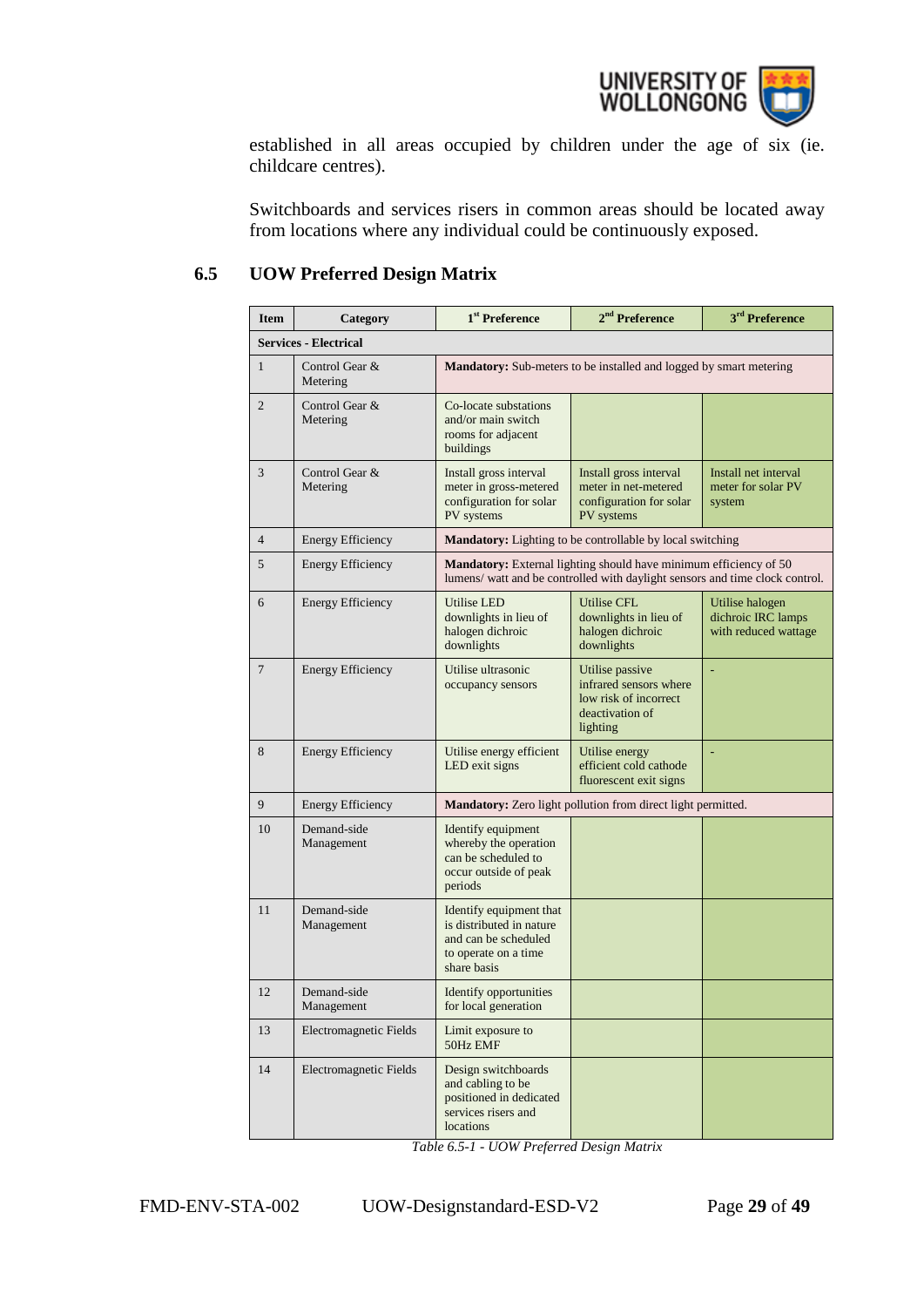

# <span id="page-29-1"></span><span id="page-29-0"></span>**7. SERVICES - MECHANICAL**

#### **7.1 Design Process**

The Services - Mechanical design considerations should be utilised by the designer to guide the design of the heating, ventilation, air-conditioning and refrigeration services (HVACR) for the building.

The designer's priority should be to deliver a system that satisfies the statutory requirements with regard to smoke hazard management, provides a consistent thermal comfort level for building occupants and minimises energy consumption.

The designer should also take into consideration the operating noise of the equipment, environmental impact of the refrigerants used and monitoring of  $CO<sub>2</sub>$  levels.

#### <span id="page-29-2"></span>**7.2 Design Standard References**

The Services - Mechanical design considerations should be read in conjunction with the following UOW Design Standards:

- a. FMD-MAI-STA-021 Mechanical;
- b. FMD-MAI-STA-017 Fire; and
- c. FMD-MAI-STA-016 Energy.

#### <span id="page-29-3"></span>**7.3 Standards, Codes & Benchmarks**

| <b>Item</b> | <b>Standard / Code / Benchmark</b>                                       | <b>Publisher</b>                                                       | Date / Version |
|-------------|--------------------------------------------------------------------------|------------------------------------------------------------------------|----------------|
| 1           | Green Star - Education                                                   | Green Building<br>Council Australia                                    | Current        |
| 2           | Green Star - Office                                                      | Green Building<br>Council Australia                                    | Current        |
| 3           | Building Code of Australia                                               | Australian<br><b>Building Codes</b><br><b>Board</b>                    | Current        |
| 4           | AS/NZS1668 - The Use of Ventilation and<br>Air-Conditioning in Buildings | Standards Australia                                                    | Current        |
| 5           | AS/NZS3666 - Air-handling and Water<br><b>Systems of Buildings</b>       | Standards Australia                                                    | Current        |
| 6           | <b>UOW Energy Policy</b>                                                 | <b>UOW</b><br>Environmental $\&$<br>Sustainability<br>Initiatives Unit | Current        |

*Table 7.3-1 - Standards, Codes & Benchmarks*

FMD-ENV-STA-002 UOW-Designstandard-ESD-V2 Page **30** of **49**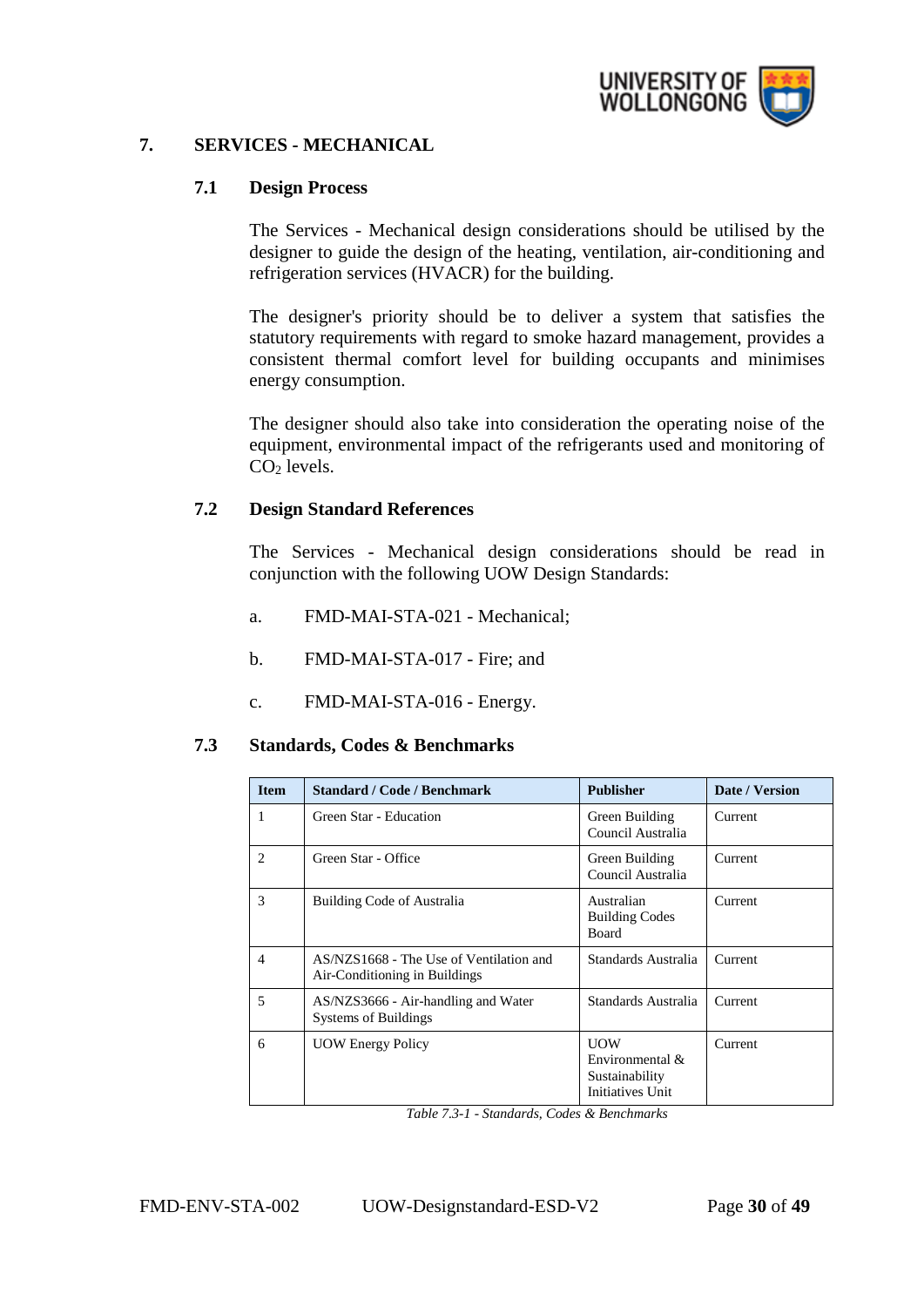

# <span id="page-30-0"></span>**7.4 Design Considerations**

The designer should consider the functional use of the building and determine whether heating, ventilation and air-conditioning (HVAC) services are required. Wherever feasible, natural ventilation should be maximised and mechanical heating and cooling avoided.

Where a building does not initially require HVAC services but may require enhanced space conditions at a future time, then consideration should be given to proving space within plant rooms, access corridors, ceiling spaces etc.

Where a building does require HVAC services, then the designer will develop a profile for the building which correlates demand on a location by location basis against occupancy or time period over which enhanced space conditions are required.

The profile will enable the designer to select the most appropriate system architecture and control strategy.

| <b>Item</b> | <b>Location</b> | Requirement  | <b>Control</b>         |
|-------------|-----------------|--------------|------------------------|
|             | Classrooms      | Not Required | Not Required           |
| 2           | Laboratories    | <b>HVAC</b>  | Time/Demand Controlled |
| 3           | <b>Offices</b>  | <b>HVAC</b>  | Time/Demand Controlled |
| 4           | <b>Theatres</b> | Local $A/C$  | Manual/Event Initiated |
|             | Workshops       | Not Required | Not Required           |

The following table is a guide to areas requiring HVAC services:

For buildings requiring large central plant, considerations should be given to demand-side management. Load shedding strategies should be adopted wherever possible.

Emissions should be minimised and eliminated wherever possible. Provisions should be adopted to prevent refrigerant leakage. Where a leakage does occur the status should be electronically monitored.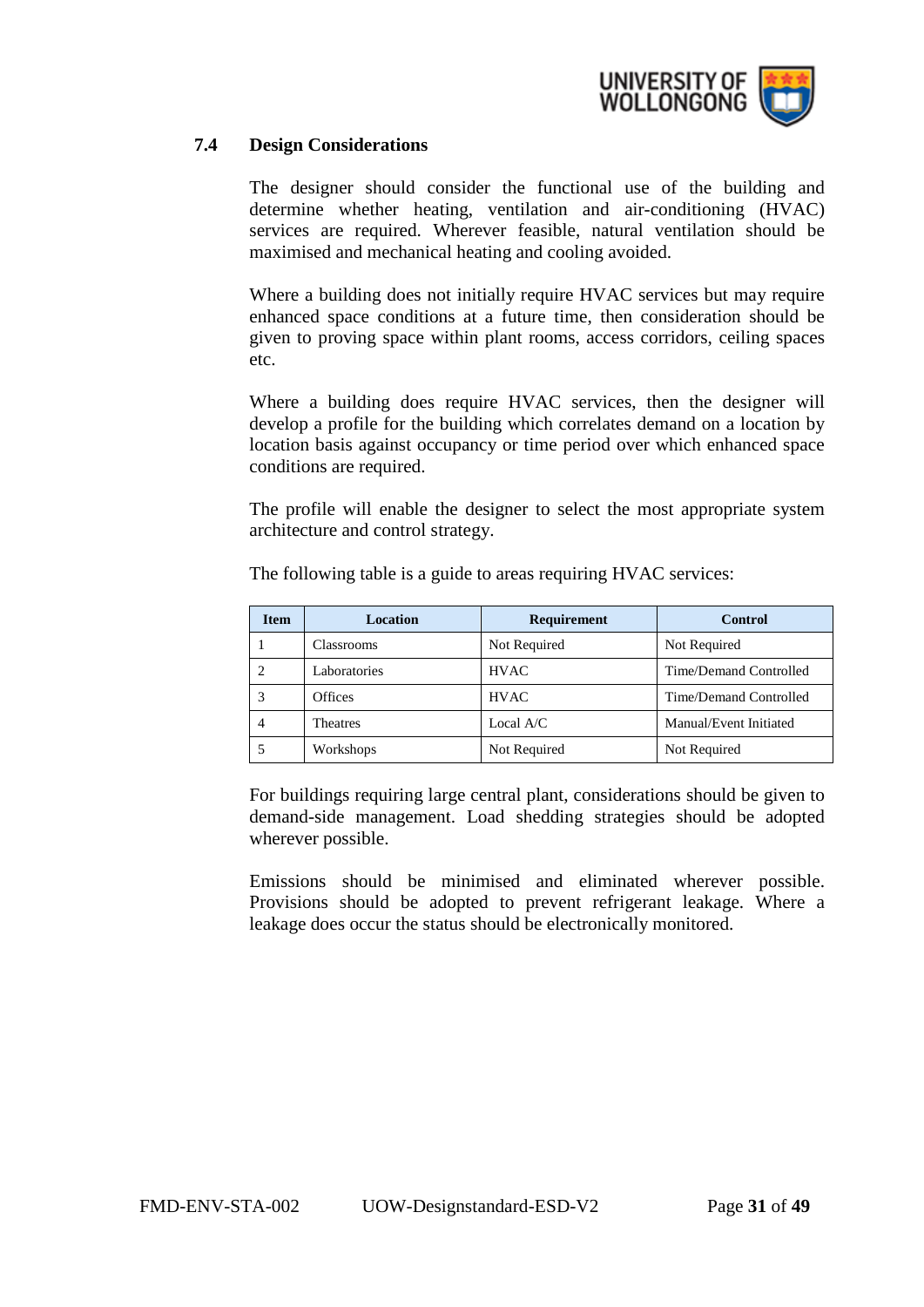

| <b>Item</b>     | Category                     | 1 <sup>st</sup> Preference                                                                                                                                                                                  | $2nd$ Preference                                                                        | 3 <sup>rd</sup> Preference                                                                      |
|-----------------|------------------------------|-------------------------------------------------------------------------------------------------------------------------------------------------------------------------------------------------------------|-----------------------------------------------------------------------------------------|-------------------------------------------------------------------------------------------------|
|                 | <b>Services - Mechanical</b> |                                                                                                                                                                                                             |                                                                                         |                                                                                                 |
| $\mathbf{1}$    | <b>Energy Efficiency</b>     | Mandatory: Central A/C to be controlled through BMS                                                                                                                                                         |                                                                                         |                                                                                                 |
| $\overline{2}$  | <b>Energy Efficiency</b>     | Local devices to monitor<br>and control individual<br>plant eg VSDs                                                                                                                                         | Plant and equipment<br>to be controlled on a<br>multi zone basis                        | Areas to be isolated<br>(resulting in reduced<br>demand)                                        |
| 3               | <b>Energy Efficiency</b>     | Major central plant to be<br>Equipment to be<br>selected for low/medium<br>selected for high/low<br>and high load efficiency<br>load operation eg high<br>load chiller/low load<br>eg chillers.<br>chiller. |                                                                                         | Distributed HVAC<br>system to targe<br>selected areas<br>requiring enhanced<br>space conditons. |
| $\overline{4}$  | Demand-side<br>management    | Implement load shedding<br>control strategy                                                                                                                                                                 | <b>Implement time limit</b><br>controls during peak                                     | Implement manual<br>control procedure                                                           |
| 5               | Emissions                    | <b>Mandatory:</b> Select low impact refrigerant                                                                                                                                                             |                                                                                         |                                                                                                 |
| 6               | Emissions                    | Select equipment that<br>stores refrigerant in an air<br>tight, reinforced<br>container and a<br>monitoring system is<br>installed.                                                                         | Select equipment that<br>stores refrigerant in an<br>air tight, reinforced<br>container |                                                                                                 |
| $7\phantom{.0}$ | Demand-side<br>management    | Implement load shedding<br>control strategy                                                                                                                                                                 | <b>Implement time limit</b><br>controls during peak                                     | Implement manual<br>control procedure                                                           |
| 8               | <b>IEO</b>                   | Implement natural<br>ventilation                                                                                                                                                                            | Implement mixed<br>mode ventilation                                                     | Implement outside air<br>greater then AS1688.2<br>requires                                      |
| 9               | <b>IEO</b>                   | Implement mechanically<br>heated naturally<br>ventilated                                                                                                                                                    | PMV are calculated in<br>accordance with ISO<br>7730                                    | Implement mixed<br>mode operation                                                               |

# <span id="page-31-0"></span>**7.5 UOW Preferred Design Matrix**

*Table 7.5-1 - UOW Preferred Design Matrix*

# <span id="page-31-2"></span><span id="page-31-1"></span>**8. SERVICES - HYDRAULIC & GAS SERVICES**

#### **8.1 Design Process**

The Services - Hydraulic and Gas design considerations should be utilised by the designer to guide the design of potable, sewerage, stormwater and gas services within the building. The design considerations should include the overall system design and specification of fixtures and fittings.

Where applicable, the designer should also include a provision for grey water usage.

#### <span id="page-31-3"></span>**8.2 Design Standard References**

The Services - Hydraulic design considerations should be read in conjunction with the following UOW Design Standards:

- a. FMD-MAI-STA-018 Hydraulics; and
- b. FMD-MAI-STA-017 Fire.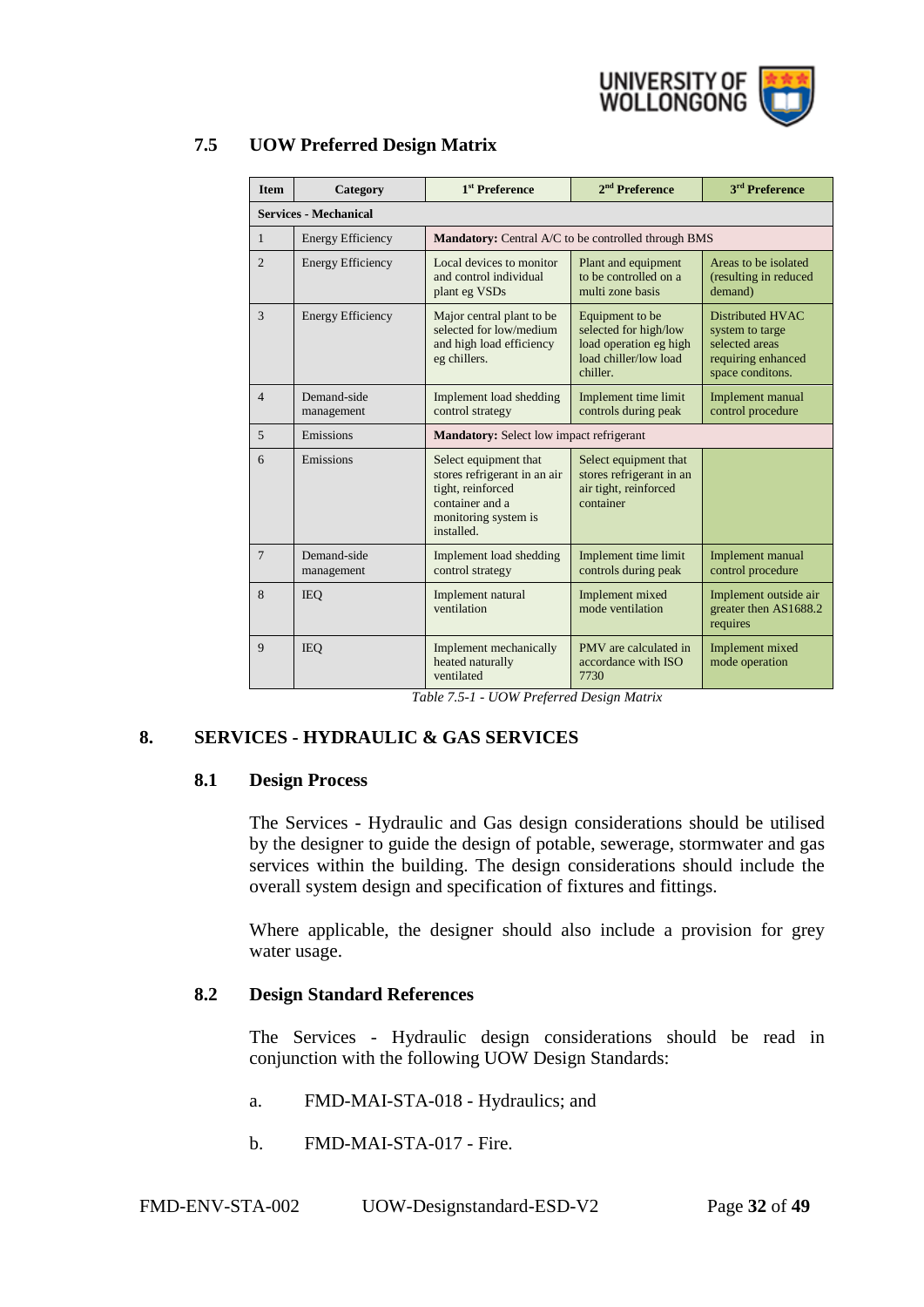

# <span id="page-32-0"></span>**8.3 Standards, Codes & Benchmarks**

| <b>Item</b> | <b>Standard / Code / Benchmark</b> | <b>Publisher</b>                                    | Date / Version |
|-------------|------------------------------------|-----------------------------------------------------|----------------|
|             | Green Star - Education             | Green Building<br>Council Australia                 | Current        |
| 2           | Green Star - Office                | Green Building<br>Council Australia                 | Current        |
|             | Building Code of Australia         | Australian<br><b>Building Codes</b><br><b>Board</b> | Current        |

*Table 8.3-1 - Standards, Codes & Benchmarks*

# <span id="page-32-1"></span>**8.4 Design Considerations**

Designers will need to consider the water consumption, rejection and losses that result from the design of building services, irrigation systems and laboratory equipment and the selection of specific plant and equipment. All major water consuming functions and/or equipment should be metered to enable UOW to analyse water performance.

Where equipment utilises water as part of a major building service such as a building cooling system or a fire sprinkler system, the plant should be monitored to determine efficiency and whether unexpected losses are occurring.

All gas services should be metered and equipment that utilises gas as a power source for building heating and/or cooling should be monitored so that the efficiency of the equipment can be assessed on a monthly, annual and seasonal basis.

The designer should investigate the opportunity to install a solar thermal system for the heating of hot water. Where available, the preference shall be to utilise solar thermal hot water in lieu of gas heated hot water.

All central plant that utilises gas should be selected for its efficiency under high, medium and low load conditions. Designers should take specific care not to over size or under size the equipment.

Rainwater from the building roof should be captured, filtered and stored at low level externally to the building. The rainwater should then be used for irrigation and topping up of water features.

Provision for grey water pipework shall be made throughout the building. The grey water pipework shall be clearly marked and supplied from the rainwater tanks.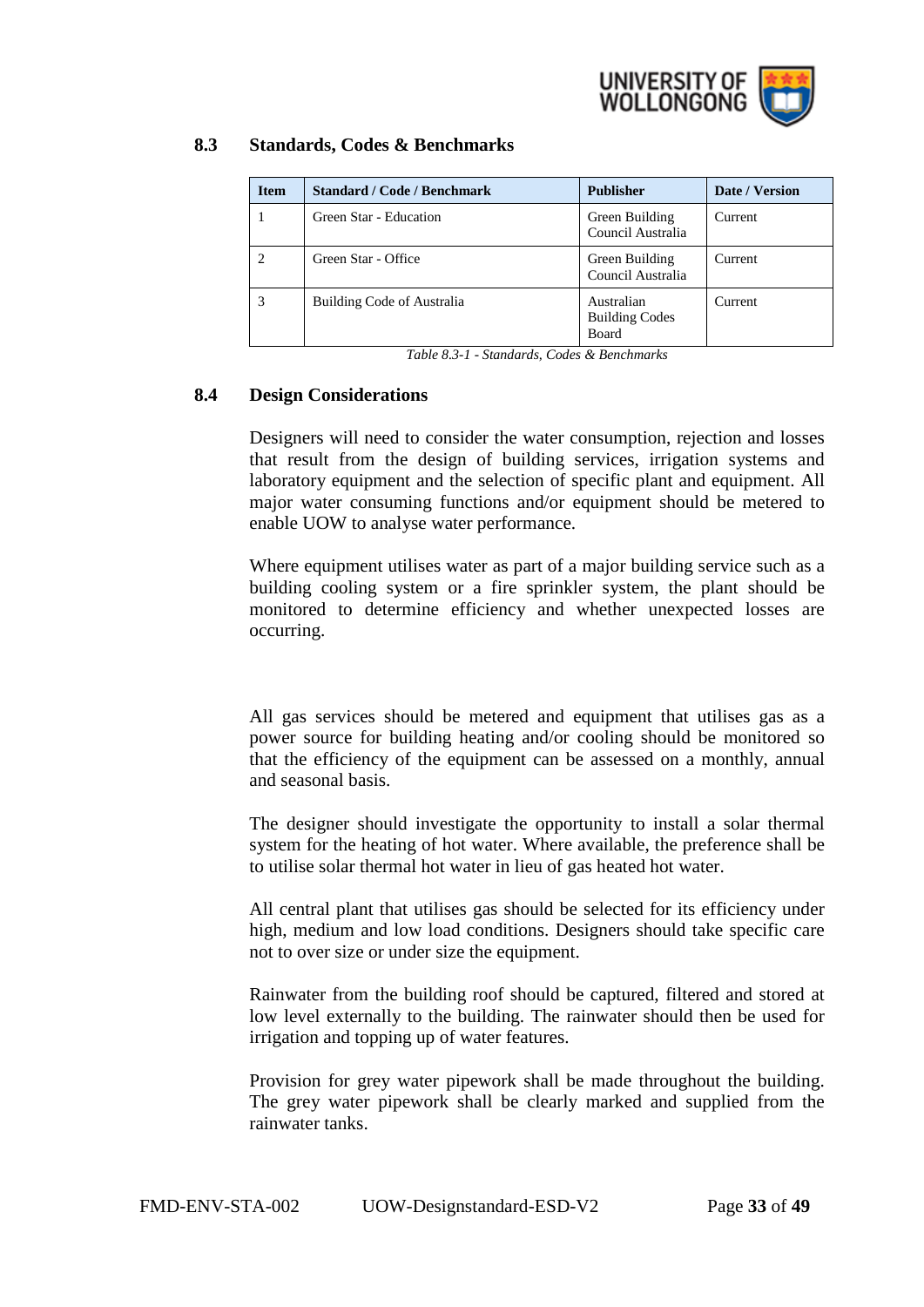

| <b>Item</b>    | Category                          | 1 <sup>st</sup> Preference                                                                          | 2 <sup>nd</sup> Preference                                                             | 3 <sup>rd</sup> Preference                  |  |
|----------------|-----------------------------------|-----------------------------------------------------------------------------------------------------|----------------------------------------------------------------------------------------|---------------------------------------------|--|
|                | <b>Hydraulic and Gas Services</b> |                                                                                                     |                                                                                        |                                             |  |
| $\mathbf{1}$   | <b>Occupant Amenity</b><br>Water  | <b>Mandatory:</b> Reduce potable water consumption for sanitary use against<br>best practice        |                                                                                        |                                             |  |
| $\overline{2}$ | Water meters                      |                                                                                                     | <b>Mandatory:</b> Install water meters for major water uses                            |                                             |  |
| 3              | Landscape irrigation              | Reduce water usage by<br>30% - 90%                                                                  | Install a Xerisscape<br>garden                                                         | Minimise landscaping<br>to 1% of the area   |  |
| $\overline{4}$ | Heat rejection water              | Water based heat<br>rejection is not used                                                           | Reduce water based<br>heat rejection by 90%                                            | Reduce water based<br>heat rejection by 50% |  |
| 5              | Fire services water               | Sprinkler drain points<br>should feed into<br>building rainwater tank                               | Sprinkler layout<br>should incorporate<br>multiple drain points<br>to minimise wastage |                                             |  |
| 6              | Laboratory water usage            | Cooling is achieved<br>through non-potable<br>water means                                           | Reduce water based<br>heat rejection by 90%                                            |                                             |  |
| $\overline{7}$ | Hot water                         | Utilise solar thermal<br>hot water                                                                  | Utilise gas hot water                                                                  |                                             |  |
| 8              | Rain water                        | Capture rainwater from<br>roof and store at<br>ground level for<br>irrigation and water<br>features |                                                                                        |                                             |  |
| 9              | Gas meters                        |                                                                                                     | <b>Mandatory:</b> Install gas meters for major water uses                              |                                             |  |
| 10             | Gas monitoring                    | Mandatory: Install monitoring devices to monitor consumption and<br>leakage                         |                                                                                        |                                             |  |
| 11             | Efficiency                        | <b>Mandatory:</b> Major central plant to be selected for low/medium and high<br>load efficiency     |                                                                                        |                                             |  |

# <span id="page-33-0"></span>**8.5 UOW Preferred Design Matrix**

*Table 8.5-1 - UOW Preferred Design Matrix*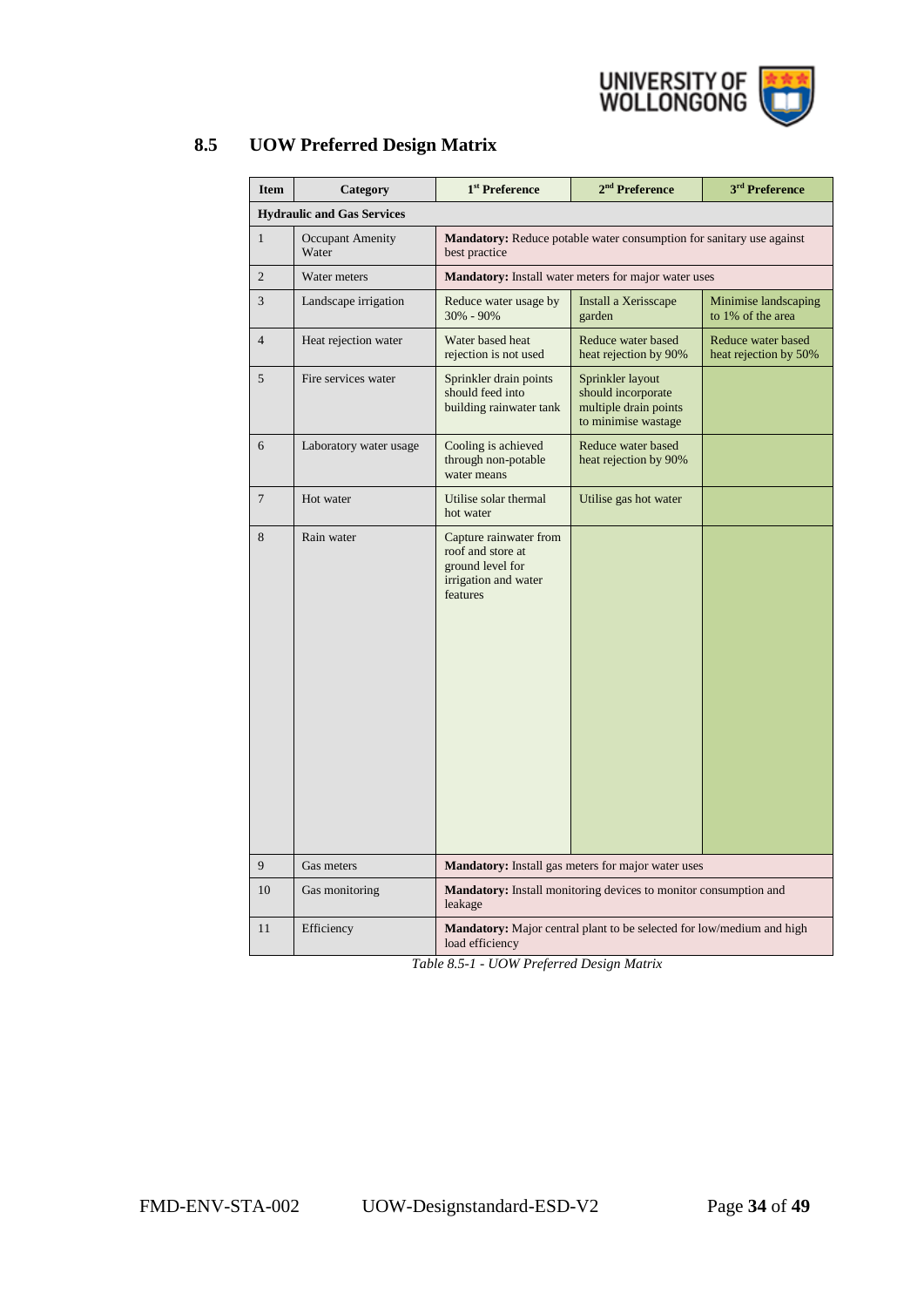

#### <span id="page-34-1"></span><span id="page-34-0"></span>**9. ENVIRONS**

#### **9.1 Design Process**

The Environs design considerations should be utilised by the designer to guide the design of the environment surrounding the building, comprising the landscaping, hardstand, footpaths and irrigation etc.

#### <span id="page-34-2"></span>**9.2 Design Standard References**

The Environs design considerations should be read in conjunction with the following UOW Design Standards:

a. FMD-MAI-STA-020 - Landscaping.

| <b>Item</b> | <b>Standard / Code / Benchmark</b> | <b>Publisher</b>                                    | Date / Version |
|-------------|------------------------------------|-----------------------------------------------------|----------------|
|             | Green Star - Education             | Green Building<br>Council Australia                 | Current        |
|             | Green Star - Office                | Green Building<br>Council Australia                 | Current        |
|             | Building Code of Australia         | Australian<br><b>Building Codes</b><br><b>Board</b> | Current        |

#### <span id="page-34-3"></span>**9.3 Standards, Codes & Benchmarks**

*Table 9.3-1 - Standards, Codes & Benchmarks*

#### <span id="page-34-5"></span><span id="page-34-4"></span>**9.4 Design Considerations**

#### **9.4.1 Footpaths & Hardstand**

Footpaths and hardstand should be designed to integrate with UOW's existing pedestrian routes. Any hardstand area immediately surrounding a building should be capable of accommodating vehicles required to maintain the building façade or its plant and equipment e.g. boom lift to clean windows/cladding.

The footpath and hardstand surfaces are also designed to be durable and suitable for accommodating light vehicular traffic by maintenance staff.

The designer should ensure that the footpaths and hardstand are capable of supporting this dual function.

#### <span id="page-34-6"></span>**9.4.2 Landscaping**

Landscaping should utilise flora native to the location to conserve or restore the ecological value of the site.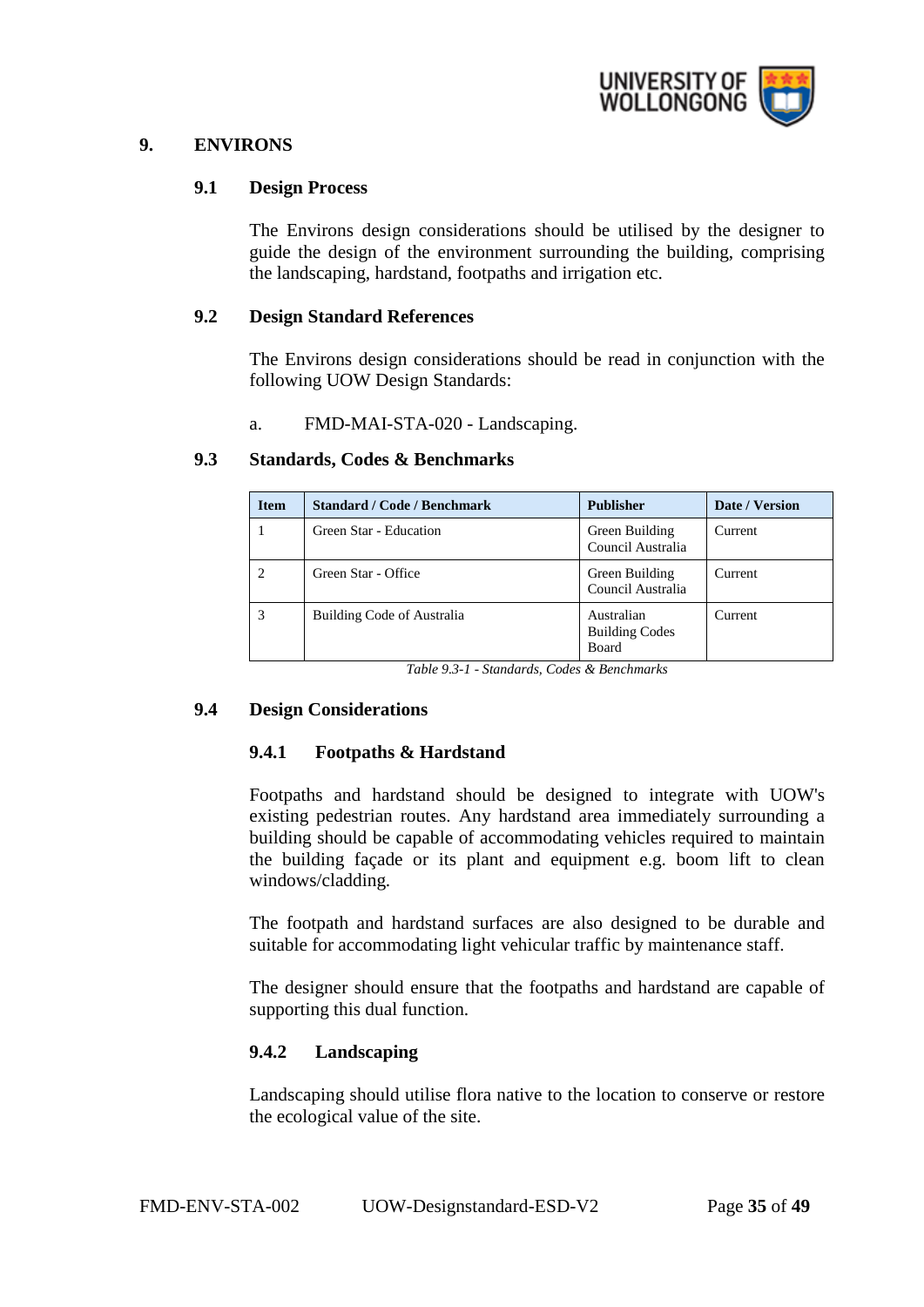

The designer should, wherever possible, specify a topology that minimises stormwater runoff from the site. This can be achieved through the construction of swales and/or water features.



## <span id="page-35-0"></span>**9.4.3 Outdoor Furniture**

The designer should establish a preference for recycled timber. Where new timber construction is used, the timber should be free of formaldehyde and procured from a Forest Stewardship Council-accredited source. The timber should be of high durability, with protective coatings to minimise environmental deterioration.



Shade cloths should be durable high density poly-ethylene knitted fabrics. PVC materials should not be specified by the designer.

# <span id="page-35-1"></span>**9.5 UOW Preferred Design Matrix**

| <b>Item</b>     | Category                 | 1 <sup>st</sup> Preference                                                    | $2nd$ Preference                                                           | 3 <sup>rd</sup> Preference |
|-----------------|--------------------------|-------------------------------------------------------------------------------|----------------------------------------------------------------------------|----------------------------|
| <b>Environs</b> |                          |                                                                               |                                                                            |                            |
|                 | Footpaths & Hardstand    | Minimise footpaths<br>and hardstand                                           | Utilise permeable<br>materials to construct.<br>footpaths and<br>hardstand |                            |
| $\mathcal{D}$   | Landscaping              | Construct swales<br>and/or water features to<br>minimise stormwater<br>runoff |                                                                            |                            |
| $\mathcal{R}$   | <b>Outdoor Furniture</b> | Utilise furniture<br>comprising recycled<br>timbers                           | Timber should be<br><b>Forest Stewardship</b><br>Council certified         |                            |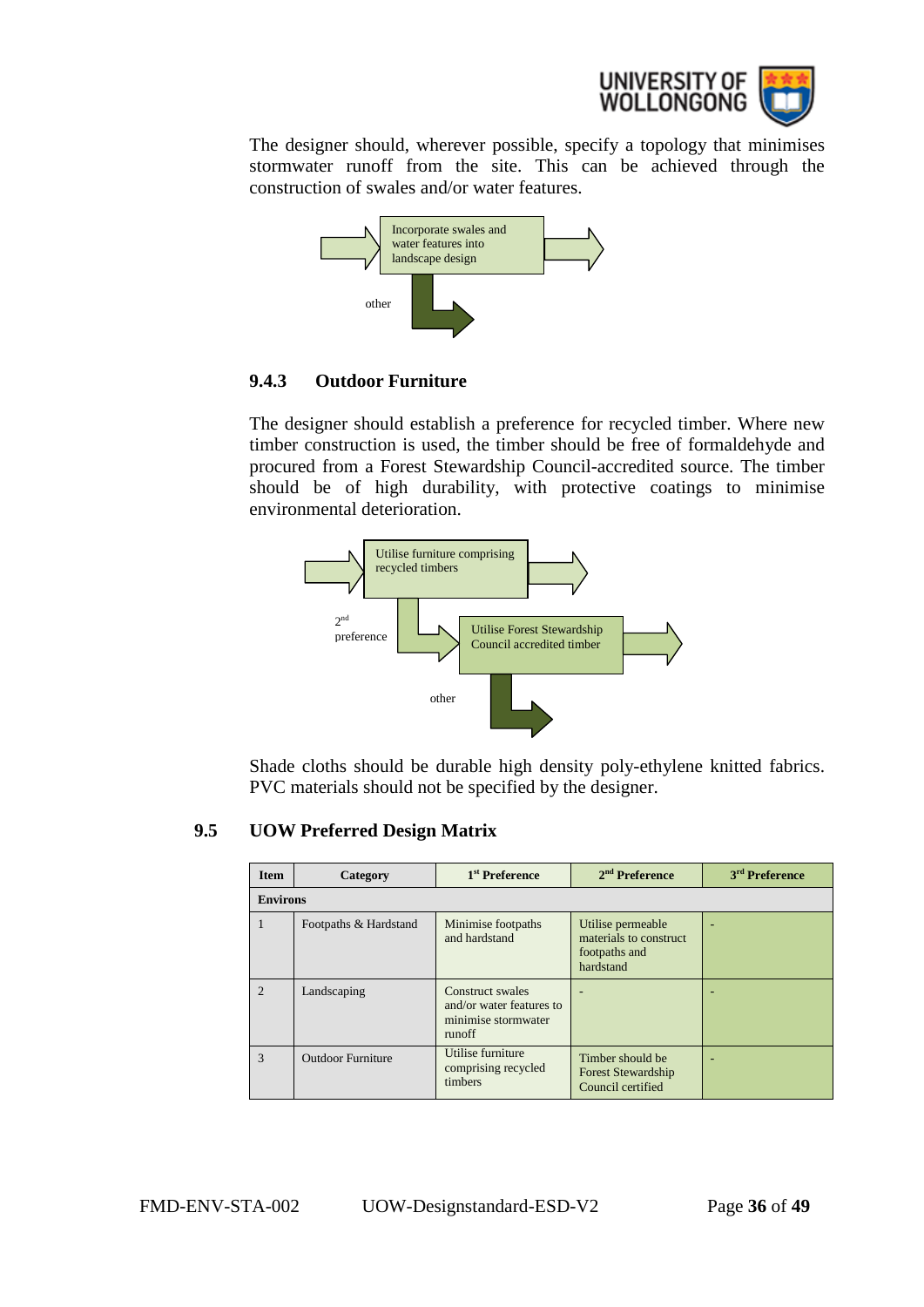

| <b>Item</b> | Category                 | 1 <sup>st</sup> Preference                                                                                                                                                                  | $2nd$ Preference | 3 <sup>rd</sup> Preference |
|-------------|--------------------------|---------------------------------------------------------------------------------------------------------------------------------------------------------------------------------------------|------------------|----------------------------|
| 4           | <b>Outdoor Furniture</b> | A minimum of 60% of<br>the steel used should<br>be sourced from a<br>contractor accredited<br>by the Environmental<br><b>Sustainability Charter</b><br>of the Australian Steel<br>Institute | ۰                |                            |

*Table 9.5-1 - UOW Preferred Design Matrix*

## <span id="page-36-0"></span>**10. MANAGEMENT OF THE ESD PROCESS**

A UOW Project Officer will be responsible for the management of the ESD Processes. The Project Officer may engage a specialist ESD Manager. This role will be restricted to working with the outputs produced by the designers to determine whether the desired ESD outcomes will be achieved.

The UOW Project Officer will consider the proposed design from an ESD perspective and model the design to determine whether the outcomes will be achieved using the available assessment tools.

The design process brings together all of the stakeholders that will work on the project. These include UOW, project managers, consultants, builders, representatives from the business area etc. The UOW Project Officer should endeavour to work in a co-operative manner with each of the stakeholders and not adopt a 'policing role".

If this achieved, then all stakeholders will be encouraged to develop solutions that will reduce the environmental impacts of the built asset or infrastructure. Where possible the UOW Project Officer should work with the designers to ensure ESD decisions are made collaboratively and are complementary to the designers design philosophy. Many professional project managers and design engineers refer to this approach as an integrated design strategy.

The UOW Project Officer will generally commence by obtaining agreement from all stakeholders that Green Star will be used as the framework for decision-making processes where possible. This gives a coherent way to think through the design.

In general, the best way to start the process that minimises a building's impact on the environment is to ensure that the design responds to the climate in which it will be built. The ESD opportunities identified during the pre-design and design processes need to be integrated into the detailed design documentation.

The post-design phase is also crucial for the successful completion of the project. Final cross referenced of the documentation should be made against the EDS design standard.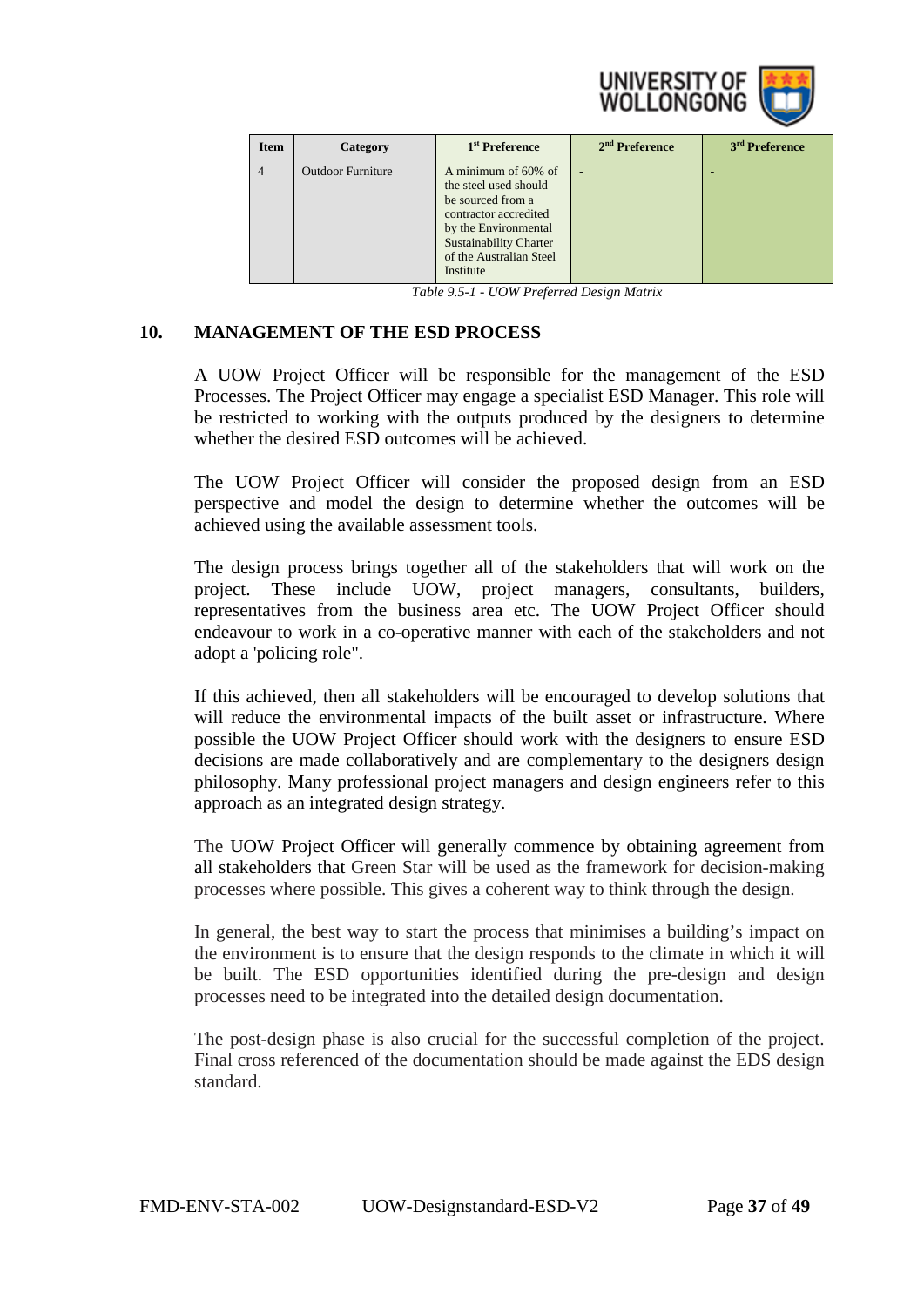

# **10.1 Management of the Design Processes**

The monitoring and design process is outlined in Table 10.1-1

<span id="page-37-0"></span>

| <b>Process</b>           | <b>Pre Design</b>                                                                                                                            | <b>Design</b>                                                                                                                                           | <b>Post Design</b>                                           |
|--------------------------|----------------------------------------------------------------------------------------------------------------------------------------------|---------------------------------------------------------------------------------------------------------------------------------------------------------|--------------------------------------------------------------|
| 1. Project Plan          | - Consider appointing an ESD manager<br>- Identify relevant ESD principals<br>- Select Monitoring tools                                      | - Liaise with Design Team<br>- Encourage involvement by Design Team<br>- Demonstrate commitment to Designers                                            | - Ensure EMP complies to ISO14001<br>and is project specific |
| 2. Building Elements     | - Review materials selection                                                                                                                 | - Model design outputs<br>- Assess toxicity level                                                                                                       | - Review final documentation<br>- Apply ESD design standard  |
| 3. Services - Electrical | - Review renewable energy options<br>- Establish lighting criteria<br>- Appoint specialist advisor(s)<br>- Review device options             | - Model design outputs<br>- Discuss ESD performance with Designer<br>- Prepare ESD design report                                                        | - Review final documentation<br>- Apply ESD design standard  |
| 4. Services - Mechanical | - Establish air-quality criteria<br>- Consider temperature control options<br>- Document ESD scope<br>- Consider system architecture options | - Model design outputs for each scope item<br>- Model performance of controls<br>- Discuss ESD performance with Designer<br>- Prepare ESD design report | - Review final documentation<br>- Apply ESD design standard  |
| 5. Services - Hydraulic  | - Review water collection options<br>- Review water treatment options<br>- Review selection of fittings                                      | - Model design outputs for each scope item<br>- Discuss ESD performance with Designer<br>- Prepare ESD design report                                    | - Review final documentation<br>- Apply ESD design standard  |

*Table 10.1-1 - Standards, Codes & Benchmarks*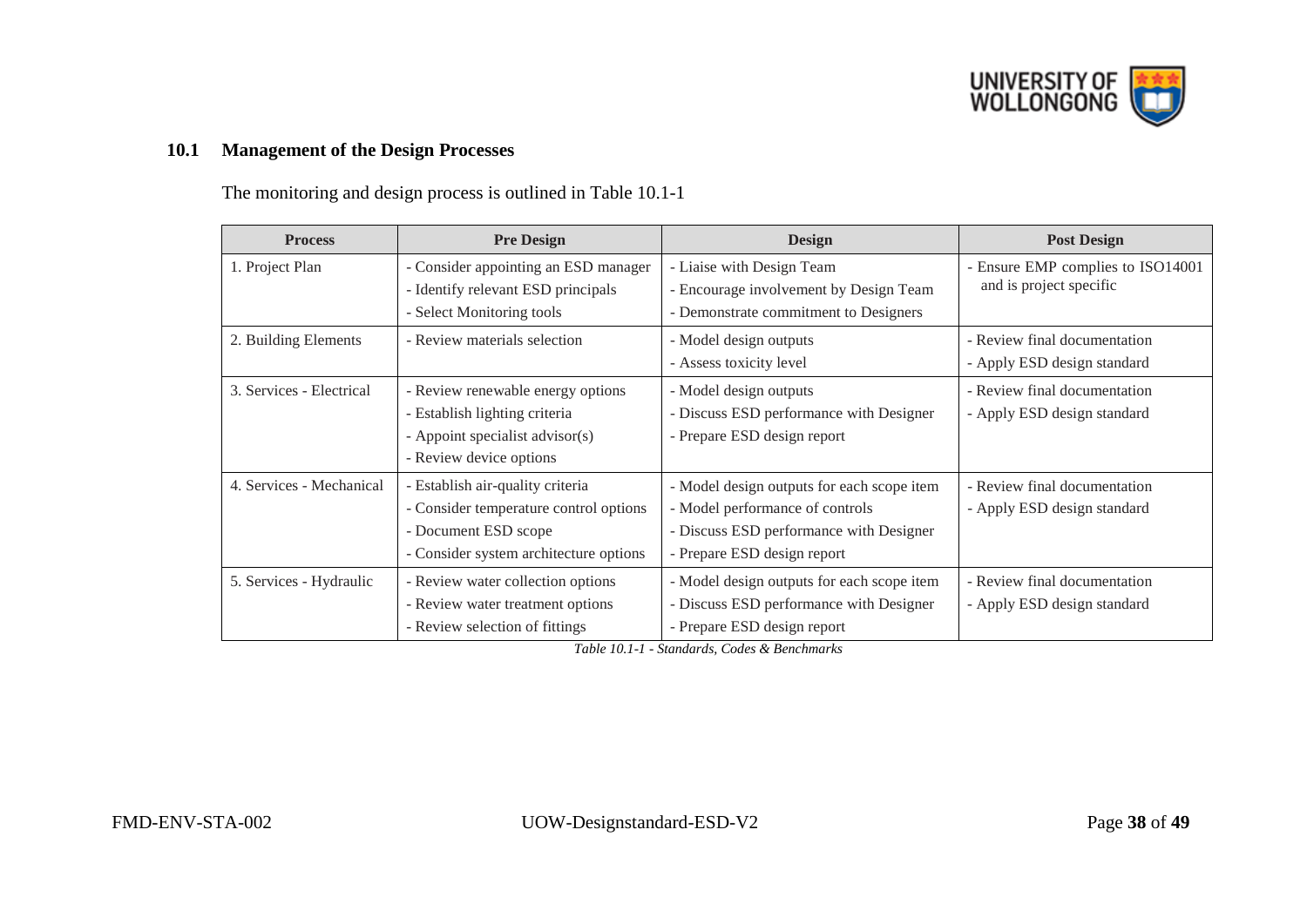

| <b>Item</b>    | Category                             | 1 <sup>st</sup> Preference                                                                                                                                                                  | $2nd$ Preference | 3 <sup>rd</sup> Preference |  |  |
|----------------|--------------------------------------|---------------------------------------------------------------------------------------------------------------------------------------------------------------------------------------------|------------------|----------------------------|--|--|
|                | <b>Management of the ESD Process</b> |                                                                                                                                                                                             |                  |                            |  |  |
| -1             | Management                           | Consider the appointment of an ESD Manager                                                                                                                                                  |                  |                            |  |  |
| $\mathfrak{D}$ | Management                           | Design documentation must reference the commissioning specification that<br>calls for ASHRAE (or higher) standard.                                                                          |                  |                            |  |  |
| 3              | Management                           | Design documentation must clearly define the design intent and quality<br>standard for as installed documentation, operations and maintenance<br>manuals, commissioning report and training |                  |                            |  |  |
| $\overline{4}$ | Management                           | Design documentation must clearly define the tuning process for building<br>services, including the procedure, frequency, integration with regular<br>maintenance etc.                      |                  |                            |  |  |
| $\overline{5}$ | Management                           | Design documentation must contain a maintenance plan which integrates<br>the monitoring of efficient operation with regular maintenance                                                     |                  |                            |  |  |

# <span id="page-38-0"></span>**10.2 ESD Process Management Requirements Matrix**

*Table 10.2-1 - UOW ESD Process Management Requirements Matrix*

## <span id="page-38-1"></span>**11. MONITORING & VERIFICATION**

To ensure that correct ESD principles have been adopted and that resources are being used efficiently it is important that the design process is monitored so that new construction and refurbishment outcomes can be verified against the design standard.

Where appropriate, verification of the ESD outcome for the new development will be performed utilising the Green Star rating suite, with ongoing monitoring performed using the National Australian Built Environment Rating Scheme (NABERS) tools.

UOW will assign an internal UOW Project Officer or appoint an external ESD Manager prior to the commencement of the design process.

#### <span id="page-38-2"></span>**11.1 Monitoring Categories**

As outlined above the ESD Manager will use Green Star and NABERS and the primary monitoring and verification tools. Examples of the environment performance categories are outlined in Table 12.1-1

| <b>Building Service</b>  | <b>Green Star Category</b> | <b>NABERS Category</b>    |
|--------------------------|----------------------------|---------------------------|
| <b>Building Elements</b> | <b>Building Fabric</b>     | ,,,,,,,,,,,,,,,,,,        |
| Services - Electrical    | Energy                     | <b>Energy Use</b>         |
| Services - Mechanical    | <b>IEQ</b>                 | <b>Indoor Environment</b> |
| Services - Hydraulic     | Water                      | Water Use                 |

*Table 11.1-1 - Monitoring & Verification Tools*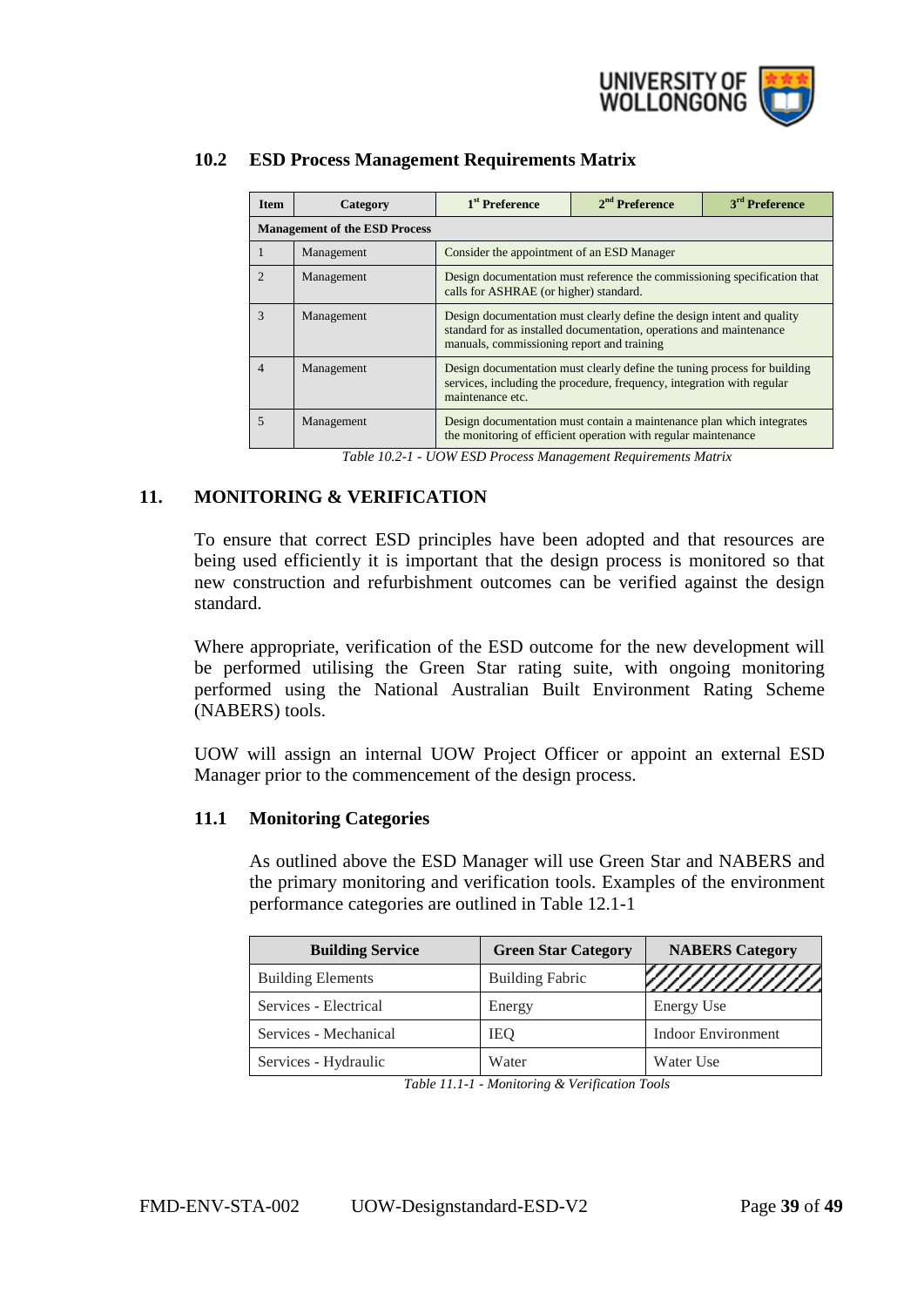

#### <span id="page-39-0"></span>**11.2 Monitoring of the Design Processes**

At the completion of each process the designer (for that relevant component) will prepare a report to correlate the design against the ESD design standard. The ESD Manager should initially attempt to resolve any ESD issues with the individual designer. Where this is achieved, the ESD Manager will report that the designer has effectively satisfied all ESD design criteria.

The ESD Manager will submit the report to the designer with a copy presented to the UOW Construction Manager. The report will state that the design meets the desired ESD criteria or (where issues could not be resolved with the individual designer) does not meet the desired ESD criteria.

Where the design fails to meet the desired criteria then the ESD Manager will propose a practical solution (where possible) or request the designer review the design and advise of an alternate solution in accordance with the stated ESD principles. If the designer is unable to offer an alternate solution, then the matter will be escalated to the UOW Construction Manager.

## <span id="page-39-1"></span>**11.3 Building User Manual**

The designer should specify that a building user manual be provided in conjunction with the operations and maintenance documentation for the building. The building user manual should utilise non-technical prose, and is intended to be accessible by students and staff in the building.

The building user manual should be in a format ready for upload and hosting using UOW's online information portal.

The building user manual shall cover the following topics:

- a. Overview of the building;
- b. Overview of the ESD considerations incorporated into the building design;
- c. Instructions on activating and deactivating lighting, and programming time clocks or other sensors to control the lighting;
- d. Instructions on using plumbing fixtures efficiently, including instant hot water heaters; and
- e. Instructions on using distributed heating, ventilation and airconditioning equipment, including adjusting temperature set points and scheduling shutdown.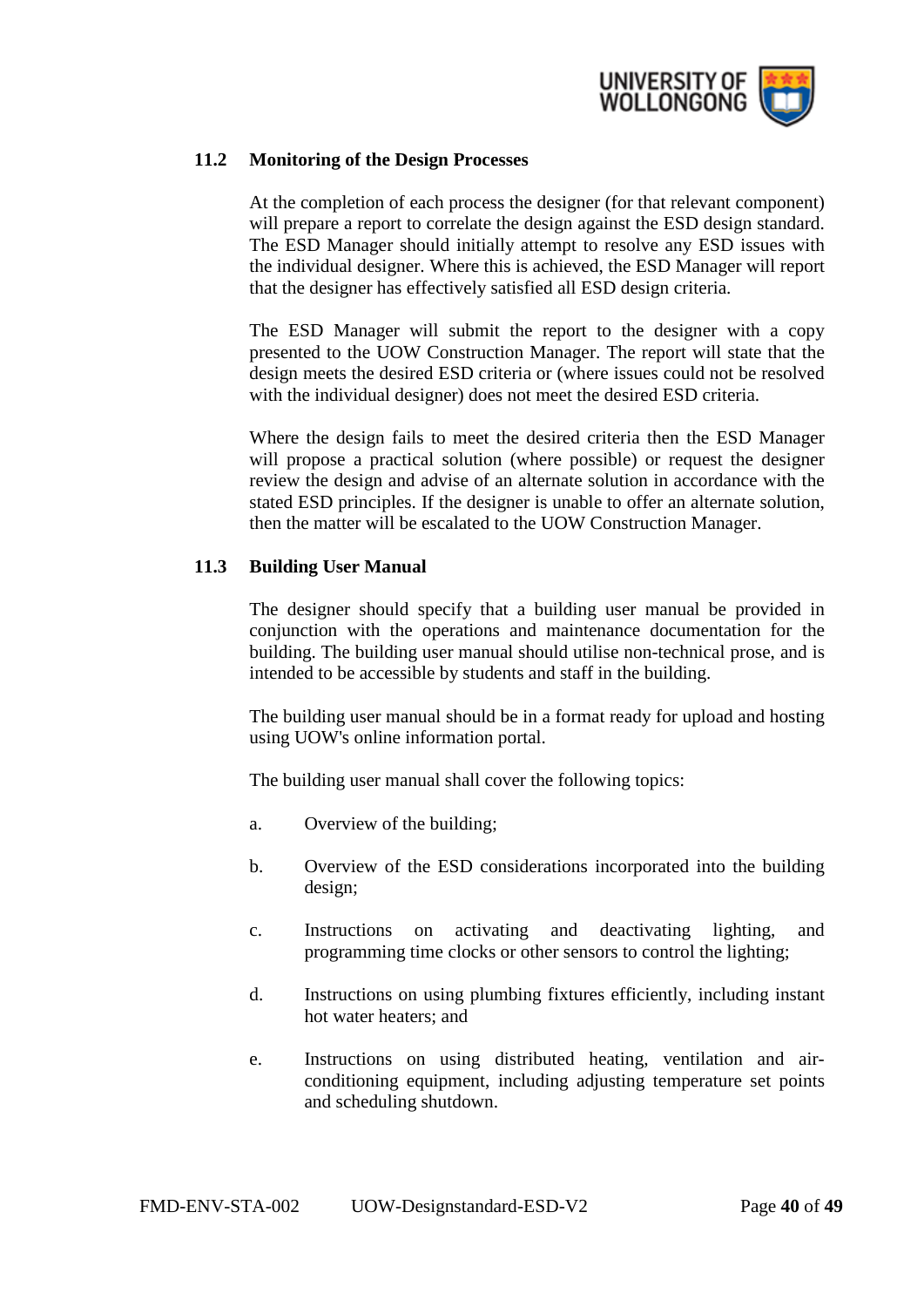

# <span id="page-40-0"></span>**12. LIFE CYCLE COSTING**

The ESD Manager should review the life cycle costing prepared by the designers for the respective building fabric or building service to determine where (if any) additional costs will be incurred by UOW as the result of the implementation of the ESD design standard.

The ESD Manager will assess the costs across the following cost categories:

- Initial cost of materials/equipment
- Construction/Installation costs
- Maintenance costs
- Operating costs including energy, water and gas.

Where there is more than a 1% increase in the cost of one or more of the above categories, the ESD Manager will report the details of the cost impact to the responsible UOW project officer for review.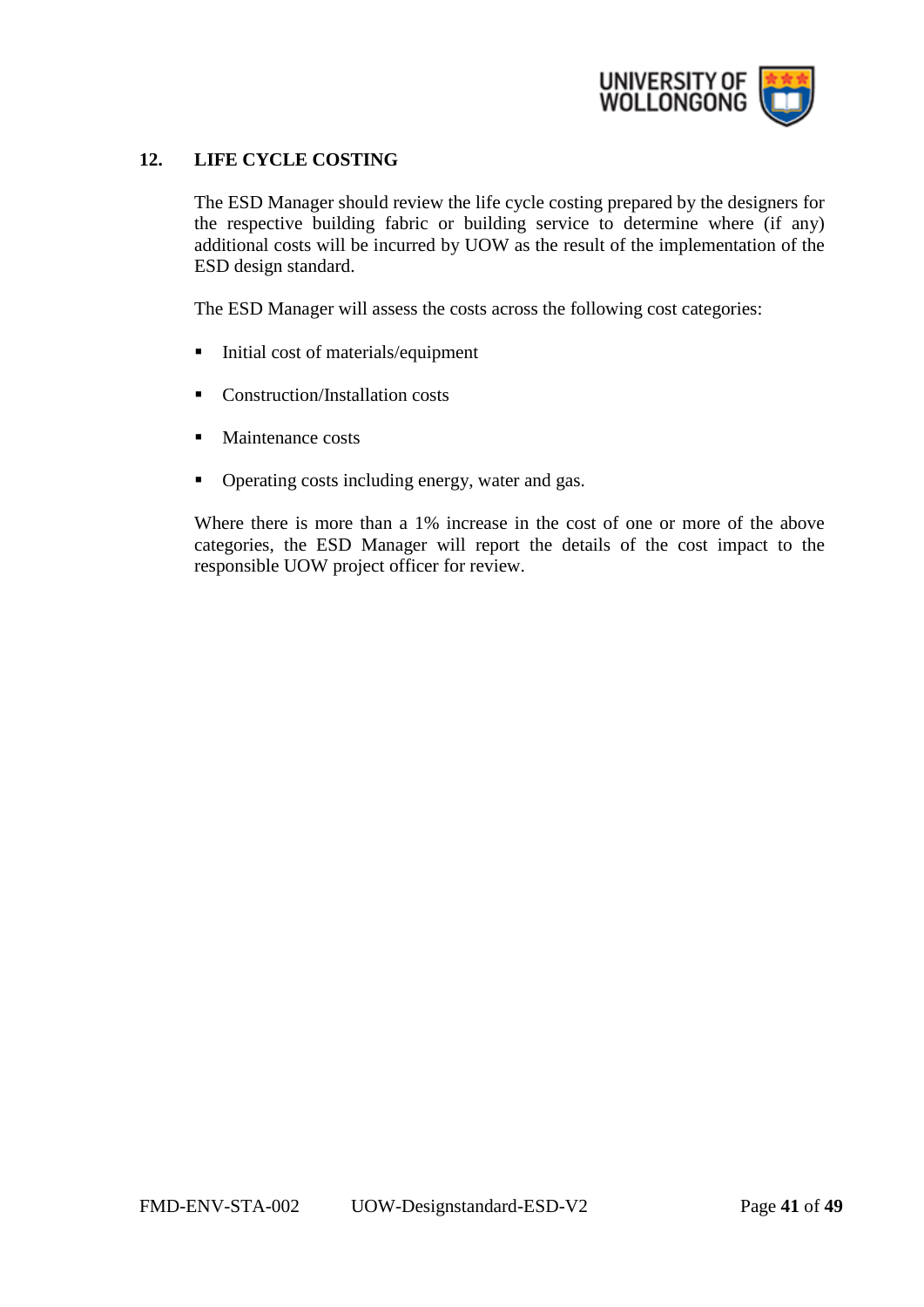

# **APPENDIX A - ESD SOLUTION REFERENCE MATRIX**

Table A-1 contains an ESD solution reference matrix containing UOW's preferred design criteria. The designer should use the following matrix as a checklist, indicating the preference used in their design or (if applicable) an alternative.

<span id="page-41-0"></span>

| <b>Item</b>    | Category                                        | <b>Design Reference</b>    | 1 <sup>st</sup> Preference                                     | $2nd$ Preference                                                                                                                                                | 3 <sup>rd</sup> Preference                                                                                                                                         | <b>Designer to indicate</b><br>selection $(1st, 2nd, 3rd, other)$ |
|----------------|-------------------------------------------------|----------------------------|----------------------------------------------------------------|-----------------------------------------------------------------------------------------------------------------------------------------------------------------|--------------------------------------------------------------------------------------------------------------------------------------------------------------------|-------------------------------------------------------------------|
|                | <b>Building Location</b>                        |                            |                                                                |                                                                                                                                                                 |                                                                                                                                                                    |                                                                   |
| $\mathbf{1}$   | Land Impact                                     | Green Star                 | Remediate Contaminated Land<br>for new Building                | Re-use existing developed<br>land                                                                                                                               | Use new land                                                                                                                                                       |                                                                   |
| 2              | Land Impact                                     | Green Star                 | Provide native garden (>40%<br>of site area)                   | Provide native garden                                                                                                                                           |                                                                                                                                                                    |                                                                   |
| 3              | Land Impact                                     | Green Star                 | Retain topsoil on site                                         | Utilise topsoil for other UOW<br>sites                                                                                                                          |                                                                                                                                                                    |                                                                   |
| $\overline{4}$ | <b>Integration with Existing</b><br>Environment | Green Star                 | Mandatory: Provide a pedestrian route to/from the building     |                                                                                                                                                                 |                                                                                                                                                                    |                                                                   |
| 5              | Integration with Existing<br>Environment        | Asset Technologies Pacific | Avoid obstruction of other<br>buildings                        | Position buildings in east-west<br>orientation                                                                                                                  |                                                                                                                                                                    |                                                                   |
|                | <b>Building Fabric</b>                          |                            |                                                                |                                                                                                                                                                 |                                                                                                                                                                    |                                                                   |
|                | <b>Building Form</b>                            | Legislation                | Mandatory: Building must be within local height constraints    |                                                                                                                                                                 |                                                                                                                                                                    |                                                                   |
| $\overline{2}$ | <b>Building Form</b>                            | Asset Technologies Pacific | Design floor plate to be $\leq 50\%$<br>of site area           |                                                                                                                                                                 |                                                                                                                                                                    |                                                                   |
| 3              | <b>Building Form</b>                            | Green Star                 | Design $>60\%$ floor area within<br>8m of a window             | Design >60% floor area<br>within 8m of a window or<br>naturally lit atrium                                                                                      |                                                                                                                                                                    |                                                                   |
| $\overline{4}$ | <b>Construction Elements</b>                    | Green Star                 | Incorporate $> 60\%$ of existing<br>structure in refurbishment |                                                                                                                                                                 |                                                                                                                                                                    |                                                                   |
| 5              | <b>Construction Elements</b>                    | Green Star                 | Re-use existing structure / shell                              | Utilise concrete with >60%<br>recycled material; pre-cast<br>concrete with $> 40\%$ recycled<br>material and stressed concrete<br>with $>$ 30% recycle material | Utilise concrete with $>30\%$<br>recycled material; pre-cast<br>concrete with $>$ 20% recycled<br>material and stressed concrete<br>with $> 15\%$ recycle material |                                                                   |
| 6              | <b>Construction Elements</b>                    | Green Star                 | Re-use existing structure / shell                              | Utilise Australian steel with<br>>90% recycled content                                                                                                          | Utilise Australian steel with<br>>60% recycled content                                                                                                             |                                                                   |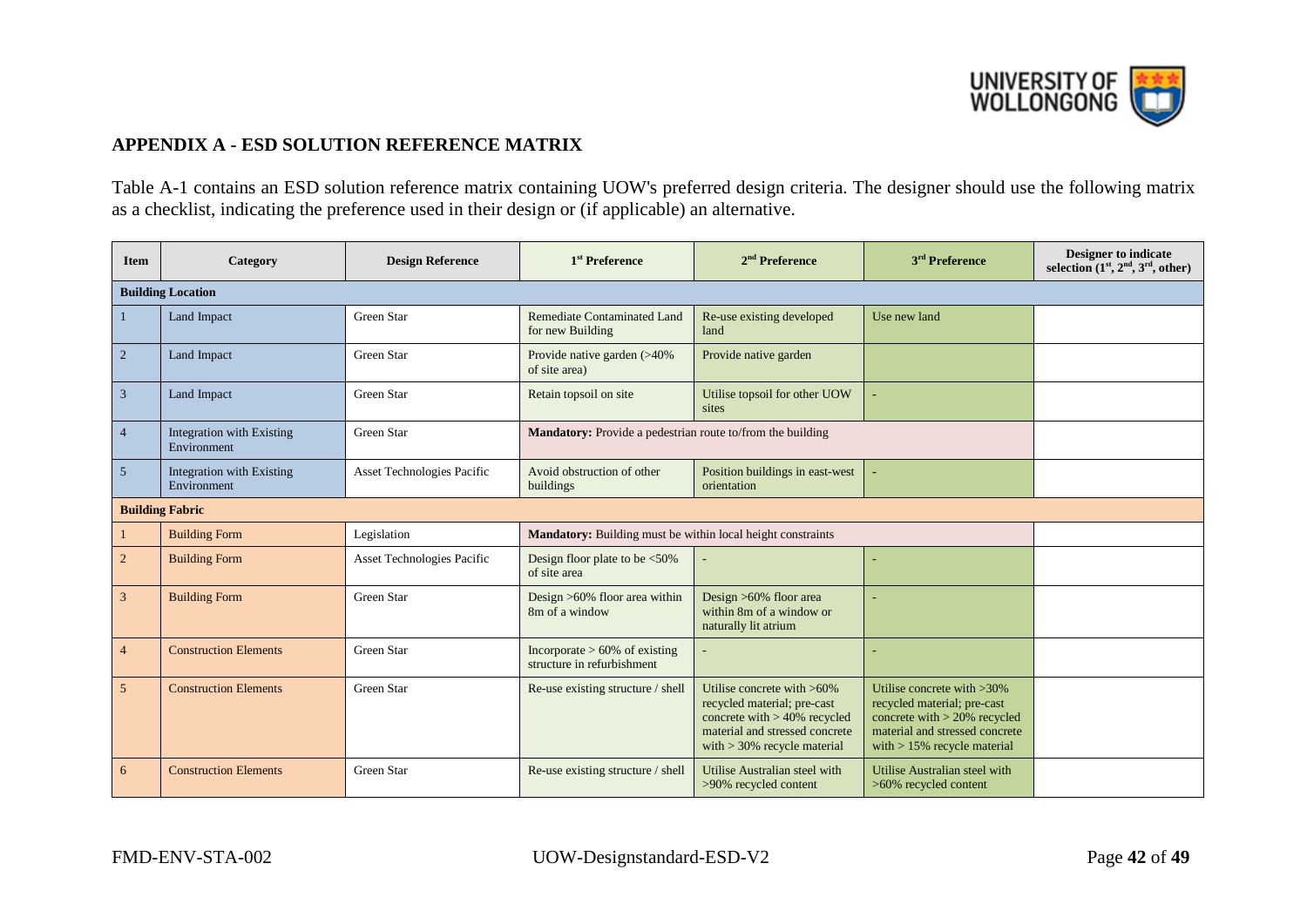

| <b>Item</b>    | Category                                            | <b>Design Reference</b>           | 1 <sup>st</sup> Preference                                                                                                                         | 2 <sup>nd</sup> Preference                                                                            | 3 <sup>rd</sup> Preference | Designer to indicate<br>selection $(1st, 2nd, 3rd, other)$ |
|----------------|-----------------------------------------------------|-----------------------------------|----------------------------------------------------------------------------------------------------------------------------------------------------|-------------------------------------------------------------------------------------------------------|----------------------------|------------------------------------------------------------|
| $\overline{7}$ | <b>Construction Elements</b>                        | Green Star                        | Steel should be permanently<br>marked with its strength grade.<br>A minimum of 60% of steel<br>used should be sourced from<br>accredited provider. |                                                                                                       |                            |                                                            |
| 8              | <b>Construction Elements</b>                        | Green Star                        | 95% of the building structure<br>and shell to be designed for<br>disassembly                                                                       | 50% of the building structure<br>and shell to be designed for<br>disassembly                          |                            |                                                            |
| 9              | <b>Construction Elements</b>                        | <b>Building Code of Australia</b> | Air-conditioned fully insulated<br>with minimum total R-value of<br>4.0 for roof and 3.2 for walls                                                 | Air-conditioned fully<br>insulated with minimum total<br>R-value of 3.2 for roof and 2.8<br>for walls |                            |                                                            |
| 10             | <b>Construction Elements</b>                        | Asset Technologies Pacific        | Utilise concealed fixing<br>roofing with high reflectivity,<br>high emissivity coating                                                             |                                                                                                       |                            |                                                            |
| 11             | <b>Construction Elements</b>                        | University of Wollongong          | Centralise roof plant to<br>maximise space for solar<br>system                                                                                     |                                                                                                       |                            |                                                            |
| 12             | <b>Construction Elements</b>                        | Green Star                        | Utilise windows to provide<br>natural light and views and<br>avoid skylights                                                                       | Supplement windows with<br>skylights or light wells                                                   |                            |                                                            |
| 13             | <b>Construction Elements</b>                        | Green Star                        | Mandatory: Provide fixed external louvres to control glare                                                                                         |                                                                                                       |                            |                                                            |
| 14             | <b>Construction Elements</b>                        | Asset Technologies Pacific        | Provide windows with safety<br>rated performance glazing                                                                                           |                                                                                                       |                            |                                                            |
| 15             | <b>Construction Elements</b>                        | Green Star                        | Remove all existing asbestos,<br>PCBs and lead-based paint                                                                                         | Encapsulate hazardous<br>materials that are not able to<br>be removed.                                |                            |                                                            |
| 16             | <b>Construction Elements</b>                        | Green Star                        | Existing formaldehyde-treated<br>timber to be reduced. New<br>timber should be formaldehyde<br>free                                                |                                                                                                       |                            |                                                            |
|                | <b>Building Interior Construction &amp; Amenity</b> |                                   |                                                                                                                                                    |                                                                                                       |                            |                                                            |
| $\mathbf{1}$   | <b>Building Amenity</b>                             | University of Wollongong          | Share an existing external<br>shared waste area                                                                                                    | Allocate a new external shared<br>waste area                                                          |                            |                                                            |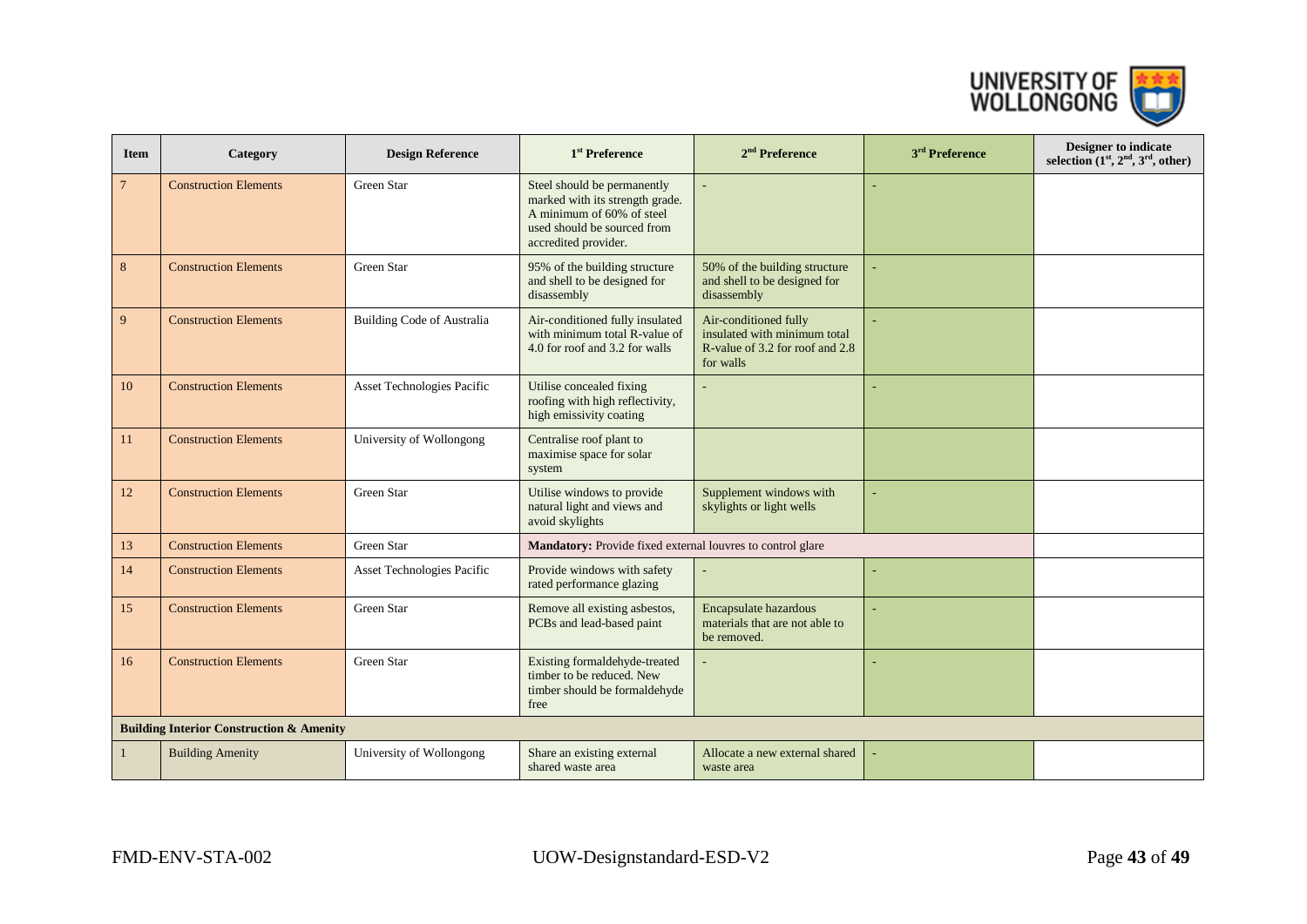

| <b>Item</b>     | Category                     | <b>Design Reference</b>           | 1 <sup>st</sup> Preference                                                                                                                                          | $2nd$ Preference                                                                                                                                                                            | 3 <sup>rd</sup> Preference                                                                                                      | <b>Designer to indicate</b><br>selection $(1st, 2nd, 3rd, other)$ |
|-----------------|------------------------------|-----------------------------------|---------------------------------------------------------------------------------------------------------------------------------------------------------------------|---------------------------------------------------------------------------------------------------------------------------------------------------------------------------------------------|---------------------------------------------------------------------------------------------------------------------------------|-------------------------------------------------------------------|
| $\sqrt{2}$      | <b>Building Amenity</b>      | Green Star                        | 25% of car spaces to be for<br>small cars<br>10% of car spaces near<br>building entrance to be for car<br>pool participants, hybrid or<br>alternative fuel vehicles |                                                                                                                                                                                             |                                                                                                                                 |                                                                   |
| $\overline{3}$  | <b>Building Amenity</b>      | Green Star                        | Provide secure bicycle storage<br>for 10% of peak number of<br>students and 10% of building<br>staff                                                                | Provide secure bicycle storage<br>for 5% of peak number of<br>students and 10% of building<br>staff                                                                                         | Provide secure bicycle storage<br>for 5% of peak number of<br>students and 5% of building<br>staff                              |                                                                   |
| $\overline{4}$  | <b>Building Amenity</b>      | Asset Technologies Pacific        | Provide drinking water<br>fountains in ground floor foyer                                                                                                           |                                                                                                                                                                                             |                                                                                                                                 |                                                                   |
| 5               | <b>Interior Construction</b> | Building Code of Australia        | Mandatory: Plant rooms and service rises should be acoustically insulated and achieve sound<br>levels within AS/NZS2107                                             |                                                                                                                                                                                             |                                                                                                                                 |                                                                   |
| 6               | <b>Interior Construction</b> | Green Star                        | Achieve minimum 45 sound<br>reduction index between<br>functional areas                                                                                             |                                                                                                                                                                                             |                                                                                                                                 |                                                                   |
| $7\phantom{.0}$ | <b>Interior Construction</b> | Green Star                        | Remove all existing asbestos,<br>PCBs and lead-based paint                                                                                                          | Encapsulate hazardous<br>materials that are not able to<br>be removed.                                                                                                                      |                                                                                                                                 |                                                                   |
| 8               | <b>Interior Construction</b> | Green Star                        | Existing formaldehyde-treated<br>timber to be reduced. New<br>timber should be formaldehyde<br>free                                                                 |                                                                                                                                                                                             |                                                                                                                                 |                                                                   |
| 9               | <b>Interior Construction</b> | <b>Building Code of Australia</b> |                                                                                                                                                                     | Mandatory: Safe access must be available to all equipment requiring maintenance                                                                                                             |                                                                                                                                 |                                                                   |
| 10              | Fit-out                      | Green Star                        | Re-use existing joinery                                                                                                                                             | Specify modular joinery with<br>minimum 50% (by mass)<br>designed for disassembly                                                                                                           | Specify joinery with minimum<br>20% Eco-Preferred Content<br>(by mass) and minimum 50%<br>(by mass) designed for<br>disassembly |                                                                   |
| 11              | Fit-out                      | Green Star                        | Re-use existing furniture                                                                                                                                           | Specify furniture with<br>minimum 50% (by mass)<br>designed for disassembly,<br>from an ISO14001 accredited<br>manufacturer willing to take<br>back the furniture at the end of<br>its life |                                                                                                                                 |                                                                   |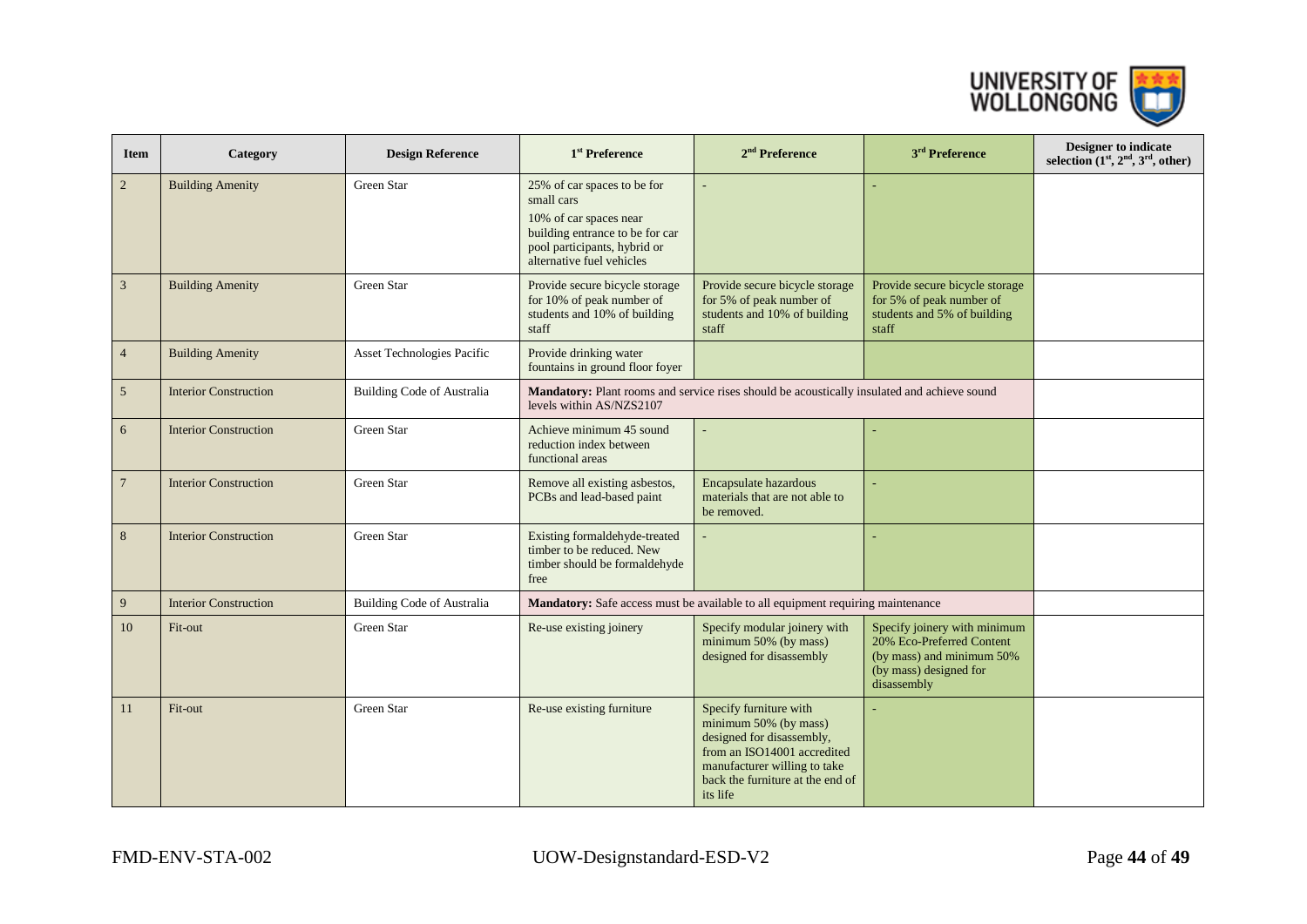

| <b>Item</b>                  | Category                 | <b>Design Reference</b>    | 1 <sup>st</sup> Preference                                                                                      | $2nd$ Preference                                                                                                                                  | 3 <sup>rd</sup> Preference                                 | <b>Designer to indicate</b><br>selection $(1st, 2nd, 3rd, other)$ |  |
|------------------------------|--------------------------|----------------------------|-----------------------------------------------------------------------------------------------------------------|---------------------------------------------------------------------------------------------------------------------------------------------------|------------------------------------------------------------|-------------------------------------------------------------------|--|
| 12                           | Fit-out                  | Green Star                 | Reduce PVC utilisation by<br>$60\%$ (by cost)                                                                   |                                                                                                                                                   |                                                            |                                                                   |  |
| 13                           | Fit-out                  | Green Star                 | All new timber should be<br><b>Forest Stewardship Council</b><br>(FSC) certified                                |                                                                                                                                                   |                                                            |                                                                   |  |
| <b>Services - Electrical</b> |                          |                            |                                                                                                                 |                                                                                                                                                   |                                                            |                                                                   |  |
|                              | Control Gear & Metering  | Green Star                 |                                                                                                                 | Mandatory: Sub-meters to be installed and logged by smart metering                                                                                |                                                            |                                                                   |  |
| $\overline{2}$               | Control Gear & Metering  | Green Star                 | Co-locate substations and/or<br>main switch rooms for adjacent<br>buildings                                     |                                                                                                                                                   |                                                            |                                                                   |  |
| 3                            | Control Gear & Metering  | Asset Technologies Pacific | Install gross interval meter in<br>gross-metered configuration<br>for solar PV systems                          | Install gross interval meter in<br>net-metered configuration for<br>solar PV systems                                                              | Install net interval meter for<br>solar PV system          |                                                                   |  |
| $\overline{4}$               | <b>Energy Efficiency</b> | Green Star                 |                                                                                                                 | Mandatory: Lighting to be controllable by local switching                                                                                         |                                                            |                                                                   |  |
| 5                            | <b>Energy Efficiency</b> | Green Star                 |                                                                                                                 | Mandatory: External lighting should have minimum efficiency of 50 lumens/ watt and be<br>controlled with daylight sensors and time clock control. |                                                            |                                                                   |  |
| 6                            | <b>Energy Efficiency</b> | Asset Technologies Pacific | Utilise LED downlights in lieu<br>of halogen dichroic downlights                                                | Utilise CFL downlights in lieu<br>of halogen dichroic<br>downlights                                                                               | Utilise halogen dichroic IRC<br>lamps with reduced wattage |                                                                   |  |
| $7\phantom{.0}$              | <b>Energy Efficiency</b> | Asset Technologies Pacific | Utilise ultrasonic occupancy<br>sensors                                                                         | Utilise passive infrared<br>sensors where low risk of<br>incorrect deactivation of<br>lighting                                                    |                                                            |                                                                   |  |
| 8                            | <b>Energy Efficiency</b> | Asset Technologies Pacific | Utilise energy efficient LED<br>exit signs                                                                      | Utilise energy efficient cold<br>cathode fluorescent exit signs                                                                                   |                                                            |                                                                   |  |
| 9                            | <b>Energy Efficiency</b> | Green Star                 | Mandatory: Zero light pollution from direct light permitted.                                                    |                                                                                                                                                   |                                                            |                                                                   |  |
| 10                           | Demand-side Management   | Green Star                 | Identify equipment whereby<br>the operation can be scheduled<br>to occur outside of peak<br>periods             |                                                                                                                                                   |                                                            |                                                                   |  |
| 11                           | Demand-side Management   | Green Star                 | Identify equipment that is<br>distributed in nature and can be<br>scheduled to operate on a time<br>share basis |                                                                                                                                                   |                                                            |                                                                   |  |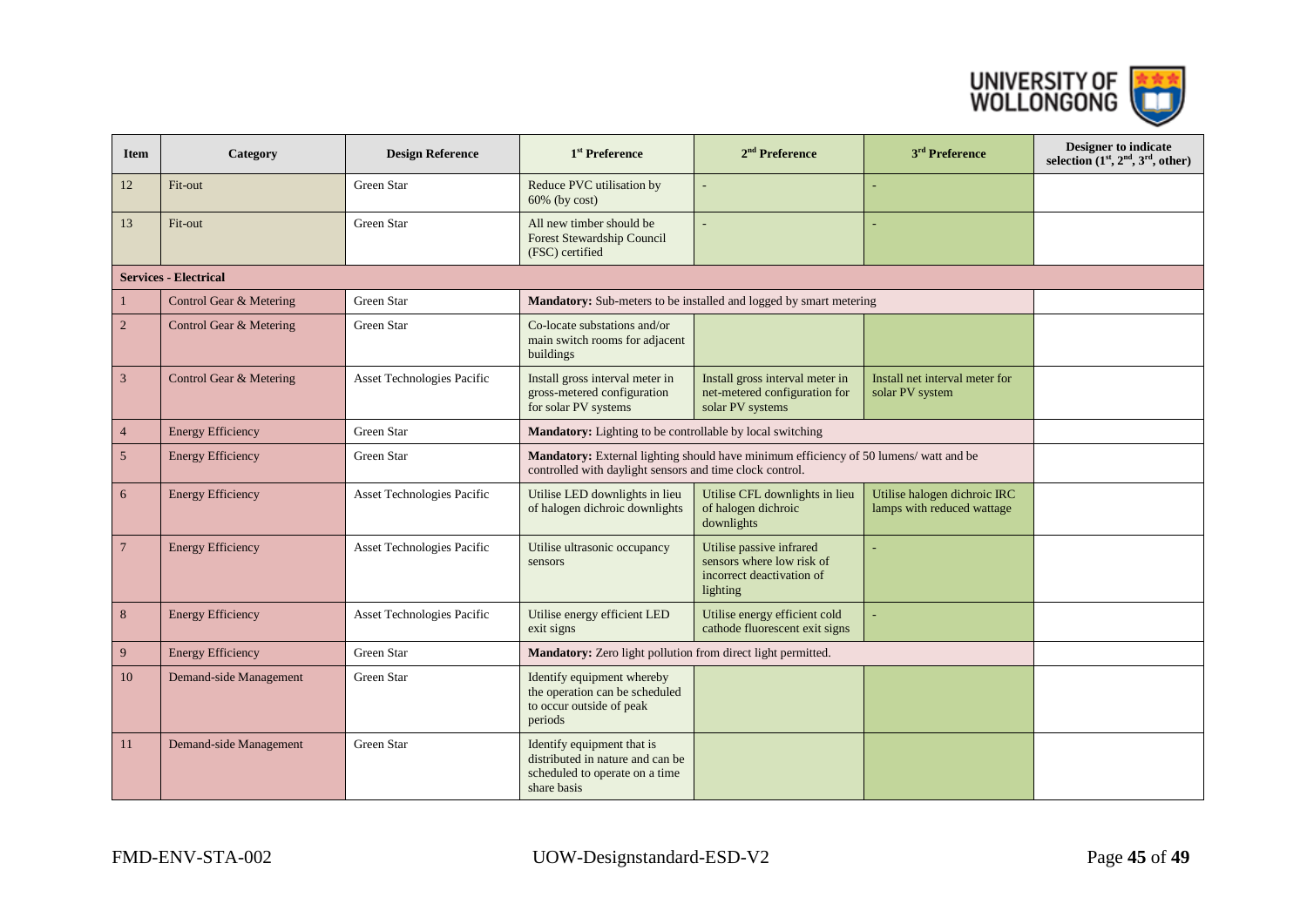

| <b>Item</b>                       | Category                      | <b>Design Reference</b>           | 1 <sup>st</sup> Preference                                                                                                    | $2nd$ Preference                                                                                     | 3 <sup>rd</sup> Preference                                                                | Designer to indicate<br>selection $(1st, 2nd, 3rd, other)$ |
|-----------------------------------|-------------------------------|-----------------------------------|-------------------------------------------------------------------------------------------------------------------------------|------------------------------------------------------------------------------------------------------|-------------------------------------------------------------------------------------------|------------------------------------------------------------|
| 12                                | Demand-side Management        | Green Star                        | Identify opportunities for local<br>generation                                                                                |                                                                                                      |                                                                                           |                                                            |
| 13                                | Electromagnetic Fields        | Asset Technologies Pacific        | Limit exposure to 50Hz EMF                                                                                                    |                                                                                                      |                                                                                           |                                                            |
| 14                                | <b>Electromagnetic Fields</b> | Asset Technologies Pacific        | Design switchboards and<br>cabling to be positioned in<br>dedicated services risers and<br>locations                          |                                                                                                      |                                                                                           |                                                            |
|                                   | <b>Services - Mechanical</b>  |                                   |                                                                                                                               |                                                                                                      |                                                                                           |                                                            |
| $\mathbf{1}$                      | <b>Energy Efficiency</b>      | Green Star                        | Mandatory: Central A/C to be controlled through BMS                                                                           |                                                                                                      |                                                                                           |                                                            |
| $\overline{2}$                    | <b>Energy Efficiency</b>      | Green Star                        | Local devices to monitor and<br>control individual plant eg<br><b>VSDs</b>                                                    | Plant and equipment to be<br>controlled on a multi zone<br><b>basis</b>                              | Areas to be isolated (resulting<br>in reduced demand)                                     |                                                            |
| $\mathfrak{Z}$                    | <b>Energy Efficiency</b>      | Asset Technologies Pacific        | Major central plant to be<br>selected for low/medium and<br>high load efficiency eg chillers.                                 | Equipment to be selected for<br>high/low load operation eg<br>high load chiller/low load<br>chiller. | Distributed HVAC system to<br>targe selected areas requiring<br>enhanced space conditons. |                                                            |
| $\overline{4}$                    | Demand-side management        | <b>Asset Technologies Pacific</b> | Implement load shedding<br>control strategy                                                                                   | Implement time limit controls<br>during peak                                                         | Implement manual control<br>procedure                                                     |                                                            |
| 5                                 | Emissions                     | Green Star                        | <b>Mandatory:</b> Select low impact refrigerant                                                                               |                                                                                                      |                                                                                           |                                                            |
| 6                                 | Emissions                     | Green Star                        | Select equipment that stores<br>refrigerant in an air tight,<br>reinforced container and a<br>monitoring system is installed. | Select equipment that stores<br>refrigerant in an air tight,<br>reinforced container                 |                                                                                           |                                                            |
| $\overline{7}$                    | Demand-side management        | Asset Technologies Pacific        | Implement load shedding<br>control strategy                                                                                   | Implement time limit controls<br>during peak                                                         | Implement manual control<br>procedure                                                     |                                                            |
| 8                                 | <b>IEQ</b>                    | Green Star                        | Implement natural ventilation                                                                                                 | Implement mixed mode<br>ventilation                                                                  | Implement outside air greater<br>then AS1688.2 requires                                   |                                                            |
| 9                                 | <b>IEQ</b>                    | Green Star                        | Implement mechanically<br>heated naturally ventilated                                                                         | PMV are calculated in<br>accordance with ISO 7730                                                    | Implement mixed mode<br>operation                                                         |                                                            |
| <b>Hydraulic and Gas Services</b> |                               |                                   |                                                                                                                               |                                                                                                      |                                                                                           |                                                            |
| $\mathbf{1}$                      | Occupant Amenity Water        | Green Star                        |                                                                                                                               | Mandatory: Reduce potable water consumption for sanitary use against best practice                   |                                                                                           |                                                            |
| $\sqrt{2}$                        | Water meters                  | Green Star                        | Mandatory: Install water meters for major water uses                                                                          |                                                                                                      |                                                                                           |                                                            |
| 3                                 | Landscape irrigation          | Green Star                        | Reduce water usage by 30% -                                                                                                   | Install a Xerisscape garden                                                                          | Minimise landscaping to 1%                                                                |                                                            |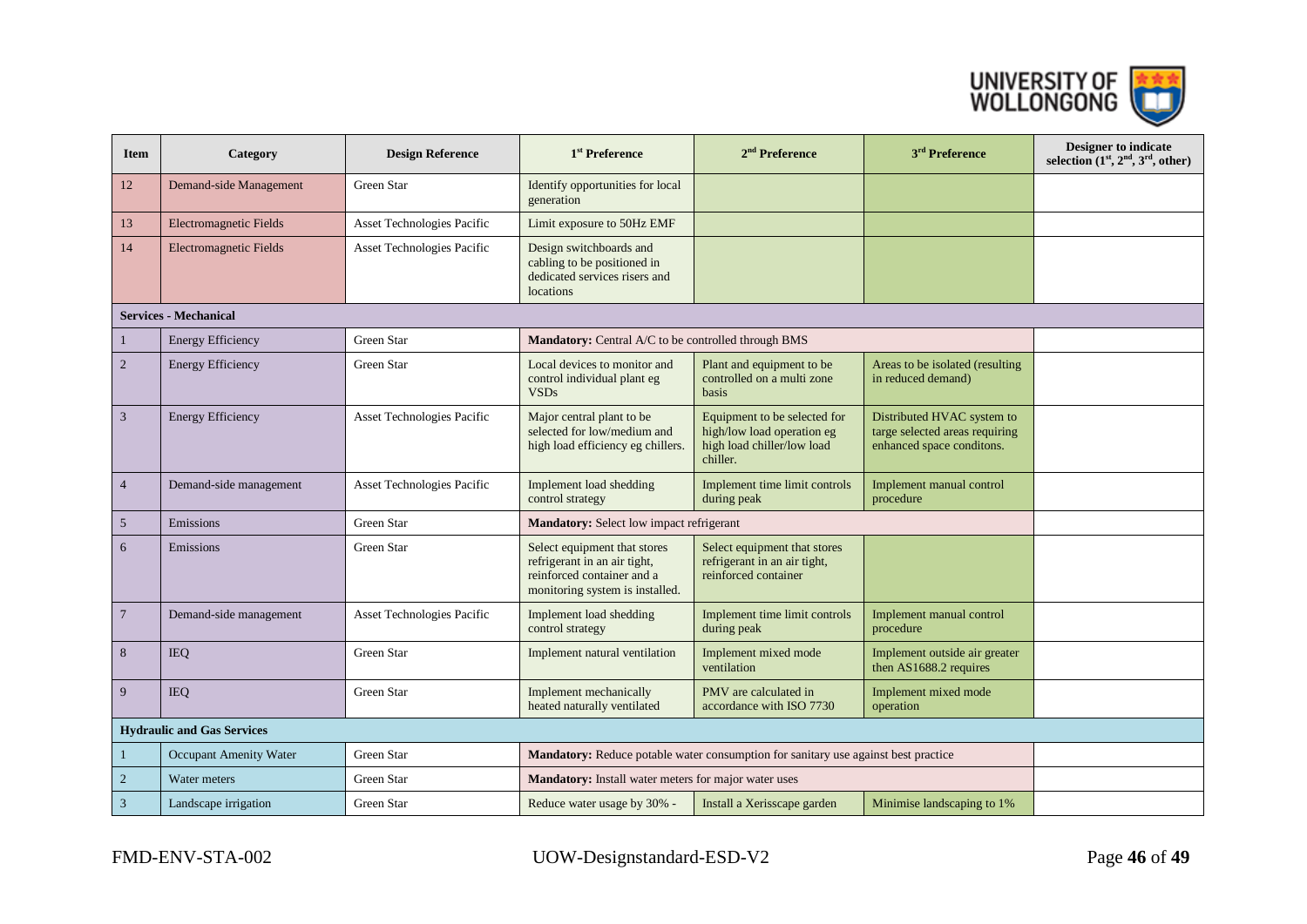

| <b>Item</b>     | Category                             | <b>Design Reference</b>    | 1 <sup>st</sup> Preference                                                                                                                                                            | $2nd$ Preference                                                                              | 3 <sup>rd</sup> Preference                  | Designer to indicate<br>selection $(1st, 2nd, 3rd, other)$ |
|-----------------|--------------------------------------|----------------------------|---------------------------------------------------------------------------------------------------------------------------------------------------------------------------------------|-----------------------------------------------------------------------------------------------|---------------------------------------------|------------------------------------------------------------|
|                 |                                      |                            | 90%                                                                                                                                                                                   |                                                                                               | of the area                                 |                                                            |
| $\overline{4}$  | Heat rejection water                 | Green Star                 | Water based heat rejection is<br>not used                                                                                                                                             | Reduce water based heat<br>rejection by 90%                                                   | Reduce water based heat<br>rejection by 50% |                                                            |
| $\overline{5}$  | Fire services water                  | Green Star                 | Sprinkler drain points should<br>feed into building rainwater<br>tank                                                                                                                 | Sprinkler layout should<br>incorporate multiple drain<br>points to minimise wastage           |                                             |                                                            |
| 6               | Laboratory water usage               | Green Star                 | Cooling is achieved through<br>non-potable water means                                                                                                                                | Reduce water based heat<br>rejection by 90%                                                   |                                             |                                                            |
| $7\phantom{.0}$ | Hot water                            | University of Wollongong   | Utilise solar thermal hot water                                                                                                                                                       | Utilise gas hot water                                                                         |                                             |                                                            |
| 8               | Rain water                           | University of Wollongong   | Capture rainwater from roof<br>and store at ground level for<br>irrigation and water features                                                                                         |                                                                                               |                                             |                                                            |
| 9               | Gas meters                           | Green Star                 | Mandatory: Install gas meters for major water uses                                                                                                                                    |                                                                                               |                                             |                                                            |
| 10              | Gas monitoring                       | Green Star                 |                                                                                                                                                                                       | Mandatory: Install monitoring devices to monitor consumption and leakage                      |                                             |                                                            |
| 11              | Efficiency                           | Asset Technologies Pacific |                                                                                                                                                                                       | <b>Mandatory:</b> Major central plant to be selected for low/medium and high load efficiency  |                                             |                                                            |
| <b>Environs</b> |                                      |                            |                                                                                                                                                                                       |                                                                                               |                                             |                                                            |
| -1              | Footpaths & Hardstand                | Green Star                 | Minimise footpaths and<br>hardstand                                                                                                                                                   | Utilise permeable materials to<br>construct footpaths and<br>hardstand                        |                                             |                                                            |
| $\overline{2}$  | Landscaping                          | Green Star                 | Construct swales and/or water<br>features to minimise<br>stormwater runoff                                                                                                            |                                                                                               |                                             |                                                            |
| $\overline{3}$  | <b>Outdoor Furniture</b>             | Green Star                 | Utilise furniture comprising<br>recycled timbers                                                                                                                                      | Timber should be Forest<br>Stewardship Council certified                                      |                                             |                                                            |
| $\overline{4}$  | <b>Outdoor Furniture</b>             | Green Star                 | A minimum of 60% of the steel<br>used should be sourced from a<br>contractor accredited by the<br><b>Environmental Sustainability</b><br>Charter of the Australian Steel<br>Institute |                                                                                               |                                             |                                                            |
|                 | <b>Management of the ESD Process</b> |                            |                                                                                                                                                                                       |                                                                                               |                                             |                                                            |
| $\mathbf{1}$    | Management                           | Green Star                 | Consider the appointment of an ESD Manager                                                                                                                                            |                                                                                               |                                             |                                                            |
| $\overline{2}$  | Management                           | Green Star                 |                                                                                                                                                                                       | Design documentation must reference the commissioning specification that calls for ASHRAE (or |                                             |                                                            |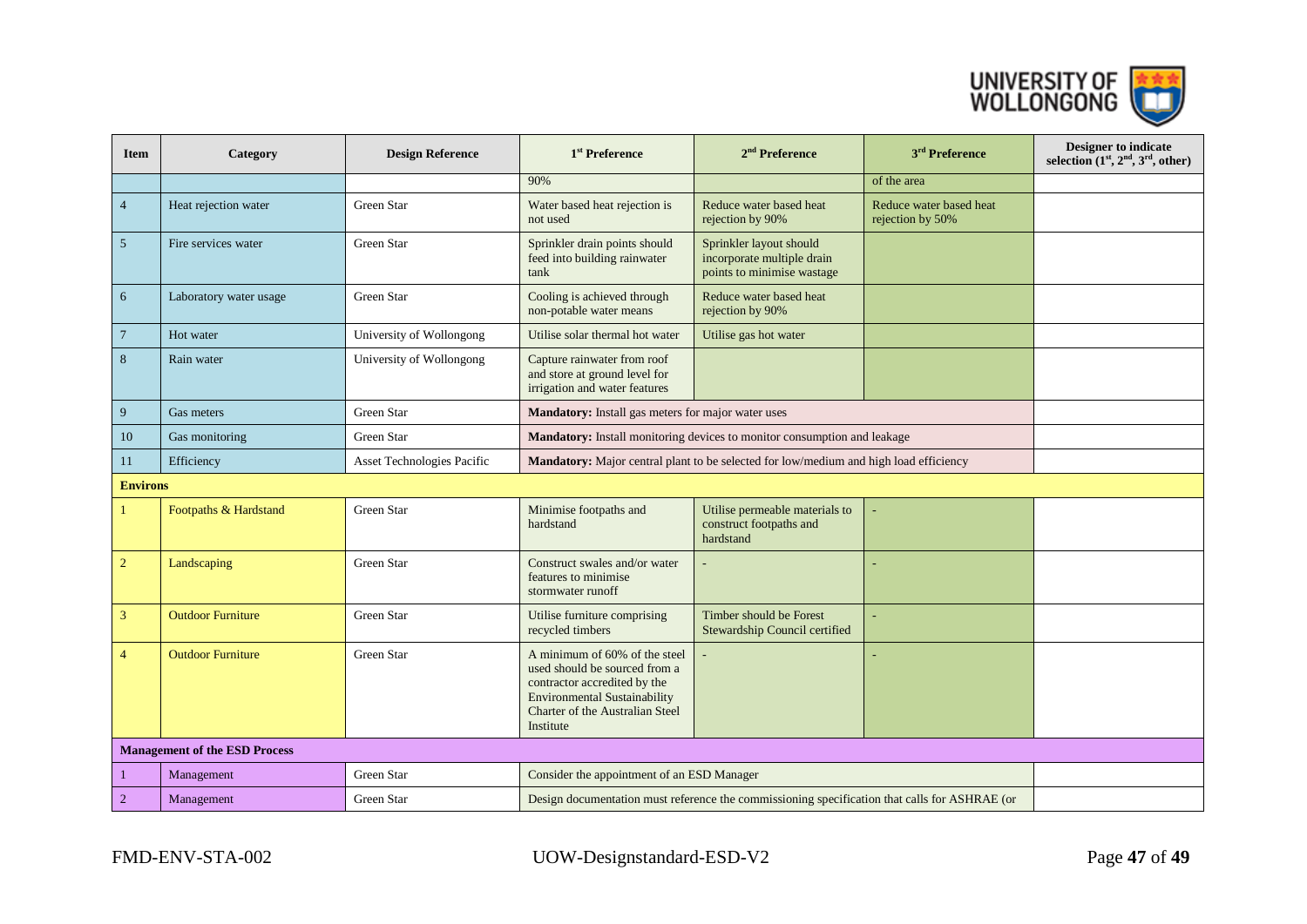

| <b>Item</b> | Category   | <b>Design Reference</b> | 1 <sup>st</sup> Preference                                                                                                                                                               | $2nd$ Preference                                                                                                                        | 3 <sup>rd</sup> Preference | Designer to indicate<br>selection $(1st, 2nd, 3rd, 0th)$ |
|-------------|------------|-------------------------|------------------------------------------------------------------------------------------------------------------------------------------------------------------------------------------|-----------------------------------------------------------------------------------------------------------------------------------------|----------------------------|----------------------------------------------------------|
|             |            |                         | higher) standard.                                                                                                                                                                        |                                                                                                                                         |                            |                                                          |
|             | Management | Green Star              | Design documentation must clearly define the design intent and quality standard for as installed<br>documentation, operations and maintenance manuals, commissioning report and training |                                                                                                                                         |                            |                                                          |
|             | Management | Green Star              | Design documentation must clearly define the tuning process for building services, including the<br>procedure, frequency, integration with regular maintenance etc.                      |                                                                                                                                         |                            |                                                          |
|             | Management | Green Star              |                                                                                                                                                                                          | Design documentation must contain a maintenance plan which integrates the monitoring of efficient<br>operation with regular maintenance |                            |                                                          |

*Table A-1 - UOW ESD Solution Reference Matrix*